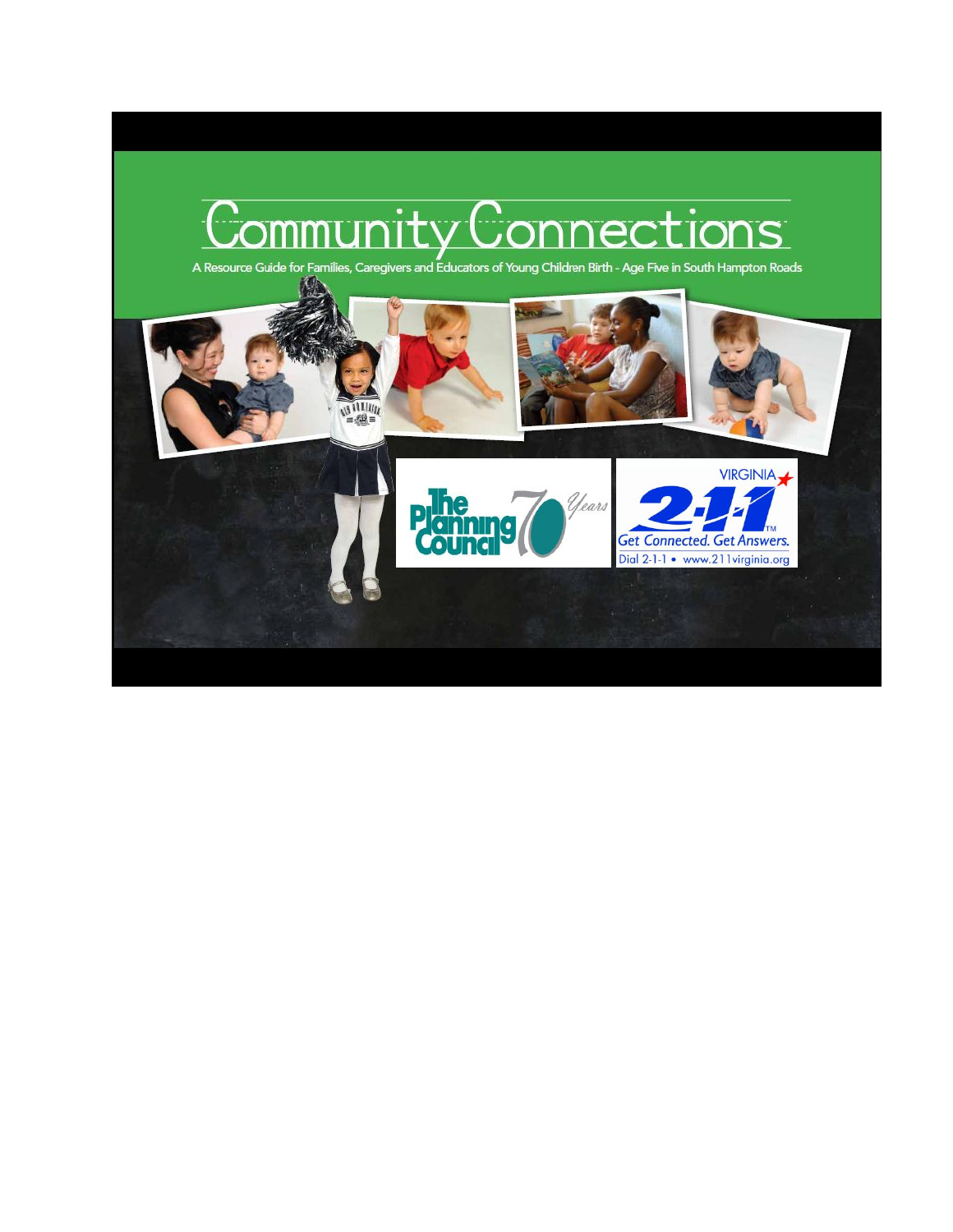#### **How to Use this Guide: How to Use this Guide:**

The first section highlights some important municipal resources The first section highlights some important municipal resources listed by city. listed by city.

The remainder of the guide lists resources by subjects, like The remainder of the guide lists resources by subjects, like "Breastfeeding" or "Parent Education." You may find it helpful to read the entire Table of Contents first to see what types of resources read the entire Table of Contents first to see what types of resources are included. are included.

Please note that all resources specifically for military families and Please note that all resources specifically for military families and children are listed under "Military" and are not listed separately under children are listed under "Military" and are not listed separately under the other subject headings. the other subject headings.

At the end of some subjects, you may be referred to "see also" to indicate other subjects that are related.

Each resource indicates where the service is available using the Each resource indicates where the service is available using the following abbreviations: following abbreviations:

| C           | Chesapeake     |
|-------------|----------------|
| N           | Norfolk        |
| P           | Portsmouth     |
| S           | Suffolk        |
| VB          | Virginia Beach |
| М           | Military       |
| R           | Regional       |
| SТ          | State          |
| <b>NATL</b> | National       |

# **Finding Information not in This Guide: Information this Guide:**

This guide is not a comprehensive list of community resources; This guide is not a comprehensive list of community resources; rather it is an attempt to provide the most relevant municipal and non-profit resources for families, caregivers and educators of non-profit resources for families, caregivers and educators of children aged birth to five years. Please refer to the phone book, children ages birth to five years. Please refer to the phone book, or www.kidspriorityone.org, www.theplanningcouncil.org, *www.kidspriorityone.org*, *www.theplanningcouncil.org*, and www.tidewaterparent.com for additional resources.

Information located in this resource guide is to be used at the discretion of the *Information located in this resource guide is to be used at the discretion of the organizations or programs. Every effort has been made to provide the most*  accurate information as of April 2015. This resource guide is updated by The Planning Council as a courtesy to the Southampton Roads community. Please *accurate information as of April, 2007. To correct or add information, please*  mhaywood@theplanningcouncil.org for noted corrections *reader. The guide is provided solely as a reference and is not an endorsement of*  accurate information as of April 2015. This resource guide is updated by The<br>Planning Council as a courtesy to the Southampton Roads community. Please<br>contact = The = Planning = Council, = Marquita = Haywood,<br><u>mhaywood@the</u>

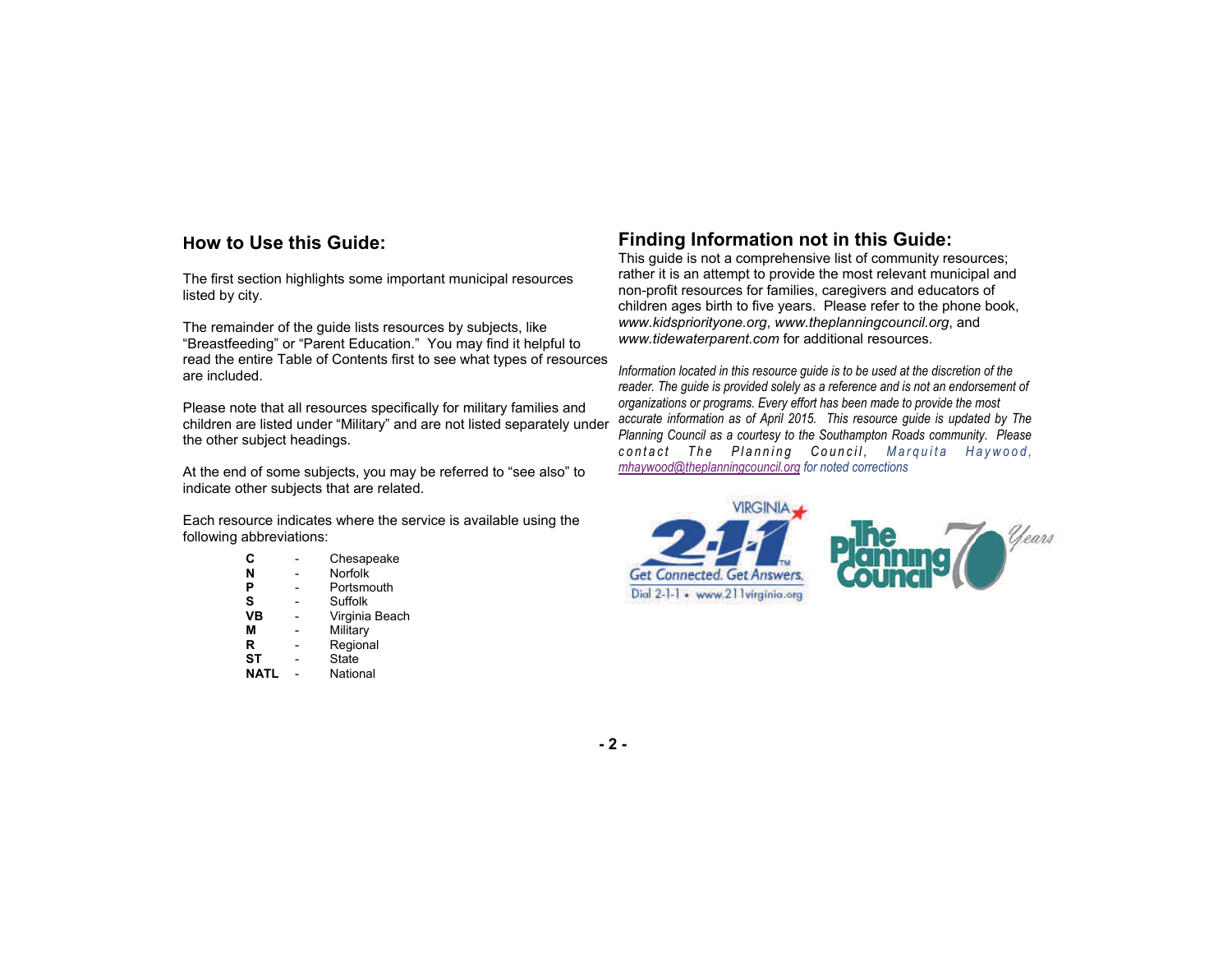# **Table of Contents**

| Behavioral Concerns/ Mental Health / Counseling  6-7               |
|--------------------------------------------------------------------|
|                                                                    |
|                                                                    |
|                                                                    |
| Child Care / Preschool Information and Referral Resources …. 11-12 |
|                                                                    |
|                                                                    |
|                                                                    |
|                                                                    |
|                                                                    |
| Health and Dental Clinics / Health Information  21-22              |
|                                                                    |

| Literacy (Early and Family) …………………………………………………………… 28-29 |
|-----------------------------------------------------------|
|                                                           |
|                                                           |
|                                                           |
|                                                           |
|                                                           |
|                                                           |
|                                                           |
|                                                           |
|                                                           |
|                                                           |

#### $-3-$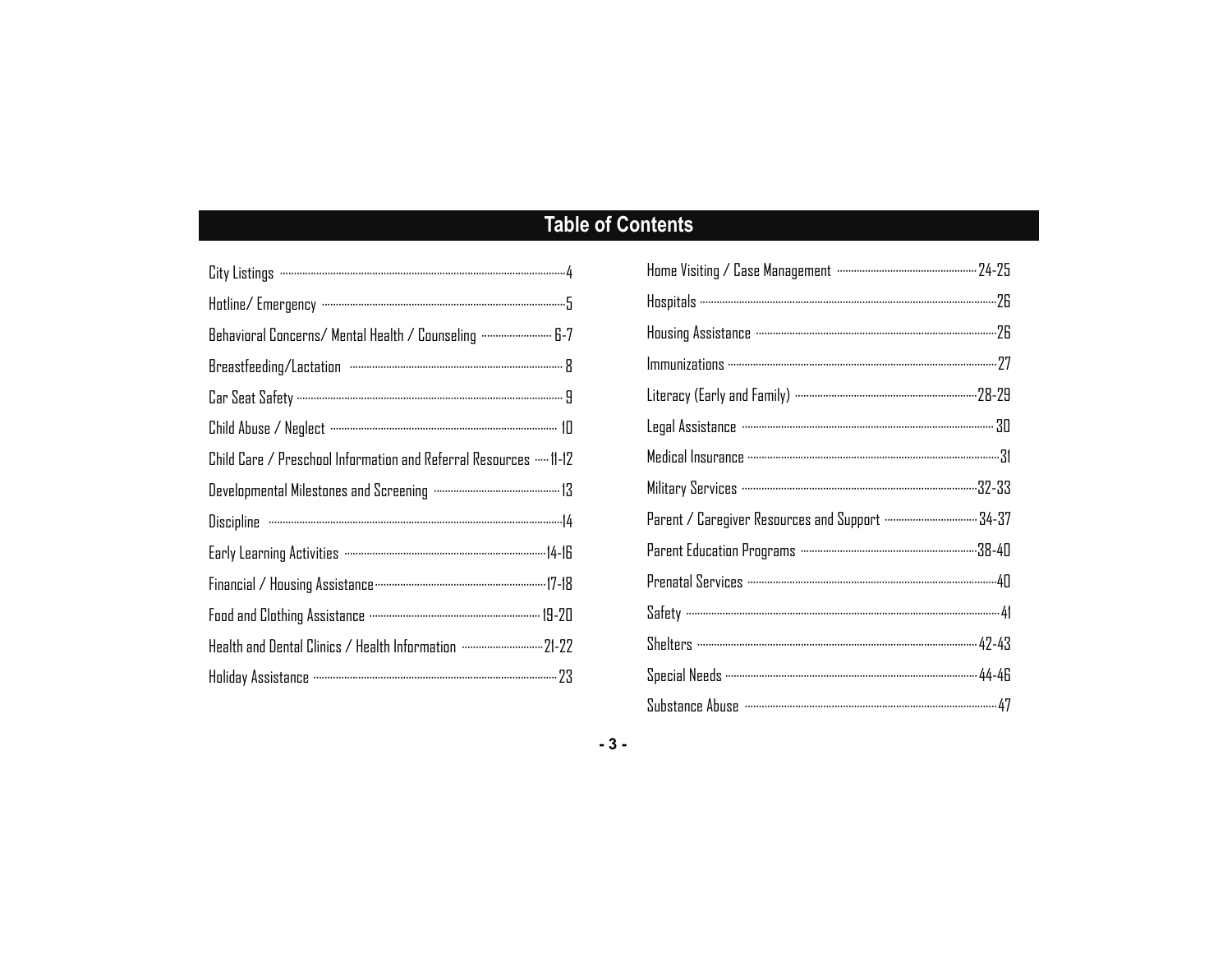| <b>CITY LISTINGS</b>                                    | Chesapeake        | <b>Norfolk</b>    | Portsmouth         | <b>Suffolk</b>    | Virginia Beach    |
|---------------------------------------------------------|-------------------|-------------------|--------------------|-------------------|-------------------|
| City Call Centers/Information                           | 382-2489          | 664-6510          | 393-8000           | 514-4000          | 385-311           |
| Community Service Board or Behavioral Healthcare        | 547-9334<br>(CSB) | 823-1600<br>(CSB) | 393-5357<br>(DBHS) | 255-7100<br>(CSB) | 385-0888<br>(DHS) |
| Department of Public Health                             | 382-8600          | 683-2800          | 393-8585           | 514-4700          | 518-2700          |
| Department of Social Services                           | 382-2000          | 664-6000          | 405-1800           | 514-7450          | 385-3200          |
| Department of Social Services/Child Protective Services | 382-2020          | 664-6022          | 393-9500           | 514-7458          | 385-3400          |
| Department of Social Services/Child Care Division       | 382-2255          | 664-3340          | 405-1800.          | 514-7450          | 385-3200          |
| Infant and Toddler Connection/Early Intervention        | 547-8929          | 441-1186          | 393-8321           | 562-6806          | 385-4400          |
| Fire Department                                         | 382-6297          | 664-6600          | 393-8765           | 514-4550          | 385-4228          |
| Main Library                                            | 410-7100          | 664-7323          | 393-8501           | 514-7323          | 385-0150          |
| Community Programs (Youth Development)                  | 382-6191          | 441-2400          | 393-8481           | 514-4503          | 385-0464          |
| Parks and Recreation                                    | 382-6411          | 441-2400          | 393-8481           | 514-7250          | 385-1100          |
| <b>Police Department</b>                                | 382-6161          | 441-5610          | 393-5300           | 923-2350          | 385-5000          |
| Schools                                                 | 547-0153          | 628-3830          | 393-8751           | 925-6750          | 263-1000          |
| Schools/Parent Resource Center                          | 482-5923          | 333-4250          | 393-8392           | 934-6202          | 263-2066          |
| Virginia Cooperative Extension Service                  | 382-6348          | 683-2816          | 393-5197           | 514-4330          | 385-4769          |
| Women, Infants, and Children (WIC)                      | 382-8608          | 683-9280          | 393-5340           | 514-4700          | 518-2789          |

|--|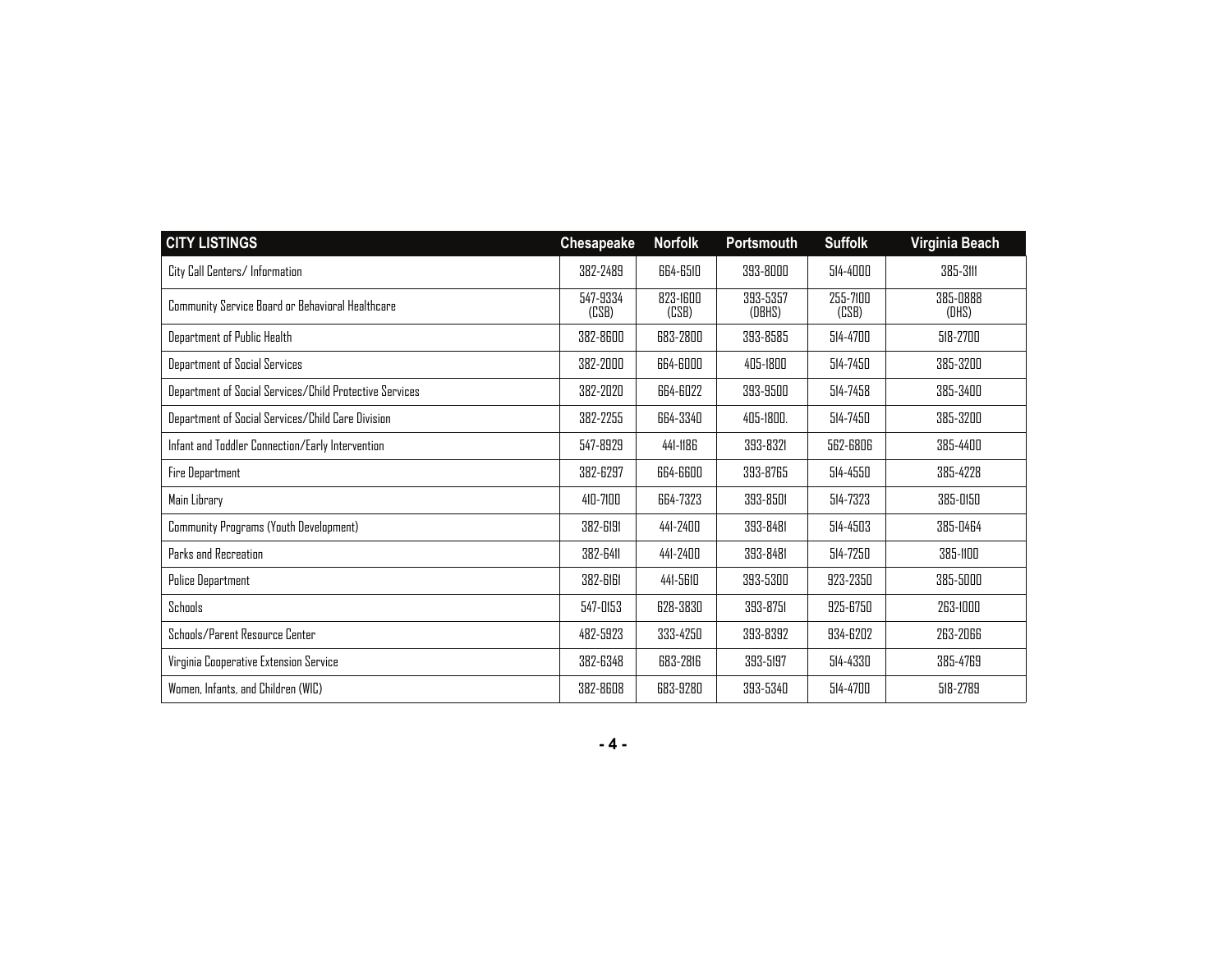| <b>HOTLINES</b>                         | <b>Phone</b><br><b>Number</b> | <b>Service</b>                                              | <b>Website Address</b>               | <b>Locality</b> |
|-----------------------------------------|-------------------------------|-------------------------------------------------------------|--------------------------------------|-----------------|
| <b>Adult Protective Services</b>        | 1-888-832-3858                | Report suspected abuse, neglect, or exploitation of adults. | www.dss.virginia.gov/family/as/index | ST              |
| Child Abuse                             | 1-800-552-7096                | Report suspected child maltreatment.                        | www.dss.virginia.gov/family/cps      | <b>ST</b>       |
| Poison Control                          | 1-800-222-1222                | Poison emergency assistance. Information and referral.      | www.vapoison.org                     | NATL            |
| Virginia Family Violence/Sexual Assault | 1-800-838-8238                | Find help or report family violence or sexual abuse.        | www.vsdvalliance.org                 | ST              |

| ٧<br>۰.<br>v<br>۰. |  |
|--------------------|--|
|--------------------|--|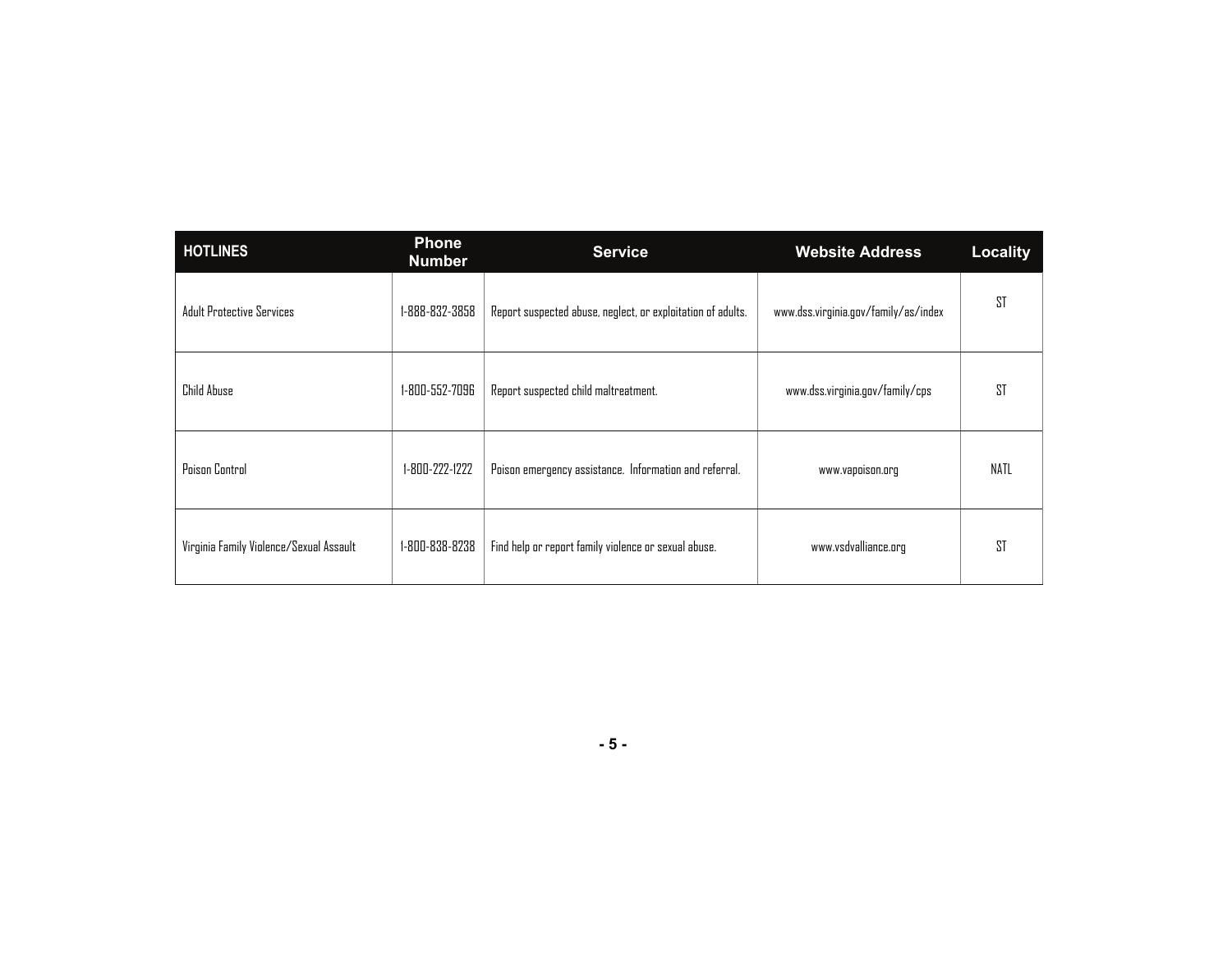| Behavioral Concerns / Mental Health / Counseling   |                        |                                                    |          |                                                                                                              |  |  |  |
|----------------------------------------------------|------------------------|----------------------------------------------------|----------|--------------------------------------------------------------------------------------------------------------|--|--|--|
| <b>NAME OF ORGANIZATION</b>                        | PHONE<br><b>NUMBER</b> | <b>WEBSITE ADDRESS</b>                             | LOCALITY | <b>SERVICE</b>                                                                                               |  |  |  |
| Barry Robinson Center, The                         | 455-6100               | www.barryrobinson.org                              | R        | In-home counseling services.                                                                                 |  |  |  |
| Catholic Charities of Eastern Virginia, Inc.       | 456-2366               | www.cceva.org                                      | R        | Individual and family counseling for ages 4 and up.                                                          |  |  |  |
| Children's Hospital of The King's Daughters (CHKD) | 668-7500               | www.chkd.org                                       | R        | Developmental pediatrics. Evaluation for children<br>with special needs.                                     |  |  |  |
| Chesapeake Customer Contact Center                 | 382-2489               | www.cityofchesapeake.net                           | C        | Information and referral.<br>Training. One-on-one consultation.                                              |  |  |  |
| Jewish Family Services of Tidewater, Inc.          | 459-4640               | www.jfshamptonroads.org/children/<br>children.html | R        | Individual and family counseling. Play therapy.                                                              |  |  |  |
| Lutheran Family Services                           | 722-4707               | www.lfsva.org                                      | R        | In-home counseling services.                                                                                 |  |  |  |
| Pendleton Child Service Center                     | 385-4537               | www.vbgov.com/pendletonchildservicecenter          | C, VB    | Counseling and residential treatment for children<br>ages 5-12.                                              |  |  |  |
| Kempsville Center for Behavioral Health            | 461-4565               | www.kempsvillecbh.com                              | N        | Crisis stabilization & residential behavioral care.                                                          |  |  |  |
| UP Center, The                                     | 622-7017               | www.theupcenter.org                                | R        | Anger management. Outpatient counseling on a<br>sliding fee scale. Intensive in-home counseling<br>services. |  |  |  |

# **- 6 -**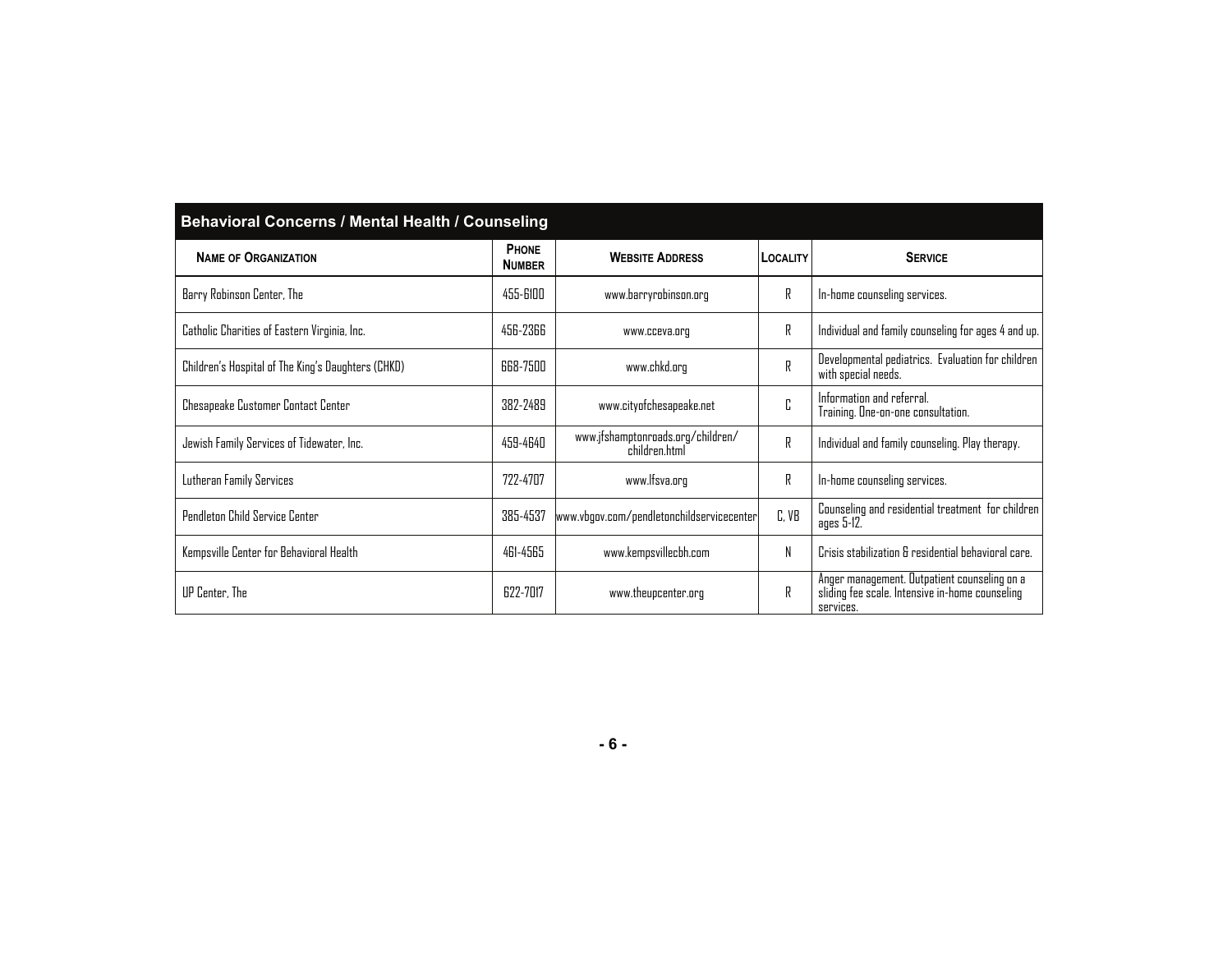| Behavioral Concerns / Mental Health / Counseling (continued)                                          |                               |                 |                                                     |                                                                                                 |  |  |
|-------------------------------------------------------------------------------------------------------|-------------------------------|-----------------|-----------------------------------------------------|-------------------------------------------------------------------------------------------------|--|--|
| <b>NAME OF ORGANIZATION</b>                                                                           | <b>PHONE</b><br><b>NUMBER</b> | <b>LOCALITY</b> | <b>WEBSITE ADDRESS</b>                              | <b>SERVICE</b>                                                                                  |  |  |
| City Mental Health, Mental Retardation and Substance Abuse Services                                   |                               |                 |                                                     |                                                                                                 |  |  |
| • Chesapeake Integrated Behavioral Healthcare (formerly<br><b>Chesapeake Community Services Board</b> | 547-9334                      | C               | www.chesapeakecsb.net                               |                                                                                                 |  |  |
| • Norfolk Community Services Board                                                                    | 823-1600                      |                 |                                                     |                                                                                                 |  |  |
| $\Diamond$ Mental Health Services                                                                     | 664-7699                      | N               |                                                     |                                                                                                 |  |  |
| $\diamond$ Youth and Prevention Services                                                              | 823-1632                      |                 | www.norfolkcsb.org                                  | Each city offers services, which may include:                                                   |  |  |
| $\Diamond$ Substance Abuse Services                                                                   | 664-6670                      |                 |                                                     | Individual and group counseling. Psychiatric                                                    |  |  |
| • Portsmouth Department of Behavioral Healthcare Services                                             | 393-5357                      | р               | www.portsmouthva.gov/<br>behaviorhealthcareservices | evaluations. Medication management. Parenting<br>groups for children through age 18 with mental |  |  |
| Western Tidewater Community Services Board (Suffolk)<br>$\bullet$                                     | 942-1069                      | S.              | www.wtcsb.org                                       | illness, substance abuse and co-occurring<br>disorders.                                         |  |  |
| Virginia Beach Department of Human Services<br>$\bullet$                                              | 437-3200                      |                 |                                                     |                                                                                                 |  |  |
| $\Diamond$ 24-Hour Emergency Services                                                                 | 385-0888                      | VR              |                                                     |                                                                                                 |  |  |
| $\diamondsuit$ Adult Mental Health and Substance Abuse Services                                       | 385-0511                      |                 | www.vbgov.com                                       |                                                                                                 |  |  |
| $\Diamond$ Youth Services                                                                             | 385-0850                      |                 |                                                     |                                                                                                 |  |  |
| City Schools/ Parent Resource Center                                                                  |                               |                 |                                                     |                                                                                                 |  |  |
| $\bullet$ Chesapeake                                                                                  | 482-5923                      | C               | www.cpschools.com/departments/prc/<br>index.php     |                                                                                                 |  |  |
| • Norfolk                                                                                             | 333-4250                      | N               | www.nps.kl2.va.us                                   |                                                                                                 |  |  |
| $\bullet$ Portsmouth                                                                                  | 393-8392                      | Þ               | www.portsmouthfamilies.com/early                    | Parenting workshops and educational materials.                                                  |  |  |
| $\bullet$ Suffolk                                                                                     | 934-6202                      | S.              | www.spsk12.net                                      |                                                                                                 |  |  |
| • Virginia Beach                                                                                      | 263-2066                      | VB              | www.vbschools.com                                   |                                                                                                 |  |  |

**See Also:** 

Parent, Caregiver Resources and Support, p. 34-37 Parent Education Programs, p. 38-40 The Yellow Pages also list numerous mental health providers - see "Counselors" and "Mental Health Services."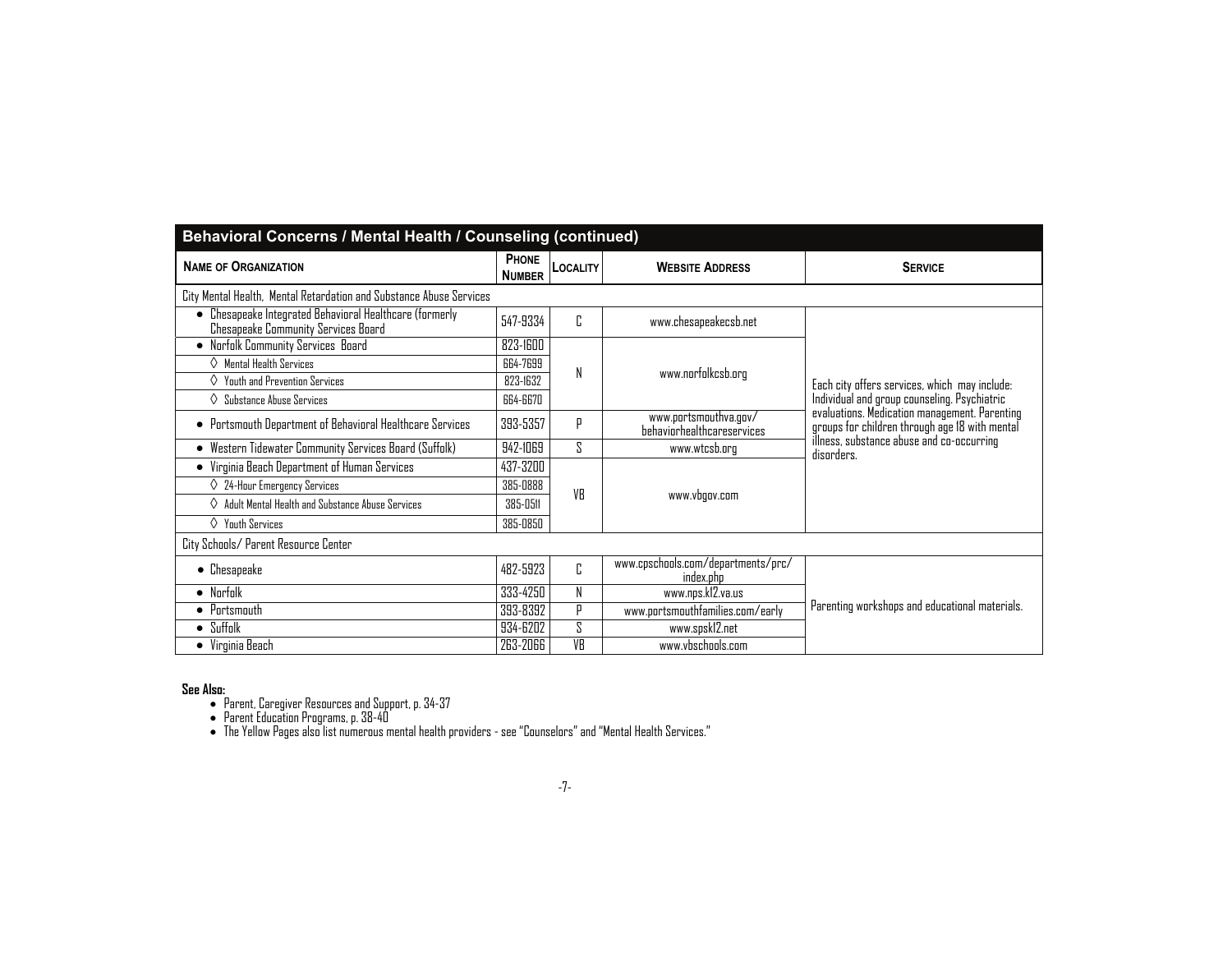| <b>Breastfeeding / Lactation</b>                       |                                                |                                                                 |                                                               |                                                                 |  |
|--------------------------------------------------------|------------------------------------------------|-----------------------------------------------------------------|---------------------------------------------------------------|-----------------------------------------------------------------|--|
| <b>NAME OF ORGANIZATION</b>                            | <b>PHONE NUMBER</b>                            | <b>WEBSITE ADDRESS</b><br><b>LOCALITY</b>                       |                                                               | <b>SERVICE</b>                                                  |  |
| American Academy of Pediatrics                         | 800-433-9016                                   | www.aap.org/healthtopics/breastfeeding.cfm                      | NATL                                                          | Informational website.                                          |  |
| <b>Bon Secours DePaul Medical Center</b>               | 889-CARE<br>$(B89-2273)$                       | www.bshr.com/classes                                            | N<br>Preparation Class. Back to Work Class.                   |                                                                 |  |
| Bon Secours Maryview Medical Center                    | 889-CARE<br>$(889 - 2273)$                     | http://bonsecourshamptonroads.com/<br>facilities/marvview       | Preparation Class. Back to Work Class. Pump<br>Þ<br>purchase. |                                                                 |  |
| Lactation Consultant                                   | 398-4875                                       |                                                                 |                                                               |                                                                 |  |
| Breastfeeding Support Hotline (for Sentara Deliveries) | 388-6455                                       | N/A                                                             |                                                               | Lactation consultation.                                         |  |
| Maryview Pump Rental                                   | 398-4829                                       | http://bshr.com                                                 |                                                               | Pump rental.                                                    |  |
| Chesapeake Dutpatient Lactation Office                 | 312-3159                                       | Г.<br>www.chesapeakeregional.com                                |                                                               | Lactation consultation.                                         |  |
| La Leche League of Tidewater                           | 857-8403<br><b>Or</b><br>$1-$ RNN-<br>525-3243 | www.lllvawv.org/tidewater                                       | R                                                             | Education, information, and support.                            |  |
| Sentara Obici Hospital                                 | 934-4677                                       | www.sentara.com/Sentara/<br>HospitalsFacilities/Hospitals/Obici | S                                                             | Classes. Pump rental. Pump purchase. Lactation<br>consultation. |  |
| City Department-WIC (Women, Infants and Children)      |                                                |                                                                 |                                                               |                                                                 |  |
| • Chesapeake- Great Bridge                             | 382-8608                                       | www.vdh.state.va.us/LHD/Chesapeake/wic                          | C                                                             |                                                                 |  |
| • Chesapeake- South Norfolk                            | 382-2651                                       | www.vdh.state.va.us/LHD/Chesapeake/wic.                         | C                                                             |                                                                 |  |
| $\bullet$ Norfolk                                      | 531-2150                                       | www.norfolk.gov/pub_health                                      | N                                                             | Lactation consultant. Peer counselor. Classes and               |  |
| $\bullet$ Portsmouth                                   | 393-8585                                       | www.vdh.state.va.us/LHD/portsmouth/<br>portsmouth.              | р                                                             | breast pumps for WIC mothers.                                   |  |
| $\bullet$ Suffolk                                      | 514-4722                                       | www.suffolk.va.ushealth-dept                                    | ς                                                             |                                                                 |  |
| • Virginia Beach                                       | 518-2789                                       | www.vdh.state.va.us/lhd/vabeach                                 | VB                                                            |                                                                 |  |

**- 8 -**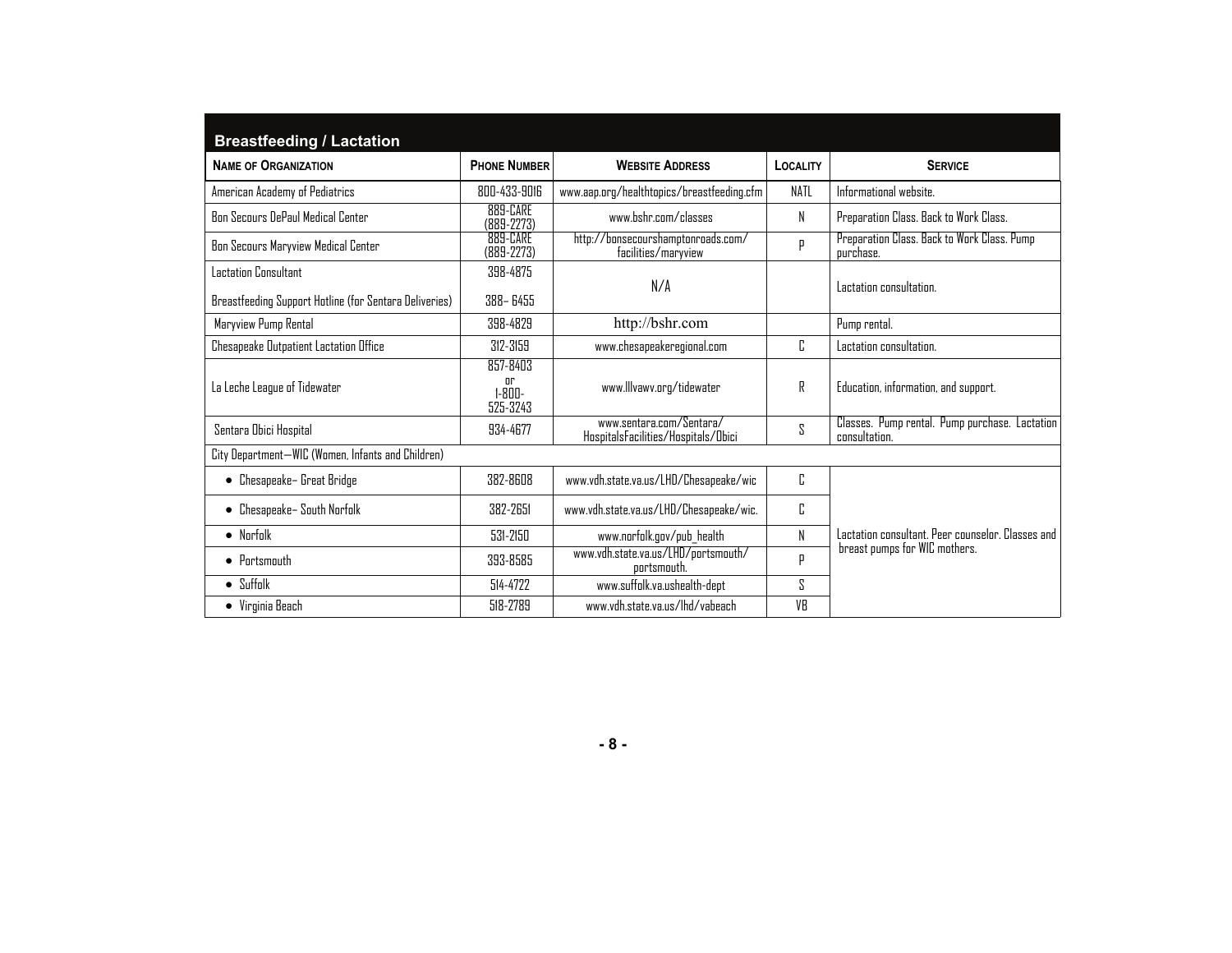| <b>Car Seat Safety</b>                                  |                           |                                                                             |                 |                                                                                                  |
|---------------------------------------------------------|---------------------------|-----------------------------------------------------------------------------|-----------------|--------------------------------------------------------------------------------------------------|
| <b>NAME OF ORGANIZATION</b>                             | PHONE<br><b>NUMBER</b>    | <b>WEBSITE ADDRESS</b>                                                      | <b>LOCALITY</b> | <b>SERVICE</b>                                                                                   |
| Drive Safe Hampton Roads                                | 498-2562                  | www.drivesafehr.org                                                         | R               | Resource information.                                                                            |
| Children's Hospital of The King's Daughters (CHKD)      | 668-7696                  | www.chkd.org/carseats                                                       | R               | Information on car seat checks and<br>installation locations.                                    |
| Injury Prevention Program/Virginia Department of Health | 1-800-732-<br>8333        | www.vdh.virginia.gov/LHD                                                    | <b>ST</b>       | Free car seats to low-income families.                                                           |
| Safety Belt Safe U.S.A.                                 | $1 - 800 = 745 -$<br>7233 | www.carseat.org                                                             | NATL            | Safety and seat belt information.                                                                |
| Department of Transportation Vehicle Safety Hotline     | $1 - 888 - 327 -$<br>4236 | www.nhtsa.dot.gov                                                           | NATL            | Information, tips, and recalls.                                                                  |
| City Department of Public Health                        |                           | www.safetyseatva.org                                                        |                 |                                                                                                  |
| $\bullet$ Chesapeake                                    | 382-8600                  | www.vdh.virgiia.gov                                                         | C               |                                                                                                  |
| $\bullet$ Norfolk                                       | 683-2800                  | http://www.norfolk.gov/                                                     | N               |                                                                                                  |
| $\bullet$ Portsmouth                                    | 393-8585                  | www.vdh.virginia.gov/lhd/Portsmouth                                         | P               | Classes and car seat distribution for Medicaid<br>and WIC clients and other low-income families. |
| $\bullet$ Suffolk                                       | 514-4700                  | http://www.suffolk.va.us                                                    | S               |                                                                                                  |
| $\bullet$ Virginia Beach                                | 518-2700                  | www.vdh.state.va.us/lhd/vabeach                                             | VB              |                                                                                                  |
| Local Police Departments and Fire Departments           |                           | Many police and/or fire departments offer car seat installation and checks. |                 |                                                                                                  |

# **To insure safety, please do not use recalled safety seats and make sure seats are installed correctly.**

**- 9 -**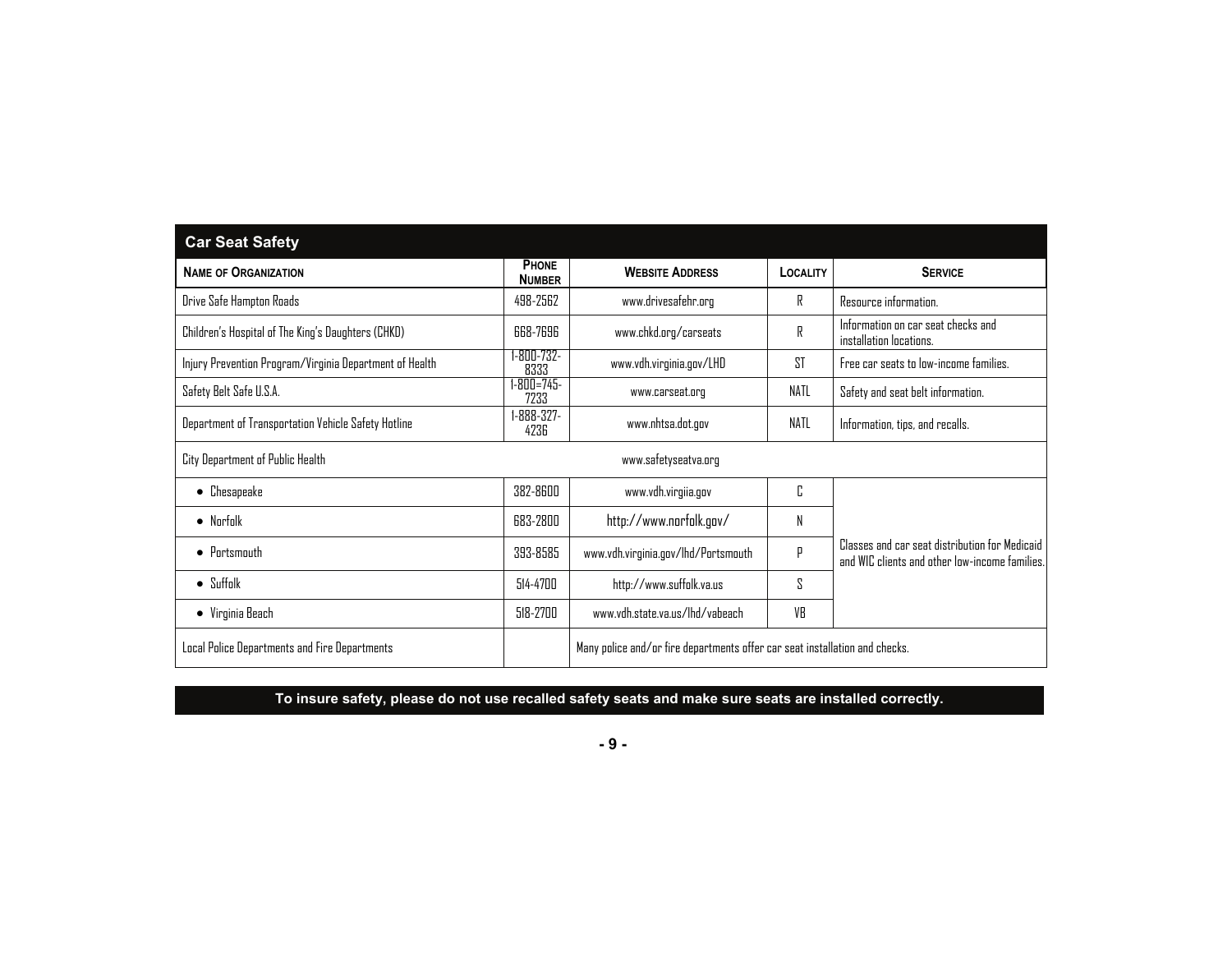| <b>Child Abuse / Neglect</b>                                                                             |                               |                                        |           |                                                                                                                                                                                                       |  |
|----------------------------------------------------------------------------------------------------------|-------------------------------|----------------------------------------|-----------|-------------------------------------------------------------------------------------------------------------------------------------------------------------------------------------------------------|--|
| <b>NAME OF ORGANIZATION</b>                                                                              | <b>PHONE</b><br><b>NUMBER</b> | <b>WEBSITE ADDRESS</b>                 | LOCALITY  | <b>SERVICE</b>                                                                                                                                                                                        |  |
| Virginia Abuse & Neglect State Hotline for Children and Adults                                           | $1 - 800 -$<br>552-7096       | www.dss.virginia.gov/family/childabuse | <b>ST</b> | Accepts reports. Makes referrals to<br>appropriate local department of social<br>services for investigation.<br>General information and educational<br>materials. Crisis counseling and intervention. |  |
| Prevent Child Abuse Virginia                                                                             | 1-800-<br>244-5373            | www.pcav.org                           | <b>ST</b> | Support, information, and referrals.                                                                                                                                                                  |  |
| City Child Protective Services/Department of Social Services (DSS) or Department of Human Services (DHS) |                               |                                        |           |                                                                                                                                                                                                       |  |
| $\bullet$ Chesapeake DHS                                                                                 | 382-2020                      | www.cityofchesapeake.net               | C         |                                                                                                                                                                                                       |  |
| $\bullet$ Norfolk DHS                                                                                    | 664-6022                      | www.dss.state.va.us                    | N         |                                                                                                                                                                                                       |  |
| $\bullet$ Portsmouth DSS                                                                                 | 393-9500                      | www.portsmouthva.gov/socialservices    | p         | Child abuse reporting and investigation.<br>After 5 PM call 1-800-552-7096                                                                                                                            |  |
| $\bullet$ Suffolk DSS                                                                                    | 514-7458                      | N/A                                    | S         |                                                                                                                                                                                                       |  |
| $\bullet$ Virginia Beach DHS                                                                             | 437-3400                      | www.vbgov.com                          | VB        |                                                                                                                                                                                                       |  |

See Also:<br>
• Behavioral Concerns / Mental Health / Counseling, p. 6-7<br>
• Home Visiting / Case Management, p. 24-25<br>
• Parent *C* Laregiver Resources and Support, p. 34-37<br>
• Parent Education Programs, p. 38-40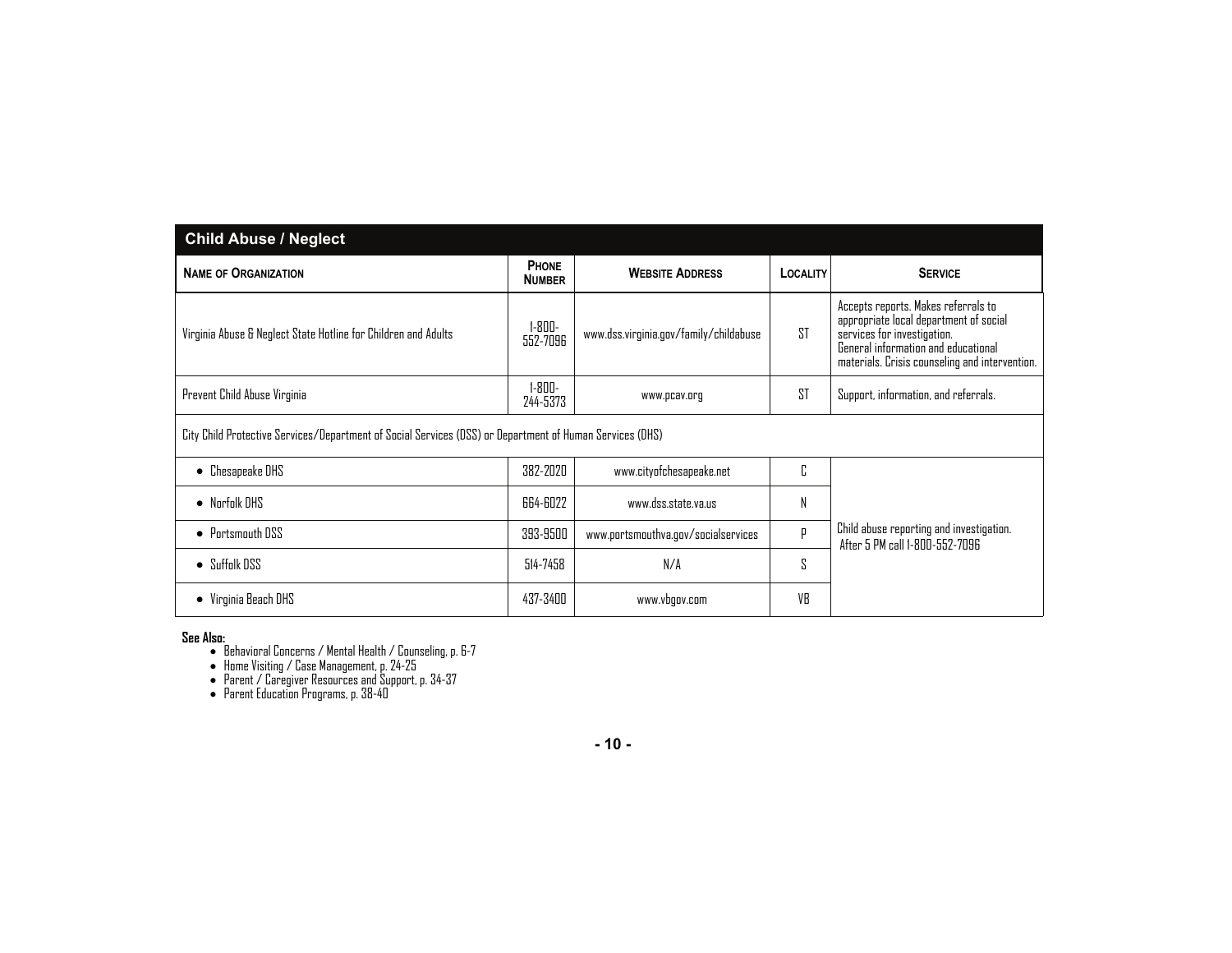| <b>Child Care/Preschool Information and Referral Resources</b>             |                               |                            |                 |                                                                                                                  |  |  |
|----------------------------------------------------------------------------|-------------------------------|----------------------------|-----------------|------------------------------------------------------------------------------------------------------------------|--|--|
| <b>NAME OF ORGANIZATION</b>                                                | <b>PHONE</b><br><b>NUMBER</b> | <b>WEBSITE ADDRESS</b>     | <b>LOCALITY</b> | <b>SERVICE</b>                                                                                                   |  |  |
| Child Care Aware                                                           | $1 - 800 -$<br>451-1501       | www.vachildcare.org        | <b>ST</b>       | Information about licensed child care<br>providers.                                                              |  |  |
| Children's Harbor                                                          | 397-2981                      | www.childrensharbor.cc     | R               | Childcare information and referral.                                                                              |  |  |
| Early Head Start/<br>The Suffolk Children's Center                         | 538-2523                      | www.thechildrenscenter.cc/ | S               | Comprehensive child development program<br>for children, ages birth-three, pregnant<br>women and their families. |  |  |
| Chesapeake Community Programs (Formerly Family Resource<br>Center)         | 382-6191                      | www.cityofchesapeake.net   | C               | Information and referral.                                                                                        |  |  |
| KidsPriorityDne                                                            | 244-5373                      | www.kidspriorityone.org    | R               | Information and referral. Warm line.                                                                             |  |  |
| Professional Family Child Care and Early Education Association<br>(PFCCEA) | 482-9470                      | www.pfceea.com             | R               | Association for family home child care<br>providers.                                                             |  |  |
| Planning Council, The                                                      | 627-3993                      | www.theplanningcouncil.org | R               | Offer childcare resource and referral<br>services; training and technical assistance to<br>childcare providers.  |  |  |
| Smart Beginnings (The Virginia Early Childhood Foundation)                 | 804-358-8323                  | www.smartbeginnings.org    | <b>ST</b>       | Informational website.                                                                                           |  |  |
| Suffolk Early Childhood Development Commission                             | 514-7457                      | www.suffolkecdc.com        | S               | Information and referral for families.                                                                           |  |  |
| Virginia Association for Early Childhood Education (VAECE)                 | -888-228-<br>2323             | www.vaece.org              | ST              | Information and referral.                                                                                        |  |  |
| YWCA of South Hampton Roads                                                | 625-4248                      | www.ywca.org               | R               | Child care and after school care.                                                                                |  |  |

**- 11 -**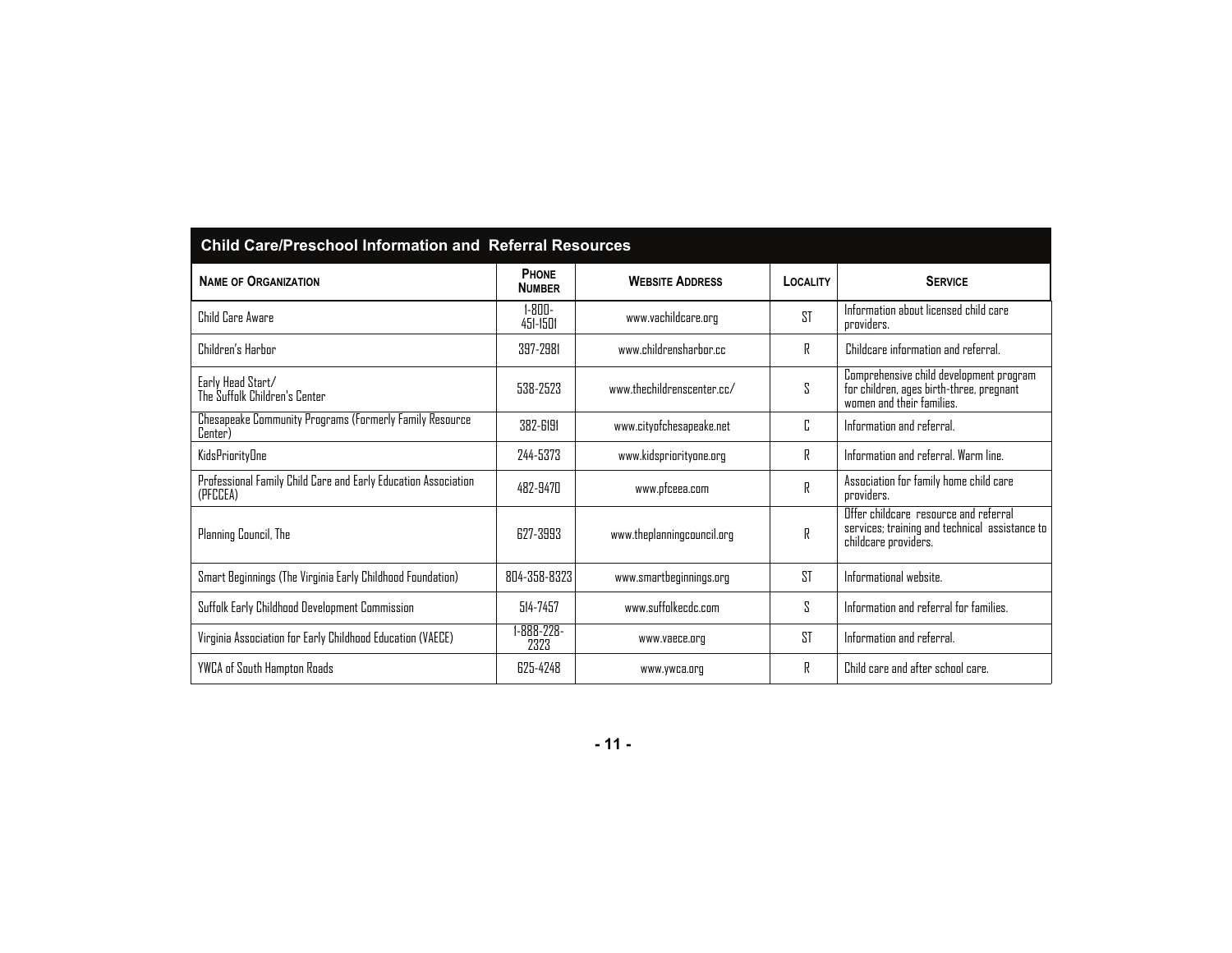| Child Care/Preschool Information and Referral Resources (continued)       |                               |          |                                               |                                                                                         |  |  |  |
|---------------------------------------------------------------------------|-------------------------------|----------|-----------------------------------------------|-----------------------------------------------------------------------------------------|--|--|--|
| <b>NAME OF ORGANIZATION</b>                                               | <b>PHONE</b><br><b>NUMBER</b> | LOCALITY | <b>WEBSITE ADDRESS</b>                        | <b>SERVICE</b>                                                                          |  |  |  |
| Virginia Preschool Initiative (VPI)                                       |                               |          |                                               |                                                                                         |  |  |  |
| • Chesapeake Early Adventures Preschool Program (YMCA)                    | 424-2229                      | ſ.       | www.ymcashr.org/locations/<br>earlyadventures |                                                                                         |  |  |  |
| • Norfolk Public Schools Pre-Kindergarten Program                         | 628-3922                      | N        | www.npsk12.va.us                              | Various programs for at-risk children and                                               |  |  |  |
| • Portsmouth Bright Start Preschool Program                               | 393-5128                      | p        | www.portsmouthfamilies.com                    | families.                                                                               |  |  |  |
| • Suffolk Early Start Preschool Program                                   | 925-6759                      | S        | www.spsk12.net                                |                                                                                         |  |  |  |
| • Virginia Beach Early Discoveries Preschool Program (YMCA)               | 275-9434                      | VR       | www.ymcashr.org                               |                                                                                         |  |  |  |
| City Department of Parks, Recreation and Leisure Services/ Youth Services |                               |          |                                               |                                                                                         |  |  |  |
| $\bullet$ Norfolk                                                         | 441-2400                      | N        | www.norfolk.gov/rpos                          |                                                                                         |  |  |  |
| $\bullet$ Portsmouth                                                      | 393-8481                      | p        | www.portsmouthva.gov/parksandrec              | Information about preschool and child care                                              |  |  |  |
| $\bullet$ Suffolk                                                         | 514-7250                      | ς        | www.suffolk.va.us/parks                       |                                                                                         |  |  |  |
| • Virginia Beach                                                          | 385-1100                      | VR       | www.vbgov.com/parks                           |                                                                                         |  |  |  |
| Department of Social Services (DSS) or Department of Human Services (DHS) |                               |          |                                               |                                                                                         |  |  |  |
| • Chesapeake DHS                                                          | 382-2000                      | C        | www.cityofchesapeake.net                      |                                                                                         |  |  |  |
| $\bullet$ Norfolk DHS                                                     | 664-6035                      | N        | www.norfolk.gov/HumanServices                 |                                                                                         |  |  |  |
| • Portsmouth DSS                                                          | 405-1800                      | p        | www.portsmouthva.gov/socialservices           | Information about licensed childcare providers.<br>Including quality and affordability. |  |  |  |
| $\bullet$ Suffolk DSS                                                     | 514-7450                      | S        | N/A                                           |                                                                                         |  |  |  |
| • Virginia Beach DHS                                                      | 385-3200                      | VR       | www.vbgov.com                                 |                                                                                         |  |  |  |

**See Also:**  Yellow Pages, City Public Schools

**- 12 -**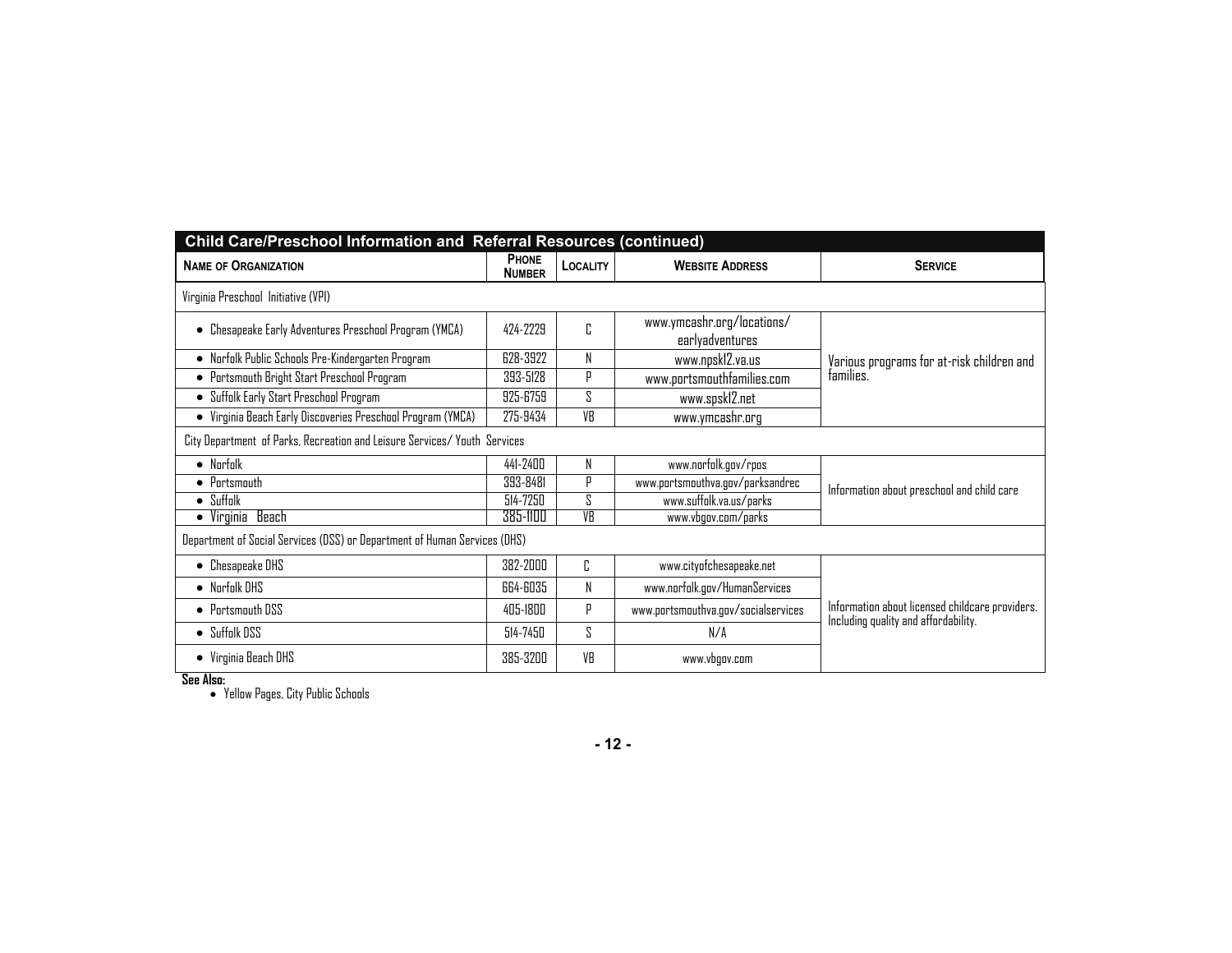| <b>Developmental Milestones and Screening</b>      |                               |                            |                 |                                                                                                                            |
|----------------------------------------------------|-------------------------------|----------------------------|-----------------|----------------------------------------------------------------------------------------------------------------------------|
| <b>NAME OF ORGANIZATION</b>                        | <b>PHONE</b><br><b>NUMBER</b> | <b>WEBSITE ADDRESS</b>     | <b>LOCALITY</b> | <b>SERVICE</b>                                                                                                             |
| American Academy of Pediatrics                     | -800-433-<br>9016             | www.aap.org                | NATL            | Informational website for parents.                                                                                         |
| Born Learning                                      | N/A                           | www.bornlearning.org       | <b>NATL</b>     | Informational website for parents.                                                                                         |
| <b>Bright Futures</b>                              | N/A                           | www.brightfutures.org      | NATL            | Informational website.                                                                                                     |
| Children's Hospital of The King's Daughters (CHKD) | 668-7500                      | www.chkd.org/healthlibrary | R               | Developmental pediatrics. General medical<br>services and evaluation for children with special<br>needs. Parent education. |
| Parents Action for Children                        | 1-888-447-<br>3400            | www.parentsaction.org      | NATL            | Informational website.                                                                                                     |
| Infant and Toddler Connection                      | 1-800-234-1448                |                            |                 |                                                                                                                            |
| $\bullet$ Chesapeake                               | 819-6289                      |                            | C               |                                                                                                                            |
| $\bullet$ Norfolk                                  | 441-1186                      |                            | N               | Information and referral for local screening or                                                                            |
| $\bullet$ Portsmouth                               | 393-8321                      | www.infantva.org           | p               | evaluation and assessment for infants and<br>toddlers (D-3) who may have a developmental                                   |
| $\bullet$ Suffolk                                  | 562-6806                      |                            | S.              | delay or disability.                                                                                                       |
| $\bullet$ Virginia Beach                           | 385-4400                      |                            | VB              |                                                                                                                            |
| KidsPriorityOne                                    | 244-5373                      | www.kidspriorityone.org    | R               | Information and referral.                                                                                                  |
| Zero to Three                                      | $(202)$ 638-<br>1144          | www.zerotothree.org        | <b>NATL</b>     | Informational website.                                                                                                     |

**See Also:**  Home Visiting / Case Management, p. 24-25 Parent Education Programs, p. 38-40

**- 13 -**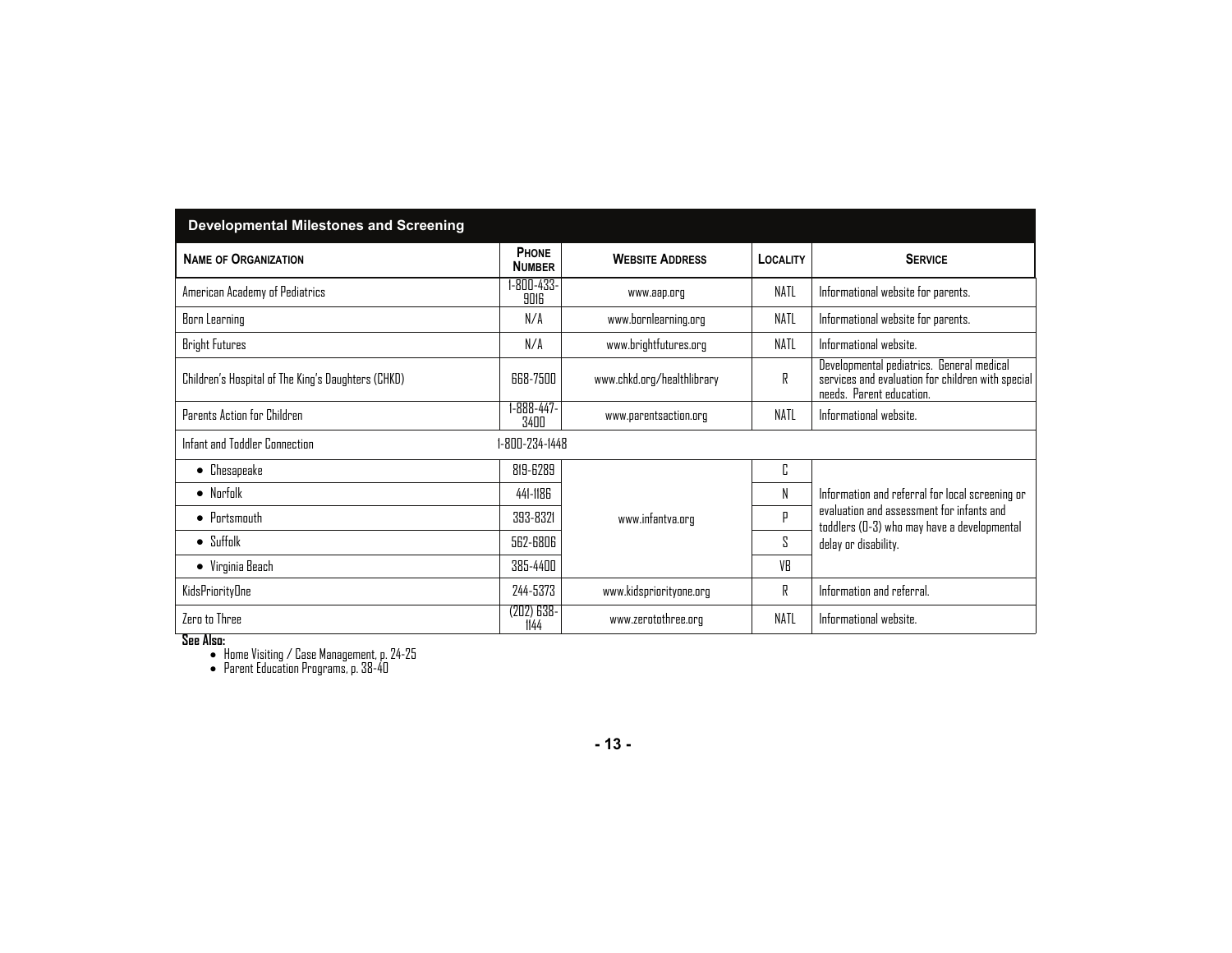# **Discipline**

**See:** 

- Behavioral Concerns / Mental Health / Counseling, p. 6-7 Developmental Milestones and Screening, p. 13 Parent Education Programs, p. 38-40
- 
- 

| <b>Early Learning Activities</b> |                               |                                 |          |                                                      |
|----------------------------------|-------------------------------|---------------------------------|----------|------------------------------------------------------|
| <b>NAME OF ORGANIZATION</b>      | <b>PHONE</b><br><b>NUMBER</b> | <b>WEBSITE ADDRESS</b>          | LOCALITY | <b>SERVICE</b>                                       |
| Baby Zone                        | N/A                           | www.babyzone.com                | R        | Information and activities for parents and children. |
| Born Learning                    | N/A                           | www.bornlearning.org            | NATL     | Activities for young children.                       |
| Children's Museum of Virginia    | 393-5258                      | www.childrensmuseumva.com       | R        | Children's interactive activities and displays.      |
| Chrysler Museum, The             | 664-6200                      | www.chrysler.org                | R        | Children's programs.                                 |
| City Public Libraries            |                               |                                 |          |                                                      |
| $\bullet$ Chesapeake             | 410-7100                      | www.chesapeake.lib.va.us        | C        |                                                      |
| $\bullet$ Norfolk                | 664-7323                      | www.npl.lib.va.us               | N        |                                                      |
| $\bullet$ Portsmouth             | 393-8501                      | www.portsmouthpubliclibrary.org | Ρ        | Early literacy activities and programs.              |
| $\bullet$ Suffolk                | 514-7323                      | www.suffolk.lib.va.us           | S        |                                                      |
| • Virginia Beach                 | 385-0150                      | www.vbgov.com/libraries         | VB       |                                                      |

**- 14 -**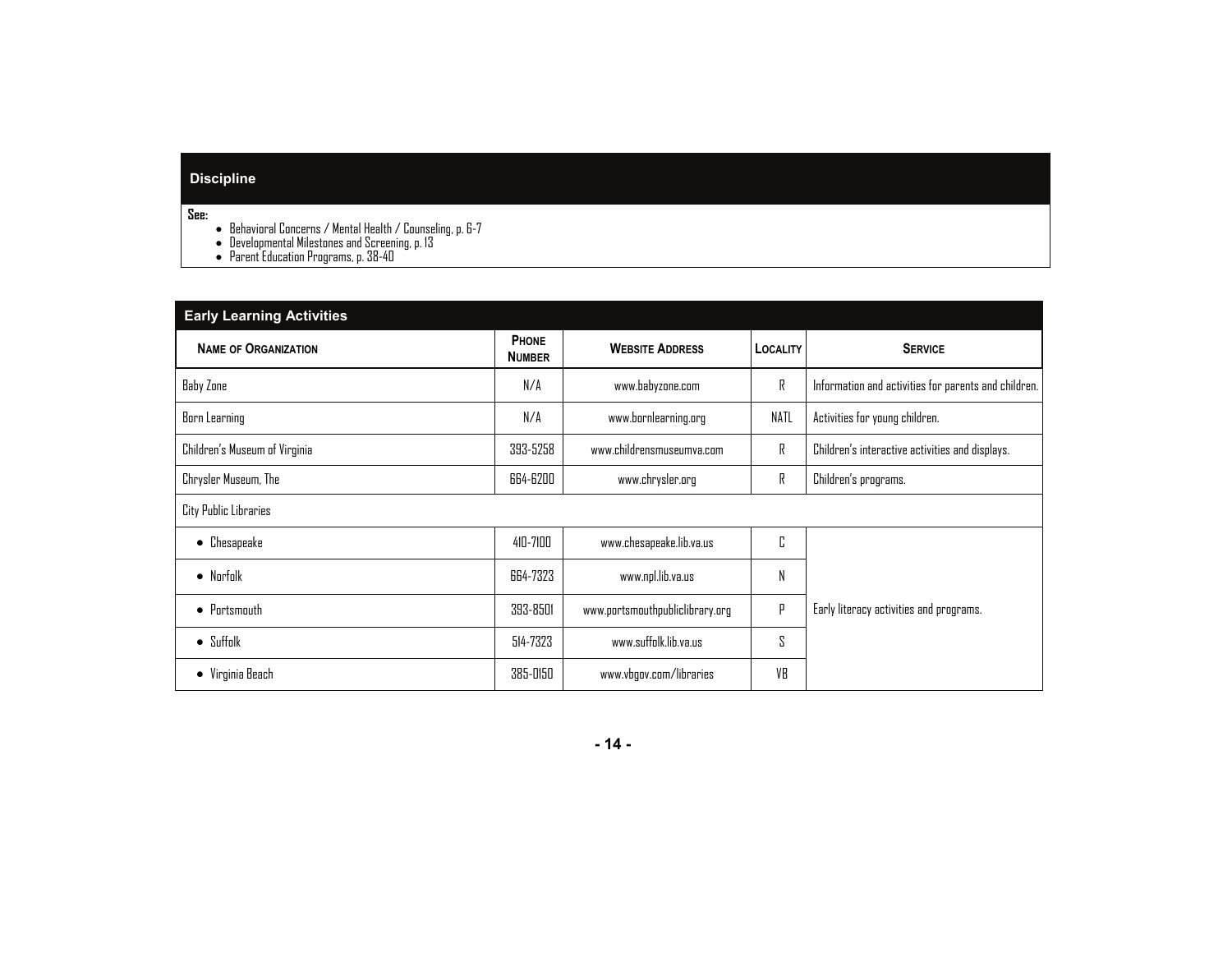| <b>Early Learning Activities (continued)</b> |                               |                                       |                 |                                                                                                                                |  |  |
|----------------------------------------------|-------------------------------|---------------------------------------|-----------------|--------------------------------------------------------------------------------------------------------------------------------|--|--|
| <b>NAME OF ORGANIZATION</b>                  | <b>PHONE</b><br><b>NUMBER</b> | <b>WEBSITE ADDRESS</b>                | <b>LOCALITY</b> | <b>SERVICE</b>                                                                                                                 |  |  |
| City Parks and Recreation Department         |                               |                                       |                 |                                                                                                                                |  |  |
| Chesapeake<br>٠                              | 382-6411                      | www.cityofchesapeake.net              | C               |                                                                                                                                |  |  |
| $\bullet$ Norfolk                            | 441-2400                      | www.norfolk.gov/RPOS                  | N               |                                                                                                                                |  |  |
| $\bullet$ Portsmouth                         | 393-8481                      | www.portsmouthva.gov/parksandrec      | р               | Recreation centers with a variety of activities.                                                                               |  |  |
| $\bullet$ Suffolk                            | 514-7250                      | www.suffolk.va.us/parks               | ζ               |                                                                                                                                |  |  |
| • Virginia Beach                             | 385-0400                      | www.vbgov.com/parks                   | VR              |                                                                                                                                |  |  |
| Virginia Museum of Contemporary Arts         | 425-0000                      | www.virginiamoca.org                  | R               | Pre-K Art Day: a monthly program combining art,<br>storytelling, movement and a limited gallery tour for<br>children ages 3-5. |  |  |
| National Kindergarten Readiness              | N/A                           | www.nationalkindergartenreadiness.com | NATL            | Resource site for parents and educators of pre-K<br>children.                                                                  |  |  |
| <b>Nauticus</b>                              | <b>RR4-INNN</b>               | www.nauticus.org                      | R               | Wide range of activities for children.                                                                                         |  |  |
| Norfolk Botanical Garden. The                | 441-5830                      | www.norfolkbotanicalgarden.org        | R               | WOW Children's Garden for ages 3-5                                                                                             |  |  |
| Peninsula Fine Arts Center                   | 596-8175                      | www.pfac-va.org                       | R               | Hands on For Kids. Interactive gallery for hands-on<br>fun. Open daily for children of all ages.                               |  |  |
| Portlock Galleries at SoNo                   | $502 - 4901$                  | www.portlockgalleries.com             | R               | Hands-on exhibits. Special programs for young<br>children.                                                                     |  |  |
| Suffolk Art League, The                      | 925-0448                      | www.suffolkartleague.org              | S.              | Young Artists class for children ages 3-5.                                                                                     |  |  |

**- 15 -**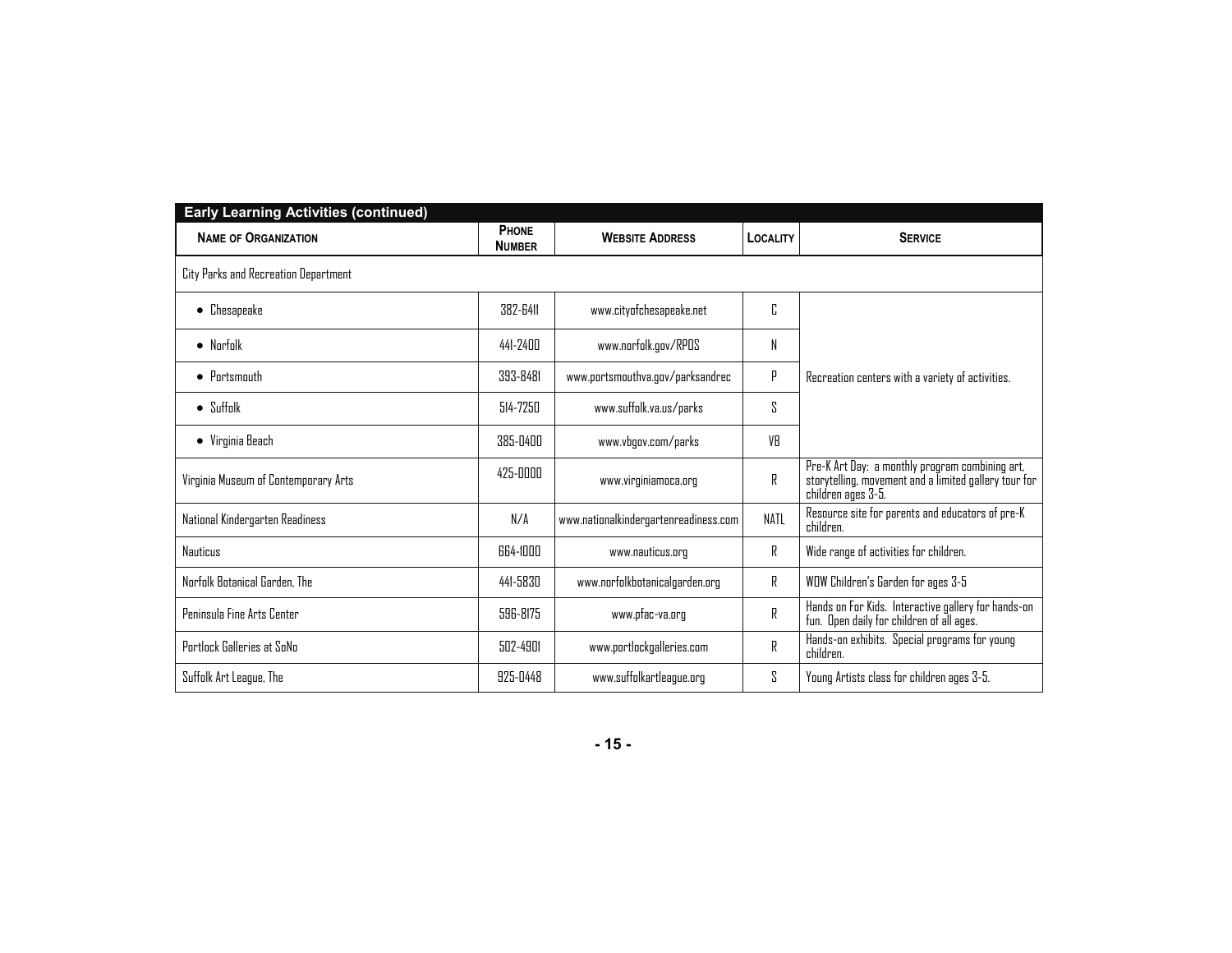| <b>Early Learning Activities (continued)</b>     |                               |                          |                 |                                                                                                |
|--------------------------------------------------|-------------------------------|--------------------------|-----------------|------------------------------------------------------------------------------------------------|
| <b>NAME OF ORGANIZATION</b>                      | <b>PHONE</b><br><b>NUMBER</b> | <b>WEBSITE ADDRESS</b>   | <b>LOCALITY</b> | <b>SERVICE</b>                                                                                 |
| Virginia Aquarium and Marine Science Center, The | 385-3474                      | www.virginiaaquarium.com | R               | Educational activities for all ages.                                                           |
| Virginia Beach Grow Smart                        | 385-0144                      | www.vbgov.com            | VB              | Early learning activities, resources and programs.                                             |
| Virginia Living Museum, The                      | 595-1900                      | www.thevlm.org           | R               | A learning laboratory to showcase Virginia's natural<br>and living resources.                  |
| Virginia Zoo, The                                | 441-2374                      | www.virginiazoo.org      | R               | Education and family programs.                                                                 |
| <b>WHRD</b>                                      | 889-9400                      | www.whro.org             | R               | Public Broadcasting Service (PBS) website that<br>promotes Ready to Learn television programs. |
| WHRO Kids Club                                   | 889-9347                      | www.whro.org             | R               | Children's club offered by WHRO.                                                               |
| YMCA South Hampton Roads                         | 622-9622                      | www.ymcashr.org          | R               | Child care. Aquatics. Sports. Health & fitness. Camp.<br>And more.                             |
| Zero to Three                                    | (202) 638-1144                | www.zerotothree.org      | <b>NATL</b>     | Informational website with activities for children (D-<br>$3)$ .                               |
| ZiggityZoom                                      | N/A                           | www.ziggityzoom.com      | <b>NATL</b>     | Activities, stories and printables for children D-5.                                           |

**- 16 -**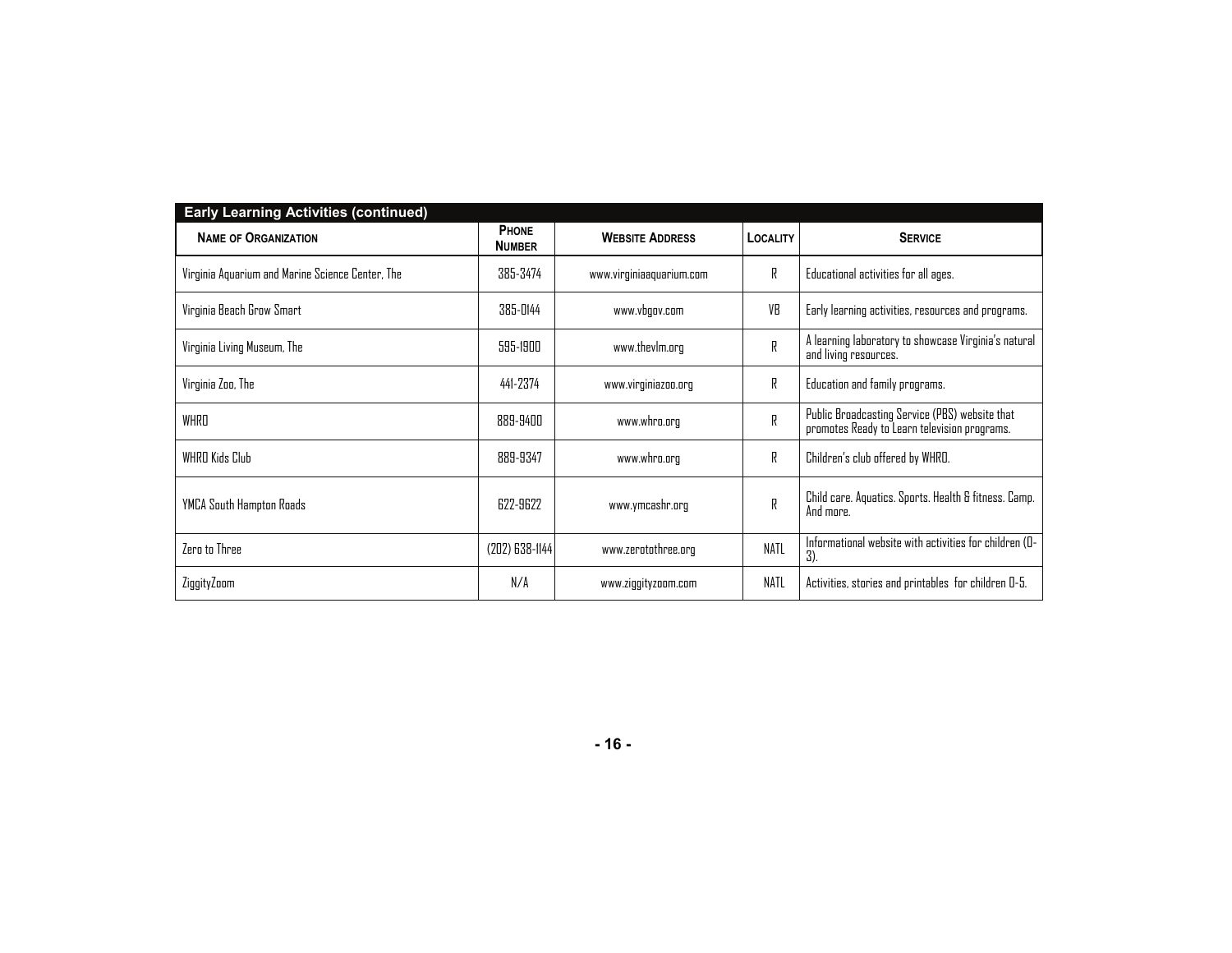| <b>Financial / Housing Assistance</b>                                    |                                         |                                     |          |                                                                                    |
|--------------------------------------------------------------------------|-----------------------------------------|-------------------------------------|----------|------------------------------------------------------------------------------------|
| <b>NAME OF ORGANIZATION</b>                                              | <b>PHONE</b><br><b>NUMBER</b>           | <b>WEBSITE ADDRESS</b>              | LOCALITY | <b>SERVICE</b>                                                                     |
| American Red Cross—Southeastern Virginia Chapter                         | 446-7700                                | www.seva-redcross.org               | R        | Disaster assistance.                                                               |
| American Red Cross—Suffolk Chapter                                       | 539-6645                                | www.redcross.org                    | ζ        | Disaster assistance.                                                               |
| Catholic Charities of Eastern Virginia                                   | 456-2366                                | www.cceva.org                       |          | Consumer and mortgage credit counseling.<br>VHDA classes.                          |
| City Departments                                                         |                                         |                                     |          |                                                                                    |
| Chesapeake DHS                                                           | 382-2000                                | www.cityofchesapeake.net            | C        |                                                                                    |
| $\bullet$ Norfolk DHS<br>Norfolk Housing Crisis Hotline                  | 664-6035<br>$622 - 5920$ or<br>587-4202 | www.norfolk.gov/humanservices       | N        |                                                                                    |
| • Portsmouth DSS                                                         | 405-1800                                | www.portsmouthva.gov/socialservices | P        | Financial assistance. Variety of Financial aid<br>programs.                        |
| $\bullet$ Suffolk DSS                                                    | $514 - 745$                             | www.suffolk.va.us/ss                | S        |                                                                                    |
| • Virginia Beach DHS<br>Virginia Beach Housing Hotline -Connection Point | 437-3200<br>227-5932                    | www.vbgov.com                       | VR       |                                                                                    |
| <b>Ghent Area Ministry</b>                                               | 677-0438                                | N/A                                 | N        | Financial Assistance, resources, prescription<br>assistance, coat closet, and more |
| Jewish Family Services of Tidewater<br>See Also:                         | 459-4640                                | www.jfshamptonroads.org             | R        | Financial assistance.                                                              |

Shelters p. 42-43

**- 17 -**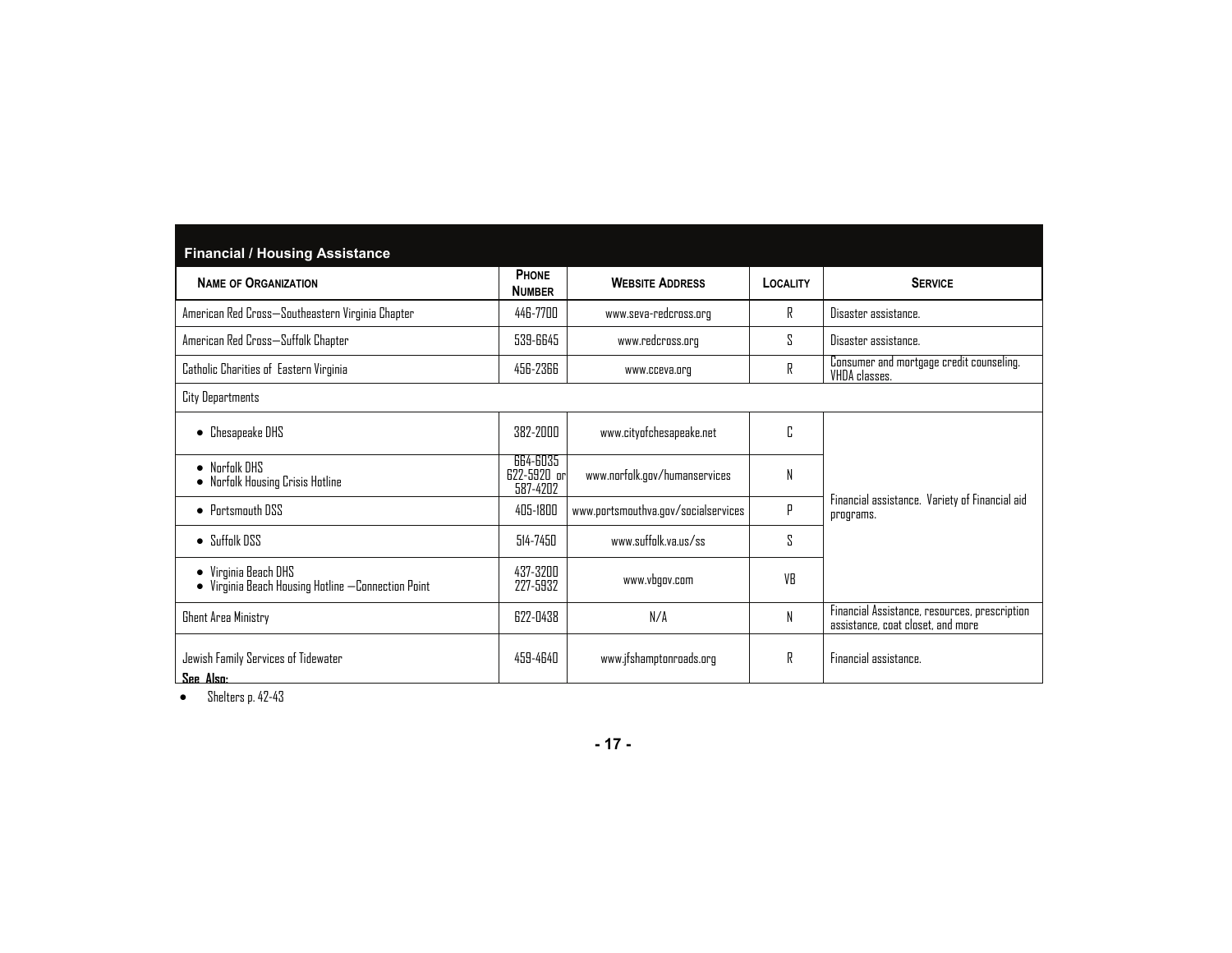| <b>Financial/Housing Assistance (continued)</b>                    |                           |                                   |                 |                                                                                                                                                                                            |
|--------------------------------------------------------------------|---------------------------|-----------------------------------|-----------------|--------------------------------------------------------------------------------------------------------------------------------------------------------------------------------------------|
| <b>NAME OF ORGANIZATION</b>                                        | PHONE<br><b>NUMBER</b>    | <b>WEBSITE ADDRESS</b>            | <b>LOCALITY</b> | <b>SERVICE</b>                                                                                                                                                                             |
| <b>Dasis Social Ministry</b>                                       | 397-6060                  | oasissocialministry.wordpress.com | P, S, C         | Financial assistance for those who receive utility<br>shut-off notices.                                                                                                                    |
| Planning Council, The                                              | 627-3993                  | www.theplanningcouncil.org        | R               | Offer respite care for Military families.                                                                                                                                                  |
| Portsmouth Area Resources Coalition, Inc. (PARC)                   | 397-5208                  | www.parcinc.org                   | р               | Financial and housing assistance. Homeless<br>shelter for families.                                                                                                                        |
| Salvation Army                                                     |                           |                                   |                 |                                                                                                                                                                                            |
| • Portsmouth Corps                                                 | 393-2519                  |                                   | р               | Emergency heating, utility and rental assistance.                                                                                                                                          |
| • Suffolk Corps                                                    | 539-5201                  | www.virginiasalvationarmy.org     | S               | Tidewater command offers transitional housing                                                                                                                                              |
| • Tidewater Area Command                                           | 543-8100                  |                                   | C, N, VB        | tor men.                                                                                                                                                                                   |
| STOP Organization– Hampton Roads, The                              | 858-1360                  | www.stopinc.org                   | R               | Short-term financial assistance for housing,<br>food, clothing, furniture, medical needs, and<br>transportation for eligible clients. Payment for<br>utility bills. Relocation assistance. |
| UP Center, The                                                     | 622-7017                  | www.theupcenter.org               | R               | Financial education. Consumer credit counseling.<br>Housing counseling.                                                                                                                    |
| Virginia Beach Department of Housing and Neighborhood Preservation | 385-5750                  | www.vbgov.com                     | VB              | Affordable housing voucher program.                                                                                                                                                        |
| Virginia Housing Development Authority                             | $1 - 877 - 843 -$<br>2123 | www.vhda.com                      | <b>ST</b>       | Assistance for low- and moderate-income<br>Virginias to attain quality, affordable housing.                                                                                                |

**See Also:** 

Shelters p. 42-43

**- 18 -**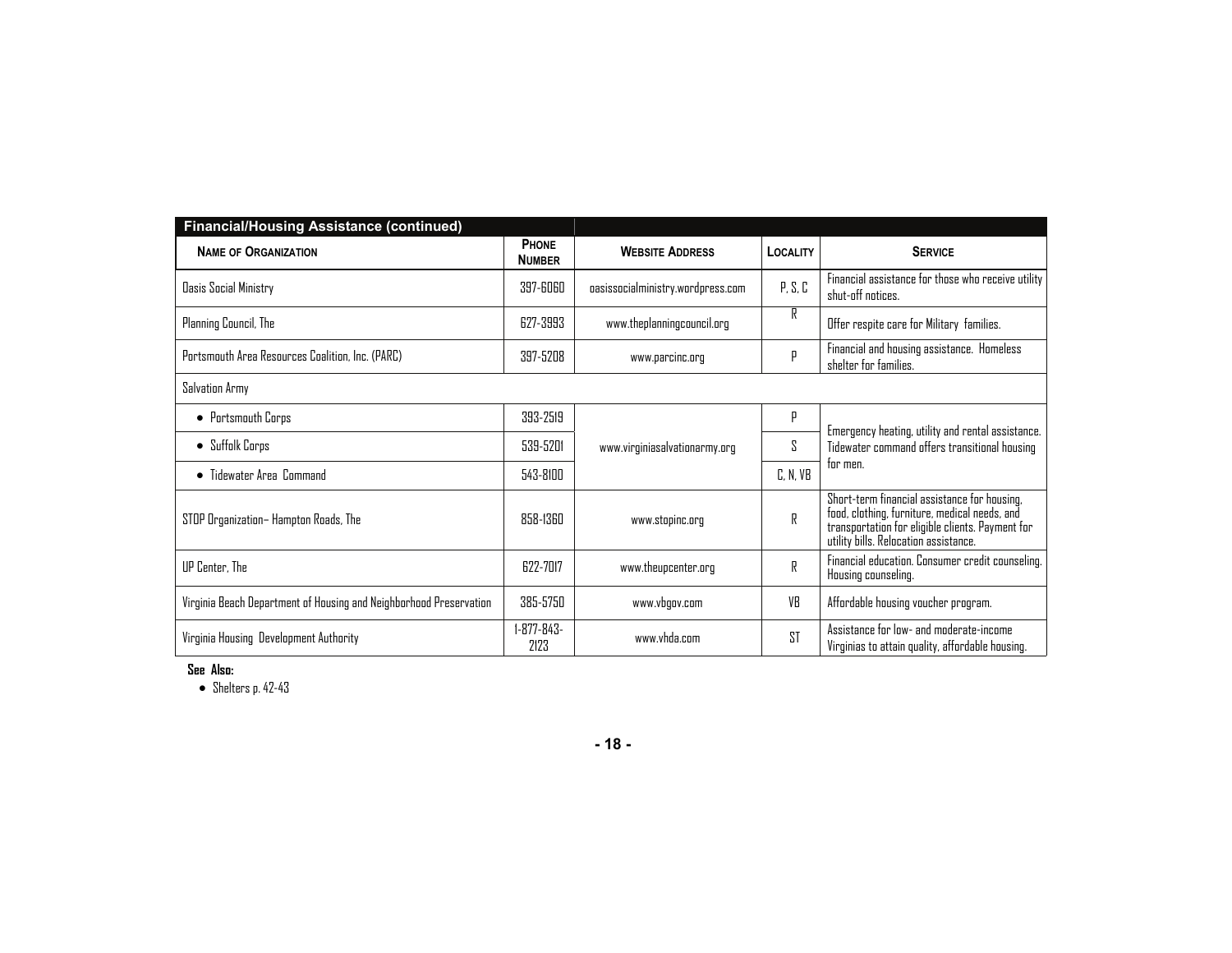| <b>Food and Clothing Assistance</b>                |                        |                                                       |          |                                                                |  |
|----------------------------------------------------|------------------------|-------------------------------------------------------|----------|----------------------------------------------------------------|--|
| <b>NAME OF ORGANIZATION</b>                        | PHONE<br><b>NUMBER</b> | <b>WEBSITE ADDRESS</b>                                | LOCALITY | <b>SERVICE</b>                                                 |  |
| Children's Harbor                                  | 397-2980               | www.childrensharbor.cc                                | R        | USDA child and adult food program for child care<br>providers. |  |
| City Departments-SNAP Program                      |                        |                                                       |          |                                                                |  |
| • Chesapeake DHS                                   | 382-2000<br>Ext        | www.cityofchesapeake.net                              | C        |                                                                |  |
| $\bullet$ Norfolk DHS                              | 664-6000<br>Ext 5      | www.norfolk.gov/humanservices/                        | Ν        |                                                                |  |
| • Portsmouth DSS                                   | 405-1800               | www.portsmouthva.gov/socialservices/                  | p        | Assistance and applications for Food Stamps<br>Programs.       |  |
| $\bullet$ Suffolk DSS                              | 514-7450               | http://www.suffolkva.us/ss                            | ζ        |                                                                |  |
| • Virginia Beach DHS                               | 437-3200               | www.vbgov.com                                         | VB       |                                                                |  |
| City Departments-WIC (Women, Infants and Children) |                        |                                                       |          |                                                                |  |
| $\bullet$ Chesapeake                               | 382-8608               | www.vdh.state.va.us/LHD/Chesapeake/wic.               | C        |                                                                |  |
| $\bullet$ Norfolk                                  | 531-2150               | www.norfolk.gov/pub_health                            | N        |                                                                |  |
| $\bullet$ Portsmouth                               | 393-8585               | www.vdh.state.va.us/LHD/portsmouth/<br>portsmouth.htm | P        | Nutritional care and food supplement program.                  |  |
| $\bullet$ Suffolk                                  | 514-4722               | www.suffolkva.us/health-dept                          | S        |                                                                |  |
| • Virginia Beach                                   | 518-2789               | www.vdh.state.va.us/lhd/vabeach                       | VB       |                                                                |  |
| Food Bank of South Eastern Virginia                | 627-6599               | www.foodbankonline.org                                | R        | Assistance with emergency food, clothing and<br>related needs. |  |
| Judeo– Christian Outreach Center (JCOC)            | 491-2846               | www.jcoc.org                                          | R        | Food and clothing assistance.                                  |  |

| ۰. |  |  |
|----|--|--|
|----|--|--|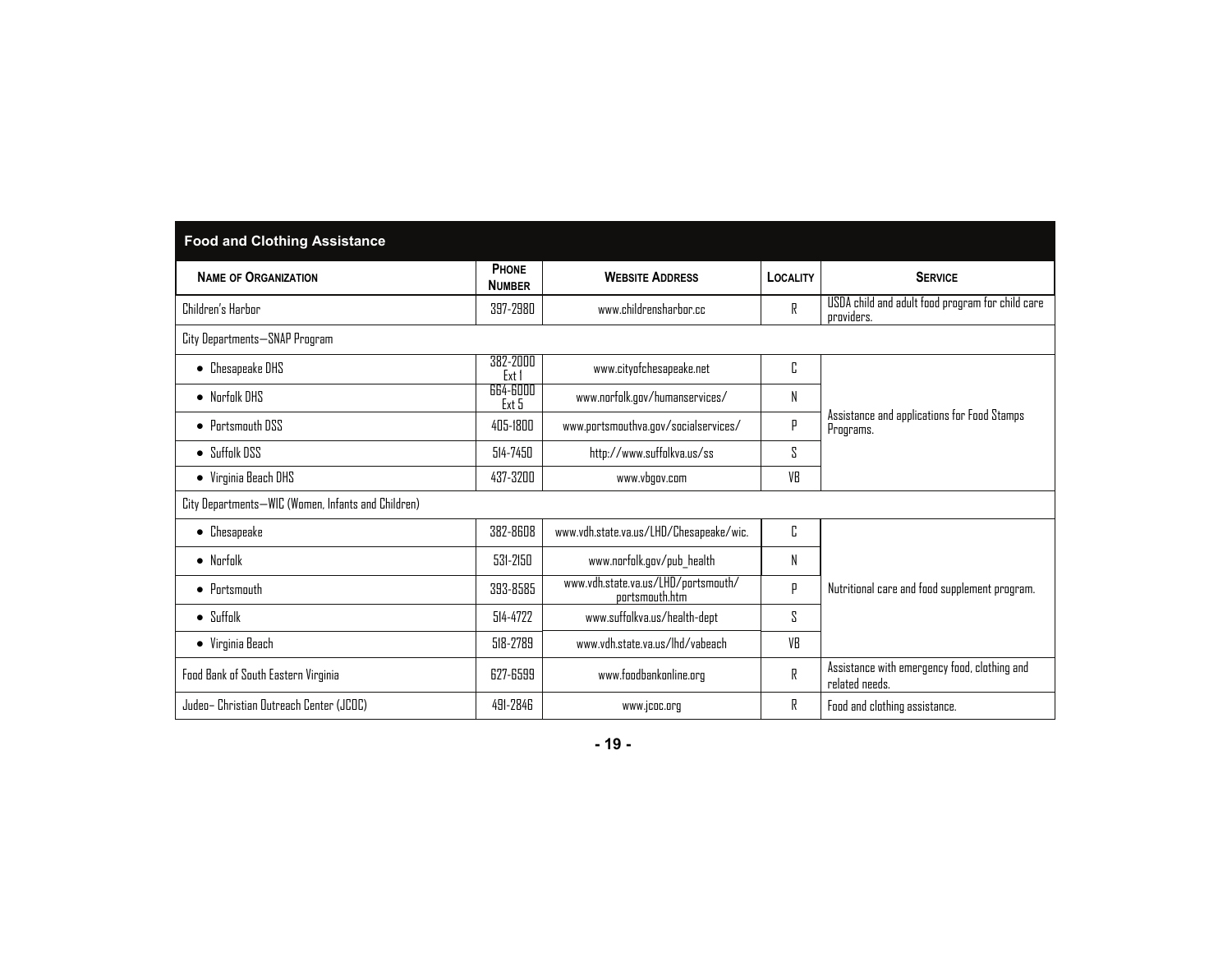| <b>Food and Clothing Assistance (continued)</b>                                 |                        |                                    |                 |                                                                                                         |  |
|---------------------------------------------------------------------------------|------------------------|------------------------------------|-----------------|---------------------------------------------------------------------------------------------------------|--|
| <b>NAME OF ORGANIZATION</b>                                                     | PHONE<br><b>NUMBER</b> | <b>WEBSITE ADDRESS</b>             | <b>LOCALITY</b> | <b>SERVICE</b>                                                                                          |  |
| Keim Center, The                                                                | 499-4444               | http://www.keimcenters.com/        | R               | Assistance with maternity and baby clothes.                                                             |  |
| The Bridge Network of Churches (formerly Norfolk Baptist Association)           | 938-9793               | www.thebridgenet.org               | R               | Baby Boutique.                                                                                          |  |
| <b>Dasis Social Ministry</b>                                                    | 397-6060               | oasissocialministry.wordpress.com/ | P, S, some<br>C | Food and clothing assistance.                                                                           |  |
| First Baptist Church at Lambert's Point                                         | 489-7898               | N/A                                | N               | <b>Fond assistance.</b>                                                                                 |  |
| Planning Council, The                                                           | 622-9268               | www.theplanningcouncil.org         | R               | USDA child and adult food program for child care<br>providers.                                          |  |
| Portsmouth Area Resource Coalition (PARC)                                       | 393-7848               | www.parcinc.org                    | P               | <b>Fond referrals.</b>                                                                                  |  |
| Salvation Army                                                                  |                        |                                    |                 |                                                                                                         |  |
| • Portsmouth Corps                                                              | 393-2519               |                                    | p               |                                                                                                         |  |
| $\bullet$ Suffolk Corps                                                         | 539-5201               | www.virginiasalvationarmy.org      | S               | Salvation Army                                                                                          |  |
| • Tidewater Area Corps                                                          | 543-8100               |                                    | C, N, VB        |                                                                                                         |  |
| Dress For Success Hampton Roads                                                 | 961-7148               | www.dressforsuccess.org            | R               | Provides professional business attire to<br>economically disadvantaged men and women for<br>interviews. |  |
| <b>Ilninn Missinn Ministries</b>                                                | 466-4470               | www.unionmissionministries.org     | R               | Meals provided daily. Clothing Assistance.                                                              |  |
| Wesley Community Service Center, Inc.                                           | 399-0541               | www.wesleycenterportsmouth.org     | P               | Emergency Assistance.                                                                                   |  |
| Also, many churches and civic organizations offer food and clothing assistance. |                        |                                    |                 |                                                                                                         |  |

**- 20 -**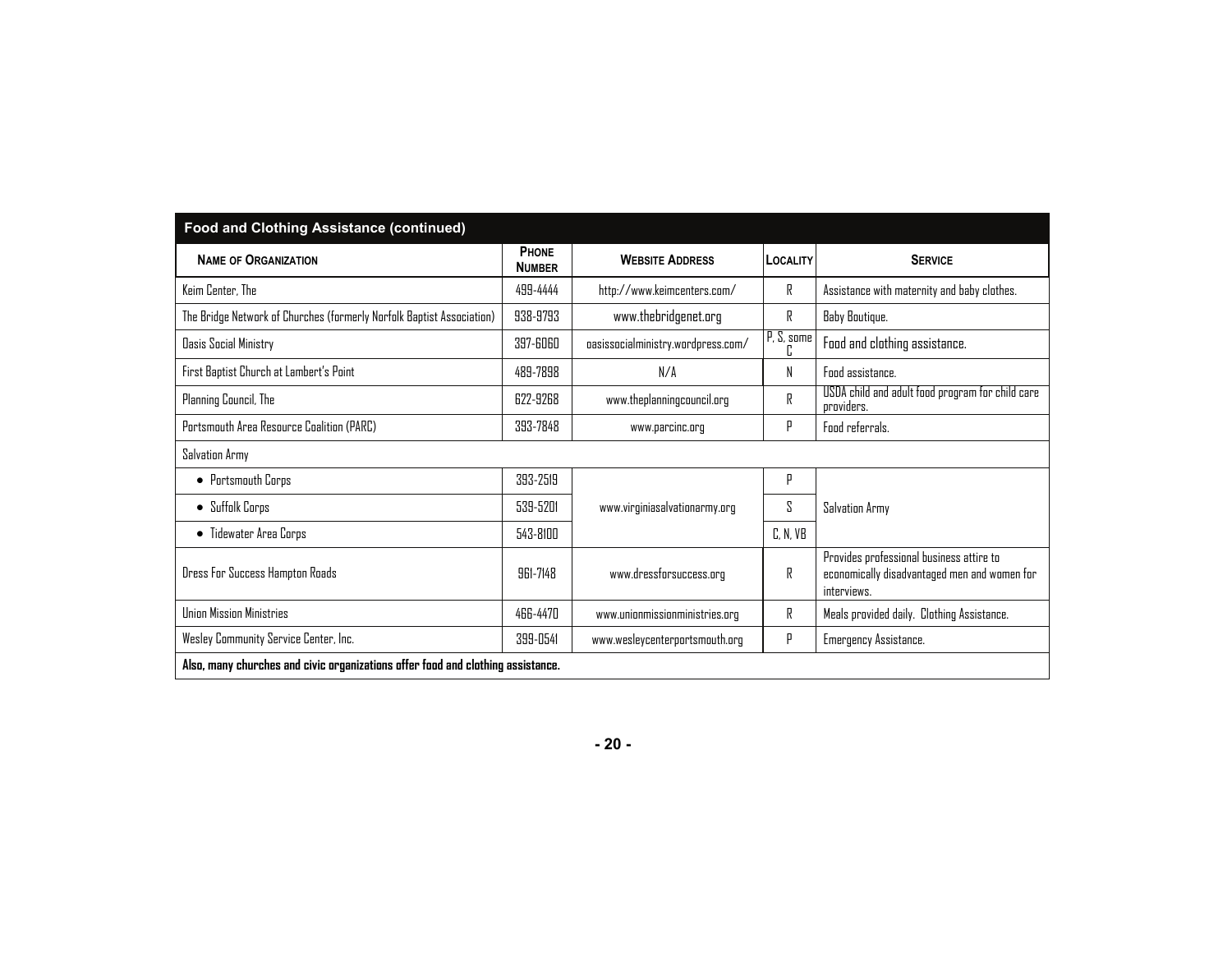| <b>Health &amp; Dental Clinics / Health Information</b> |                         |                                               |             |                                                                                                                                     |
|---------------------------------------------------------|-------------------------|-----------------------------------------------|-------------|-------------------------------------------------------------------------------------------------------------------------------------|
| <b>NAME OF ORGANIZATION</b>                             | PHONE<br><b>NUMBER</b>  | <b>WEBSITE ADDRESS</b>                        | LOCALITY    | <b>SERVICE</b>                                                                                                                      |
| ACCESS AIDS                                             | 640-0929                | www.accessaids.org                            | R           | Comprehensive services for children and families<br>living with HIV/AIDS.                                                           |
| Park Place Health & Dental Clinic                       | 965-4224                | www.seva-redcross.org/Dental_Clinic/index.htm | N           | Dental services for eligible adults.                                                                                                |
| <b>Beach Health Clinic</b>                              | <b>478-5601</b>         | www.beachhealthclinic.org                     | VR          | Free medical services and prescription<br>medications to income-eligible, uninsured, working<br>families.                           |
| Centers for Disease Control/Prevention                  | $1 - 800 -$<br>232-4636 | www.cdc.gov                                   | <b>NATL</b> | Health and disease information.                                                                                                     |
| CHIP (Comprehensive Health Investment Project)          |                         |                                               |             |                                                                                                                                     |
| Chesapeake<br>$\bullet$                                 | 543-9100                |                                               | C           | Health resources and home visitation for families                                                                                   |
| $\bullet$ Norfolk                                       | 543-9100                | www.chipofvirginia.org                        | N           | with children up to age 6.                                                                                                          |
| $\bullet$ Portsmouth                                    | 543-9100                |                                               | $\Box$      |                                                                                                                                     |
| Chesapeake Care Free Clinic                             | 545-5700                | www.chesapeakecare.org                        | C           | Primary and preventive health and dental health<br>services. Free clinic to families without insurance<br>and or limited resources. |
| City Departments-Dental Clinic                          |                         |                                               |             |                                                                                                                                     |
| $\bullet$ Norfolk                                       | 531-2135<br>Ext 2       | www.norfolk.gov                               | N           | Dental care for children under 18 who are                                                                                           |
| • Virginia Beach                                        | 518-2694                | www.vbgov.com                                 | VB          | uninsured or have Medicaid.                                                                                                         |
| City Department of Public Health                        |                         |                                               |             |                                                                                                                                     |
| Chesapeake<br>$\bullet$                                 | 382-8600                | www.vdh.virginia.gov/lhd/chesapeake           | C           |                                                                                                                                     |
| $\bullet$ Norfolk                                       | 683-2800                | www.norfolk.gov                               | N           | Information and services related to child health                                                                                    |
| $\bullet$ Portsmouth                                    | 393-8585                | www.vdh.state.va.us                           | р           | promotion and disease prevention and control.                                                                                       |
| $\bullet$ Suffolk                                       | 514-4700                | www.suffolkva.us/health-dept                  | S.          | Routine supervision and immunizations.                                                                                              |
| • Virginia Beach                                        | 518-2700                | www.vdh.state.va.us                           | VB          |                                                                                                                                     |
| Consortium for Infant and Child Health (CINCH)          | 668-6426                | www.cinchcoalition.blogspot.com               | R           | Health insurance enrollment. Information on a<br>variety of health topics.                                                          |

**- 21 -**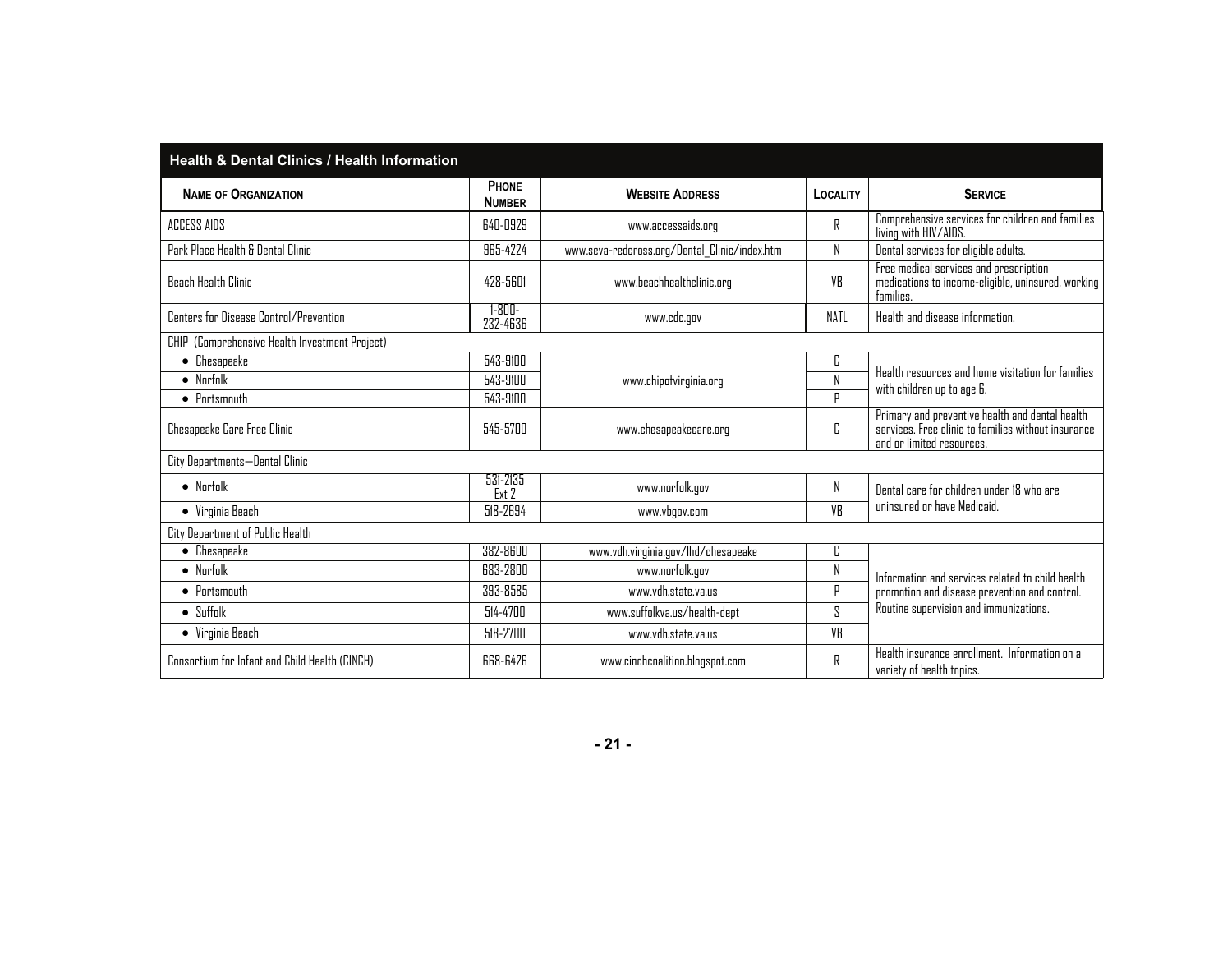| Health & Dental Clinics / Health Information (continued)                               |                               |                         |             |                                                                                                                |  |
|----------------------------------------------------------------------------------------|-------------------------------|-------------------------|-------------|----------------------------------------------------------------------------------------------------------------|--|
| <b>NAME OF ORGANIZATION</b>                                                            | <b>PHONE</b><br><b>NUMBER</b> | <b>WEBSITE ADDRESS</b>  | LOCALITY    | <b>SERVICE</b>                                                                                                 |  |
| Healthy Smiles Dental Center                                                           | 399-4588                      | https://www.hrchc.org   | p           | Dental assistance for both children and adults.                                                                |  |
| International Black Women's Congress (IBWC)                                            | 625-0500                      | http://www.ibwc.us      | R           | STI and HIV education, prevention & testing.                                                                   |  |
| <b>Kool Smiles</b>                                                                     | 1-877-244-4960                | www.mykoolsmiles.com    | R           | A dental experience designed just for children.                                                                |  |
| March of Dimes                                                                         | 804-968-4120                  | www.marchofdimes.com/va | <b>NATL</b> | Information and resources regarding pregnancy<br>and infant health.                                            |  |
| Main Street Physicians                                                                 | 925-1866                      | www.pich.org            | S.          | Free Clinic. Primary and preventive health<br>services, including pediatrics, regardless of ability<br>to pay. |  |
| Park Place Clinic Norfolk                                                              | 533-9108                      | www.hrchc.org           | N           | Primary and preventive dental services for<br>children.                                                        |  |
| Hampton Roads Community Health Center (formerly Portsmouth<br>Community Health Center) | 393-6363                      | www.hrchc.org           | Þ           | Primary and preventive health services from<br>pediatric to adult.                                             |  |
| Urban League of Hampton Roads                                                          |                               |                         |             |                                                                                                                |  |
| $\bullet$ Norfolk                                                                      | 226-7589                      |                         | р           | Assistance to clients living with various medical                                                              |  |
| $\bullet$ Virginia Beach                                                               | 627-0864                      | www.ulhr.org            | N           | issues                                                                                                         |  |
| Virginia Beach Family Medical Center                                                   | 425-3610                      | www.pich.org            | VB          | Pediatric clinics based on a sliding fee scale.                                                                |  |
| Virginia Cooperative Extension Service                                                 |                               |                         |             |                                                                                                                |  |
| Chesapeake<br>$\bullet$                                                                | 382-6348                      |                         |             |                                                                                                                |  |
| $\bullet$ Norfolk                                                                      | 683-2816                      |                         |             |                                                                                                                |  |
| $\bullet$ Portsmouth                                                                   | 393-5197                      | www.ext.vt.edu          | <b>ST</b>   | Health and nutrition information.                                                                              |  |
| $\bullet$ Suffolk                                                                      | 514-4330                      |                         |             |                                                                                                                |  |
| $\bullet$ Virginia Beach                                                               | 385-4769                      |                         |             |                                                                                                                |  |

See Also:<br>
• Developmental Milestones and Screening, p. 13<br>
• Special Needs, p.44-46<br>
• Special Needs, p.44-46

**- 22 -**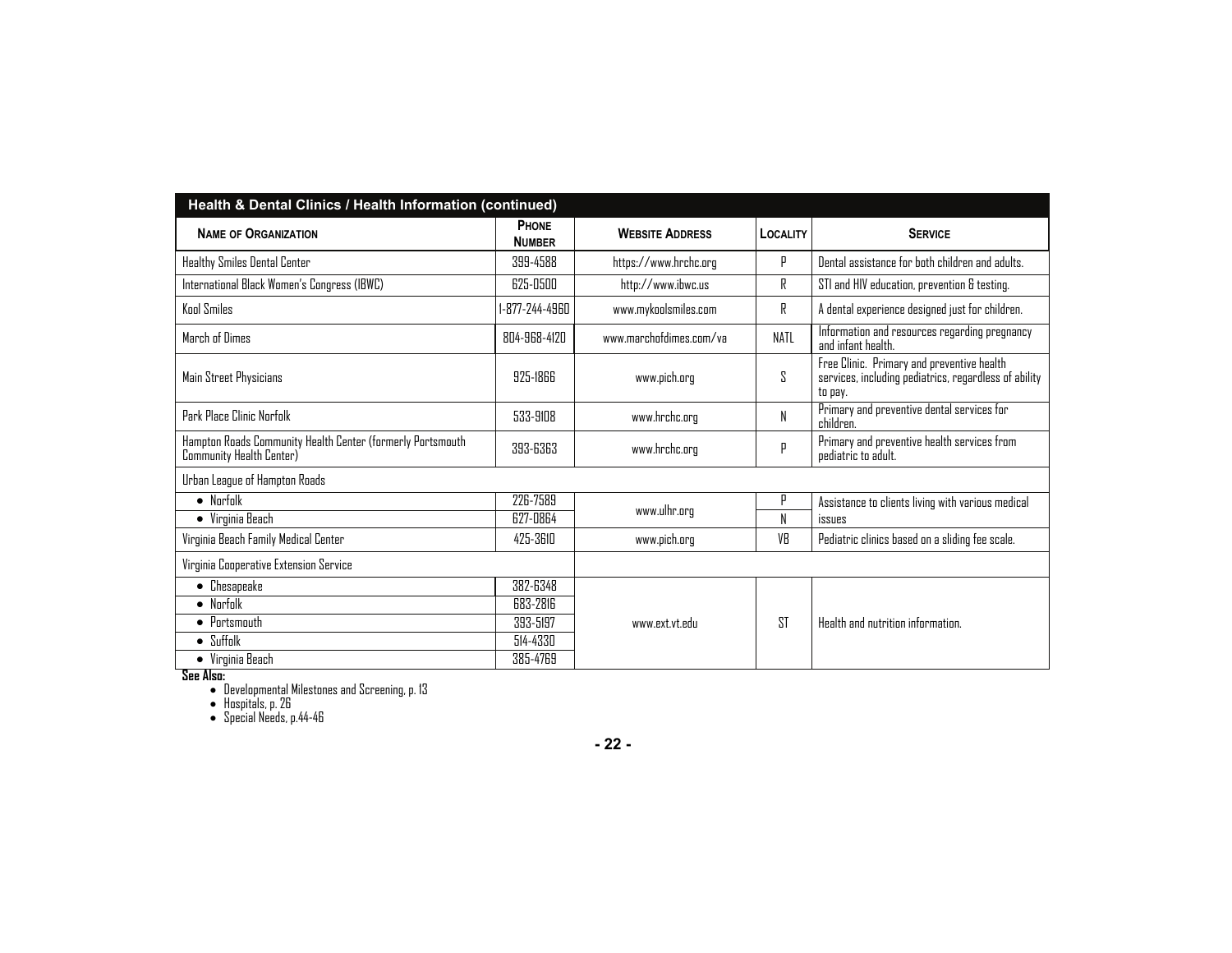| <b>Holiday Assistance</b>                                             |                               |                                        |                   |                                                        |
|-----------------------------------------------------------------------|-------------------------------|----------------------------------------|-------------------|--------------------------------------------------------|
| <b>NAME OF ORGANIZATION</b>                                           | <b>PHONE</b><br><b>NUMBER</b> | <b>WEBSITE ADDRESS</b>                 | LOCALITY          | <b>SERVICE</b>                                         |
| City Departments                                                      |                               |                                        |                   |                                                        |
| • Chesapeake DHS                                                      | 382-2000                      | www.cityofchesapeake.net               | C                 |                                                        |
| $\bullet$ Norfolk DHS                                                 | 664-6000                      | www.norfolk.gov/HumanServices          | N                 | City Department of Social Services (DSS) or Department |
| • Portsmouth DSS                                                      | $405-18$ nn                   | www.portsmouthva.gov/socialservices    | p                 | of Human Services (DHS)                                |
| $\bullet$ Suffolk DSS                                                 | $514 - 7450$                  | www.suffnlkva.us/ss                    | ζ                 |                                                        |
| • Virginia Beach DHS                                                  | 385-3200                      | www.vbgov.com                          | VB                |                                                        |
| Jewish Family Services of Tidewater                                   | 459-4640                      | www.jfshamptonroads.org/               | R                 | Assistance for needy families.                         |
| Dasis Social Ministries                                               | 397-6060                      | www.oasissocialministry.wordpress.com/ | $P, S,$ some $Cl$ | Thanksgiving and Christmas baskets for those in need.  |
| Portsmouth Area Resource Coalition (PARC)                             | 397-5208                      | www.parcinc.org                        | р                 | Referrals for holiday assistance.                      |
| Salvation Army                                                        |                               |                                        |                   |                                                        |
| • Portsmouth Corps                                                    | 393-2519                      |                                        | р                 |                                                        |
| • Suffolk Corps                                                       | 539-5201                      | www.virginiasalvationarmy.org          | 2                 | Holiday assistance, including Shoe-In and Angel Tree   |
| • Tidewater Area Command                                              | 543-8100                      |                                        | C, N, VB          |                                                        |
| U.S. Marine Corps                                                     |                               |                                        |                   |                                                        |
| $\bullet$ Suffolk                                                     | n/a                           |                                        | S                 |                                                        |
| • Tidewater                                                           | n/a                           | www.toysfortots.org                    | C, N, P, VB       | Toys-for-Tots.                                         |
| The Virginian-Pilot                                                   | 446-2595                      | www.thevirginianpilot.com/joyfund      | R                 | The Joy Fund.                                          |
| Also, many churches and civic organizations offer holiday assistance. |                               |                                        |                   |                                                        |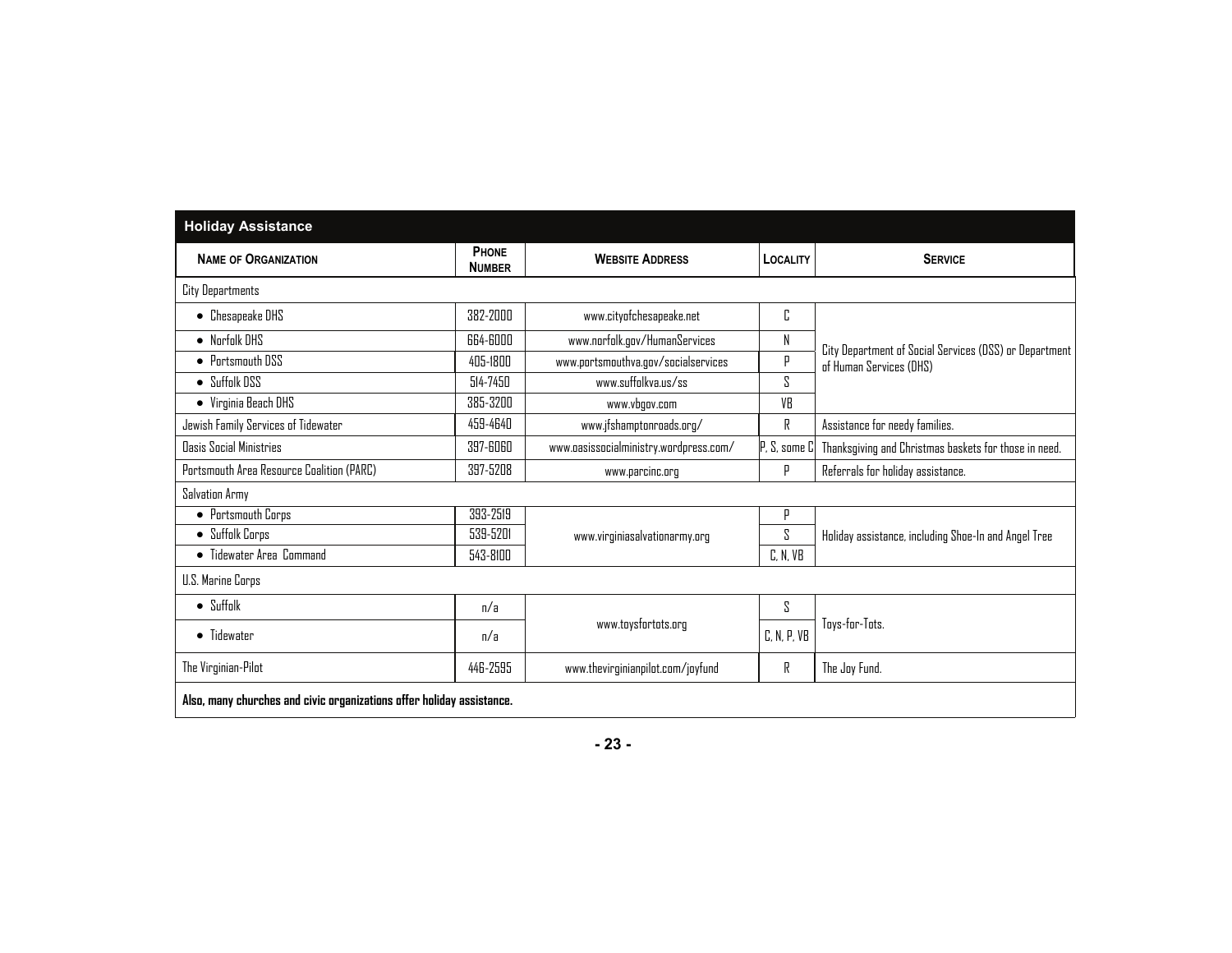| Home Visiting / Case Management                |                               |                                  |          |                                                                              |
|------------------------------------------------|-------------------------------|----------------------------------|----------|------------------------------------------------------------------------------|
| <b>NAME OF ORGANIZATION</b>                    | <b>PHONE</b><br><b>NUMBER</b> | <b>WEBSITE ADDRESS</b>           | LOCALITY | <b>SERVICE</b>                                                               |
| <b>Baby Care</b>                               |                               |                                  |          |                                                                              |
| Chesapeake<br>$\bullet$                        | 382-8652                      | www.virginia.gov/lhd/chesapeake  | Г.       | Nurse home visiting program that provides                                    |
| $\bullet$ Norfolk                              | 683-2889<br>418-1307          | www.vahealth.org/babycare        | N        | support, education, nursing care and access to<br>community resources.       |
| Care Connection for Children (CHKD)            | 668-7132                      | www.chkd.org/careconnection      | R        | Community-based care for children with special<br>physical needs.            |
| Children's Center, The                         | 538-2523                      | www.thechildrenscenter.cc        | S        | Early Intervention and Early Head Start<br>programs.                         |
| Comprehensive Health Investment Project (CHIP) |                               |                                  |          |                                                                              |
| Chesapeake<br>$\bullet$                        | 543-9100                      |                                  | C        |                                                                              |
| $\bullet$ Norfolk                              | 543-9100                      | www.chipofvirginia.org           | N        | Home visiting, parent education, developmental<br>screenings, and referrals. |
| $\bullet$ Portsmouth                           | 543-9100                      |                                  | p        |                                                                              |
| Eastern Virginia Medical School (EVMS)         | 446-7360                      | www.vahealth.org/resourcemothers | N        | Healthy start program.                                                       |

**- 24 -**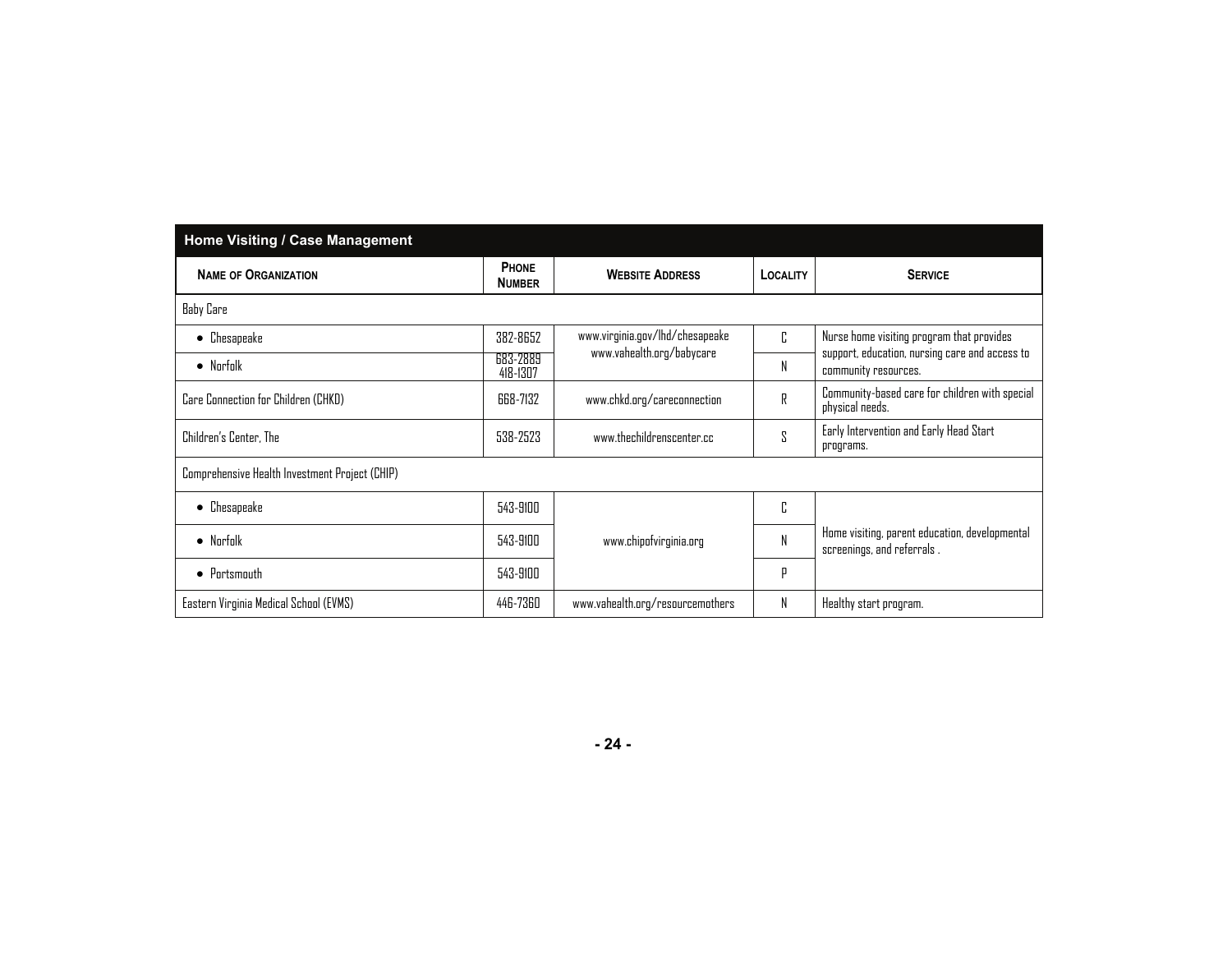| Home Visiting / Case Management (continued) |                        |                                    |          |                                                                                                          |
|---------------------------------------------|------------------------|------------------------------------|----------|----------------------------------------------------------------------------------------------------------|
| <b>NAME OF ORGANIZATION</b>                 | PHONE<br><b>NUMBER</b> | <b>WEBSITE ADDRESS</b>             | LOCALITY | <b>SERVICE</b>                                                                                           |
| Healthy Families Program                    |                        |                                    |          |                                                                                                          |
| • Chesapeake                                | 543-9100               | www.chipofvirginia.gov             | C        |                                                                                                          |
| $\bullet$ Norfolk                           | 397-2121               | www.theupcenter.org                | N        | Home visiting, parent education, developmental                                                           |
| • Portsmouth                                | 397-2121               | www.theupcenter.org                | P        | screenings, and referrals for first-time parents.                                                        |
| $\bullet$ Suffolk<br>• Virginia Beach       | 514-4728<br>518-2620   | www.vdh.state.va.us                | ς        |                                                                                                          |
| Healthy Start Program                       |                        |                                    |          |                                                                                                          |
| • Norfolk (Loving Steps)                    | 683-9239               | www.vahealth.org/lovingsteps       | N        | Home visiting, parent education, developmental<br>screenings, nursing care coordination, lactation and   |
| • Virginia Beach                            | 518-2620               | www.vbgov.com                      | VB       | nutrition counseling for all prenatal women. Serves<br>children up to 2 years old.                       |
| Resource Mothers Program                    |                        |                                    |          |                                                                                                          |
| $\bullet$ Portsmouth                        | 397-2121<br>ext.324    | www.theupcenter.org                | Ρ        | Home visiting, parent education, developmental<br>screenings, lactation and nutrition counseling for all |
| • Virginia Beach                            | 397-2121<br>ext.324    | www.theupcenter.org                | VB       | prenatal teens. Serves children up to I year old.                                                        |
| UP Center, The                              | 397-2121<br>x 307      | www.theupcenter.org                | R        | Various home visiting programs.                                                                          |
| City Department of Public Health            |                        |                                    |          |                                                                                                          |
| • Chesapeake- Great Bridge                  | 382-8631               | www.vdh.state.va.us/lhd/chesapeake | C        |                                                                                                          |
| $\bullet$ Norfolk                           | 683-2800               | www.norfolk.gov/                   | N        |                                                                                                          |
| • Portsmouth                                | 393-8585               | www.vdh.state.va.us/lhd/portsmouth | P        | Home visiting programs for qualifying clients.<br>Information and referrals.                             |
| $\bullet$ Suffolk                           | 514-4700               | www.suffolkva.us/health-dept       | S        |                                                                                                          |
| • Virginia Beach                            | 518-2620               | www.vdh.state.va.us/lhd/vabeach    | VB       |                                                                                                          |

**- 25 -**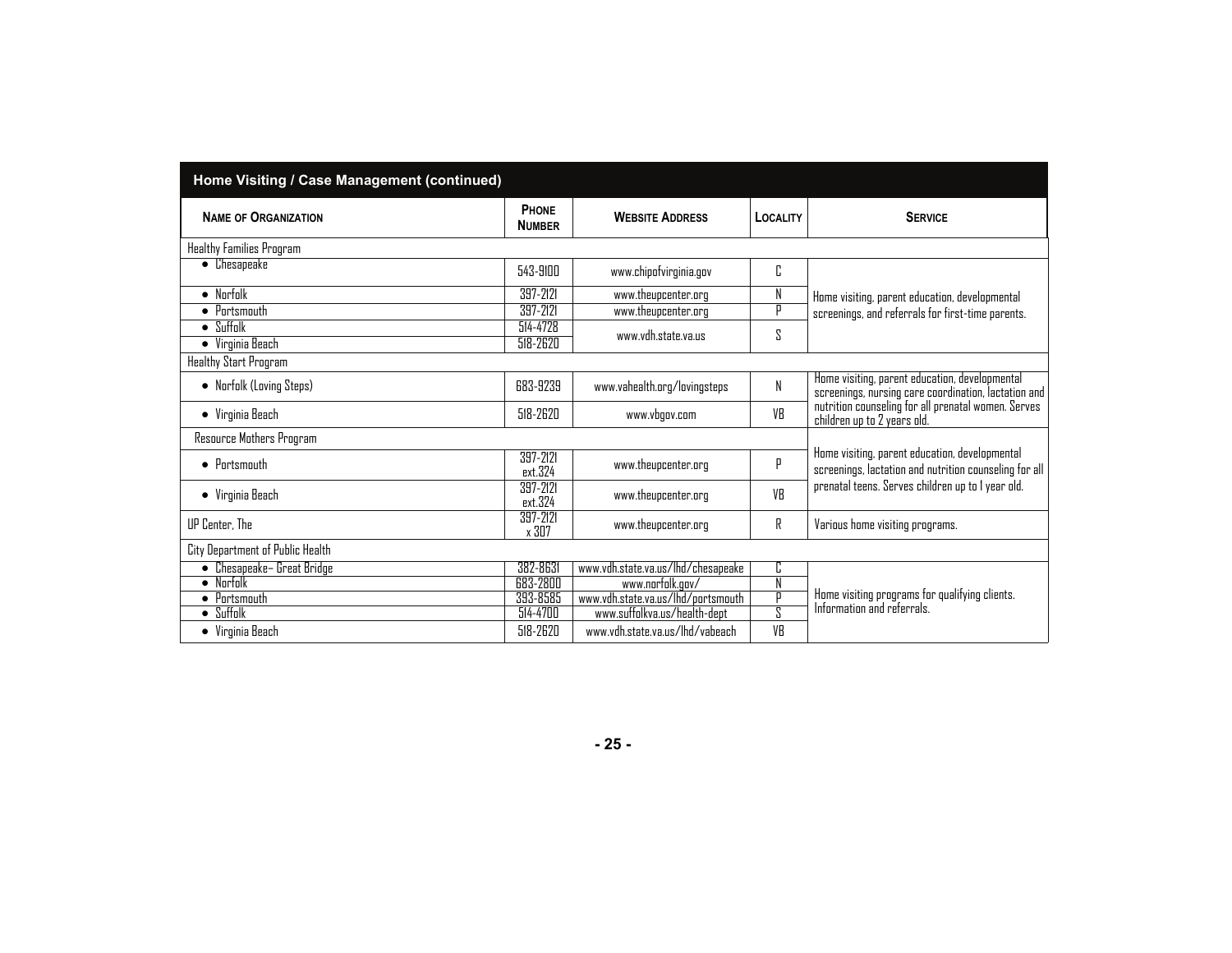| <b>Hospitals</b>                                   |                               |                                |                 |                                                                    |
|----------------------------------------------------|-------------------------------|--------------------------------|-----------------|--------------------------------------------------------------------|
| <b>NAME OF ORGANIZATION</b>                        | <b>PHONE</b><br><b>NUMBER</b> | <b>WEBSITE ADDRESS</b>         | <b>LOCALITY</b> | <b>SERVICE</b>                                                     |
| Bon Secours Hampton Roads, DePaul Medical Center   | 889-5000                      | www.bonsecourshamptonroads.com | R               | Comprehensive health care services.                                |
| Bon Secours Hampton Roads, Maryview Medical Center | 398-2200                      |                                |                 |                                                                    |
| Chesapeake Regional Medical Center                 | $312 - 8121$                  | www.chesapeakeregional.com     | R               | Comprehensive health care services.                                |
| Children's Hospital of The King's Daughters        | 668-7000                      | www.chkd.org                   | R               | Comprehensive pediatric health care services.                      |
| Children's Place at Lake Taylor Hospital           | 461-5001                      | www.laketaylor.org             | R               | Case management, pediatrics/rehabilitation.                        |
| Sentara Independence Hospital                      | 363-6100                      | www.sentara.com                |                 | R<br>Comprehensive health care services.                           |
| Sentara Leigh Hospital                             | 261-6000                      | www.sentara.com                |                 |                                                                    |
| Sentara Norfolk General Hospital                   | 388-3000                      | www.sentara.com                |                 |                                                                    |
| Sentara Obici Hospital                             | 934-4000                      | www.sentara.com                |                 |                                                                    |
| Sentara Virginia Beach General Hospital            | 395-8000                      | www.sentara.com                |                 |                                                                    |
| St. Mary's Home for Disabled Children              | 622-2208                      | www.saintmaryshome.org         | R               | Specialized care for special children with severe<br>disabilities. |

# **Housing Assistance**

**See:** 

• Financial / Housing Assistance p. 17-18

• Shelters pgs. 42-43

**- 26 -**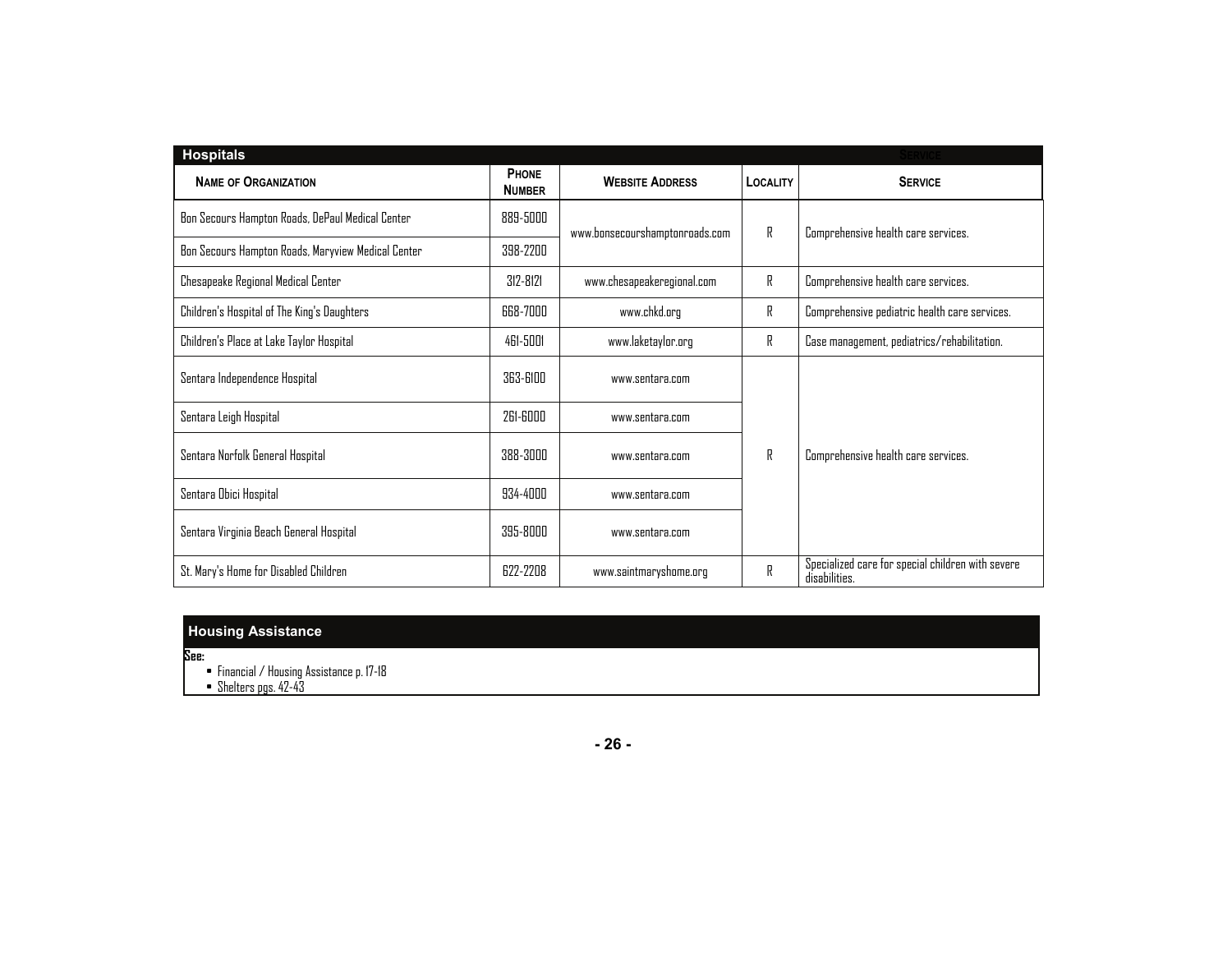| <b>Immunizations</b>                           |                        |                                    |          |                                       |
|------------------------------------------------|------------------------|------------------------------------|----------|---------------------------------------|
| <b>NAME OF ORGANIZATION</b>                    | PHONE<br><b>NUMBER</b> | <b>WEBSITE ADDRESS</b>             | LOCALITY | <b>SERVICE</b>                        |
| Centers for Disease Control/Prevention         | 1-800-232-<br>4636     | www.cdc.gov                        | NATL     | Disease and health information.       |
| Consortium for Infant and Child Health (CINCH) | 668-6458               | www.cinchcoalition.blogspot.com    | R        | Information and referrals.            |
| Virginia Department of Health                  | 1-800-568-<br>1929     | www.vdh.state.va.us/imm            | ST       | Information about immunizations.      |
| City Departments of Public Health              |                        |                                    |          |                                       |
| Chesapeake- Great Bridge<br>٠                  | 382-8600               | www.vdh.state.va.us/lhd/chesapeake | C        |                                       |
| $\bullet$ Norfolk                              | 683-2732               | www.norfolk.gov                    | N        |                                       |
| $\bullet$ Portsmouth                           | 393-8585               | www.vdh.state.va.us/lhd/portsmouth | Ρ        | Immunization information and clinics. |
| $\bullet$ Suffolk                              | 514-4700               | www.suffolkva.us/health-dept       | 2        |                                       |
| • Virginia Beach                               | 518-2700               | www.vdh.state.va.us/lhd/vabeach    | VB       |                                       |

**- 27 -**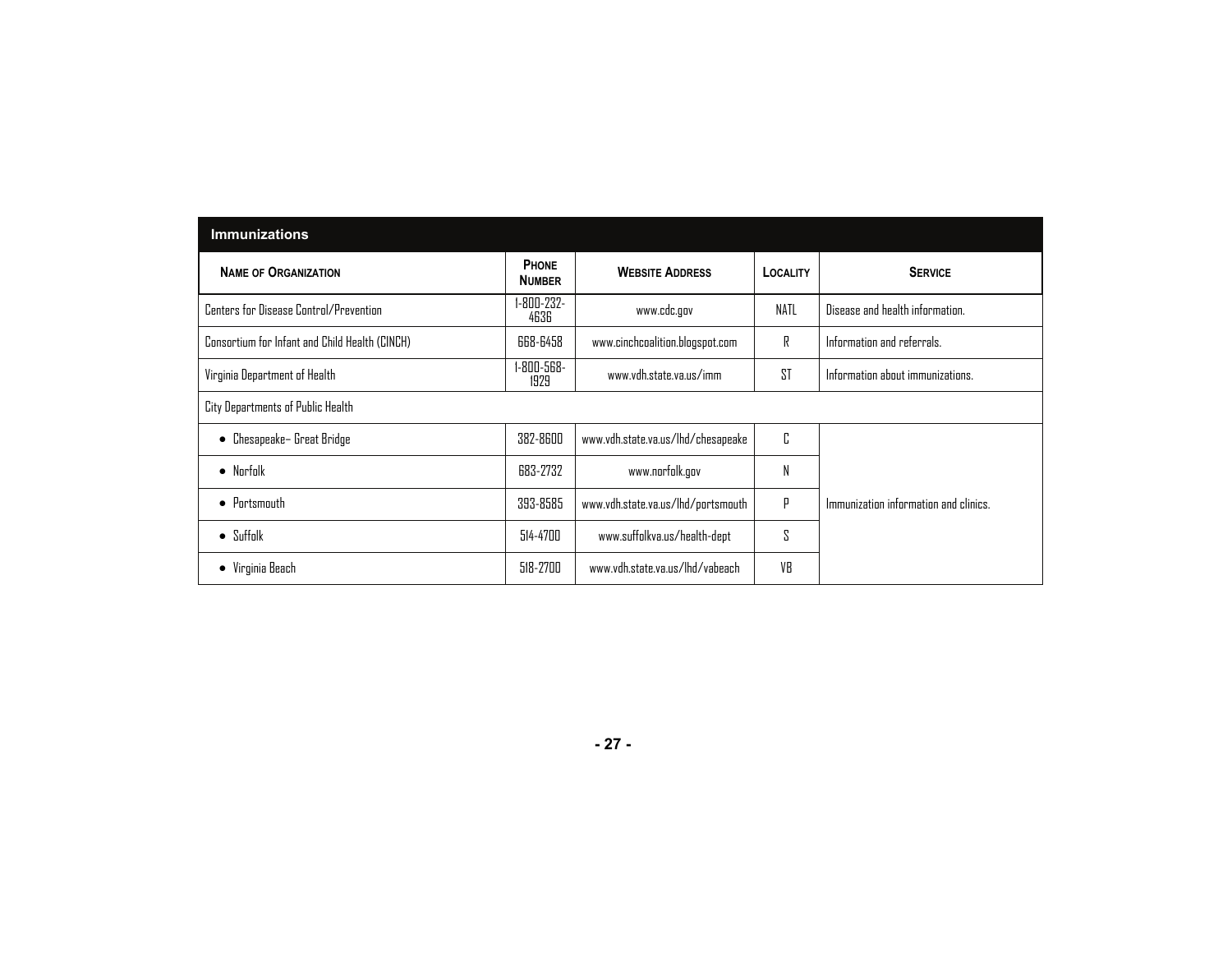| <b>Literacy (Early and Family)</b>                                   |                               |                                  |             |                                                                                                                                                                                                                                                                                                                                                                                                                                                |
|----------------------------------------------------------------------|-------------------------------|----------------------------------|-------------|------------------------------------------------------------------------------------------------------------------------------------------------------------------------------------------------------------------------------------------------------------------------------------------------------------------------------------------------------------------------------------------------------------------------------------------------|
| <b>NAME OF ORGANIZATION</b>                                          | <b>PHONE</b><br><b>NUMBER</b> | <b>WEBSITE ADDRESS</b>           | LOCALITY    | <b>SERVICE</b>                                                                                                                                                                                                                                                                                                                                                                                                                                 |
| American Library Association                                         | $1 - 800 -$<br>545-2433       | www.ala.org                      | <b>NATL</b> | Reading lists, tips, etc. for raising a reader.                                                                                                                                                                                                                                                                                                                                                                                                |
| CHKD's Reach Out and Read                                            | 668-7495                      | www.chkd.org/services/reachout   | R           | Pediatric literacy program for children six months<br>to five years during well-care visits.                                                                                                                                                                                                                                                                                                                                                   |
| Portsmouth Reads                                                     | 641-2145                      | www.pps.kl2.va.us                | р           | Various literacy projects and initiatives for infants<br>to adults.                                                                                                                                                                                                                                                                                                                                                                            |
| Literacy Partnership, The                                            | 664-9177                      | www.theliteracypartnership.org   | R           | Information and referral.                                                                                                                                                                                                                                                                                                                                                                                                                      |
| Portsmouth Department Parks, Recreation and Leisure Services         | 393-8481                      | www.portsmouthva.gov/parksandrec | р           | Support and training for parents.                                                                                                                                                                                                                                                                                                                                                                                                              |
| Project Light                                                        | 624-1764                      | www.projectlight.org             | R           | Computer-based literacy programs.                                                                                                                                                                                                                                                                                                                                                                                                              |
| <b>REACH Foundation</b>                                              | 627-4722                      | www.reachreads.org               | R           | Literacy services provided to shelters.                                                                                                                                                                                                                                                                                                                                                                                                        |
| Square One                                                           | 552-0293                      | www.sqone.org                    | R           | Literacy projects for preschoolers. Support and<br>training for parents and early childhood<br>professionals.                                                                                                                                                                                                                                                                                                                                  |
| Suffolk Literacy Council                                             | 514-7733                      | www.learn2readsuffolk.org        | S.          | Tutoring and remedial reading for non-reading<br>adults and those with limited reading skills.                                                                                                                                                                                                                                                                                                                                                 |
| United Way of South Hampton Roads<br>Raising A Reader/Success by Six | 853-8500.<br>ext.120          | www.unitedwayshr.org             | R           | Early literacy and book sharing program delivered<br>through childcare and home visiting setting for<br>children from birth to 6 years of age. Teacher,<br>provider and parent training on brain development<br>and book sharing techniques. Free curriculum-<br>based financial literacy training for pre-k children<br>and their parents through delivery of "Thrive by 5"<br>curriculum in partnership with childcare and pre-K<br>centers. |

**- 28 -**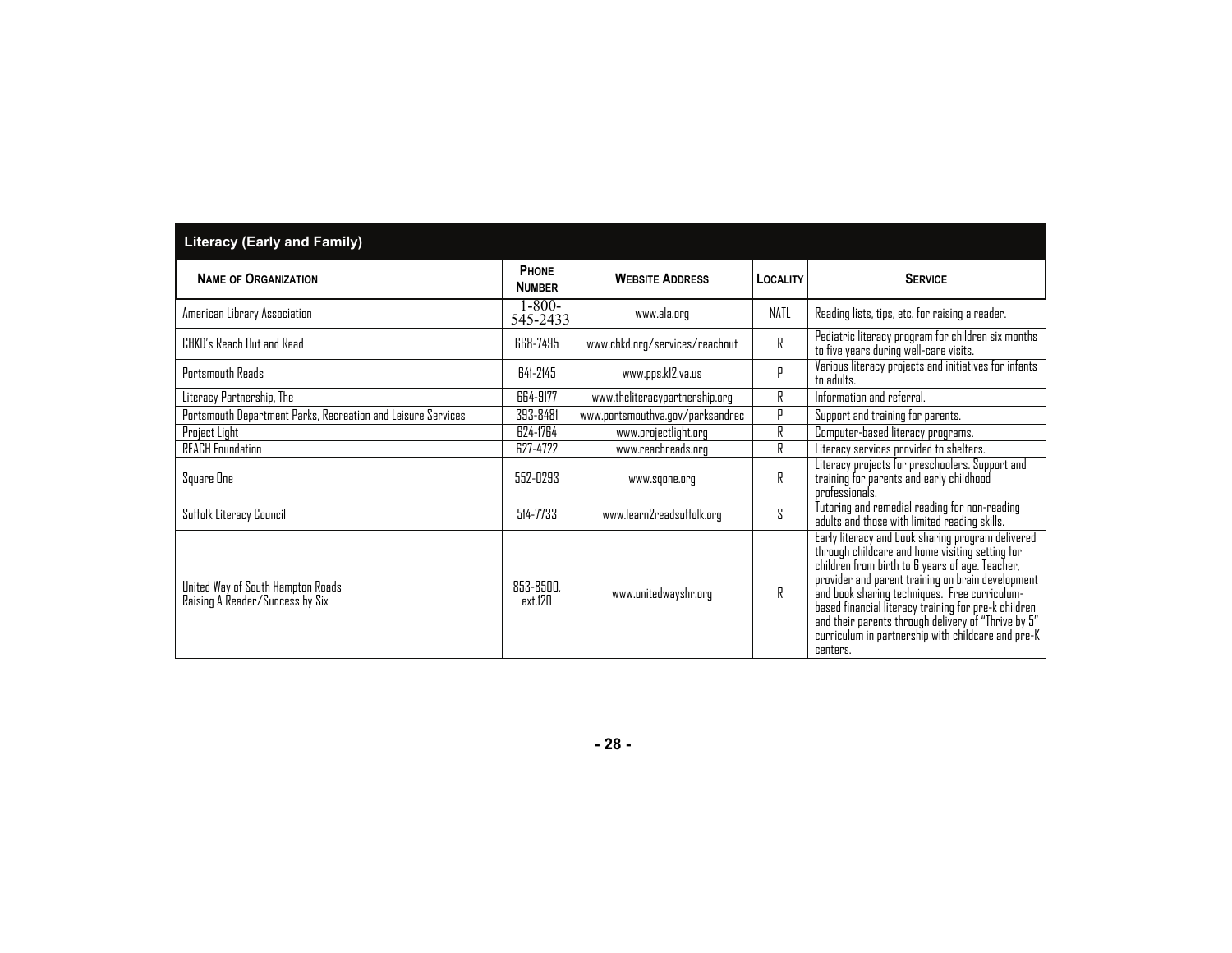| Literacy (Early and Family) (continued) |                               |                                 |                 |                                                                                                   |
|-----------------------------------------|-------------------------------|---------------------------------|-----------------|---------------------------------------------------------------------------------------------------|
| <b>NAME OF ORGANIZATION</b>             | <b>PHONE</b><br><b>NUMBER</b> | <b>WEBSITE ADDRESS</b>          | <b>LOCALITY</b> | <b>SERVICE</b>                                                                                    |
| Urban League of Hampton Roads           |                               |                                 |                 |                                                                                                   |
| $\bullet$ Norfolk                       | 226-7589                      |                                 | R               | Free guides designed to assist parents and                                                        |
| $\bullet$ Virginia Beach                | 627-0864                      | www.ulhr.org                    |                 | caregivers in improving children's literacy and<br>reading skills.                                |
| Virginia Beach Grow Smart               | 385-0144                      | www.vbgov.com                   | VB              | School readiness initiative.                                                                      |
| WHRD                                    | 889-9400                      | www.pbskids.org/read            | R               | Workshops for parents and children to improve<br>literacy.                                        |
| City Public Libraries                   |                               |                                 |                 |                                                                                                   |
| Chesapeake<br>$\bullet$                 | 410-7100                      | www.chesapeake.lib.va.us        | C               |                                                                                                   |
| $\bullet$ Norfolk                       | 664-7323                      | www.npl.lib.va.us               | N               |                                                                                                   |
| $\bullet$ Portsmouth                    | 393-8501                      | www.portsmouthpubliclibrary.org | Ρ               | Programs, children's books, and materials to<br>assist parents in building children's pre-reading |
| $\bullet$ Suffolk                       | 514-7323                      | www.suffalk.lib.va.us           | S               | skills.                                                                                           |
| • Virginia Beach                        | 385-0150                      | www.vbgov.com/libraries         | VB              |                                                                                                   |

#### **See Also:**

 Yellow Pages, City Schools **Also**, many churches offer literacy programs.

**- 29 -**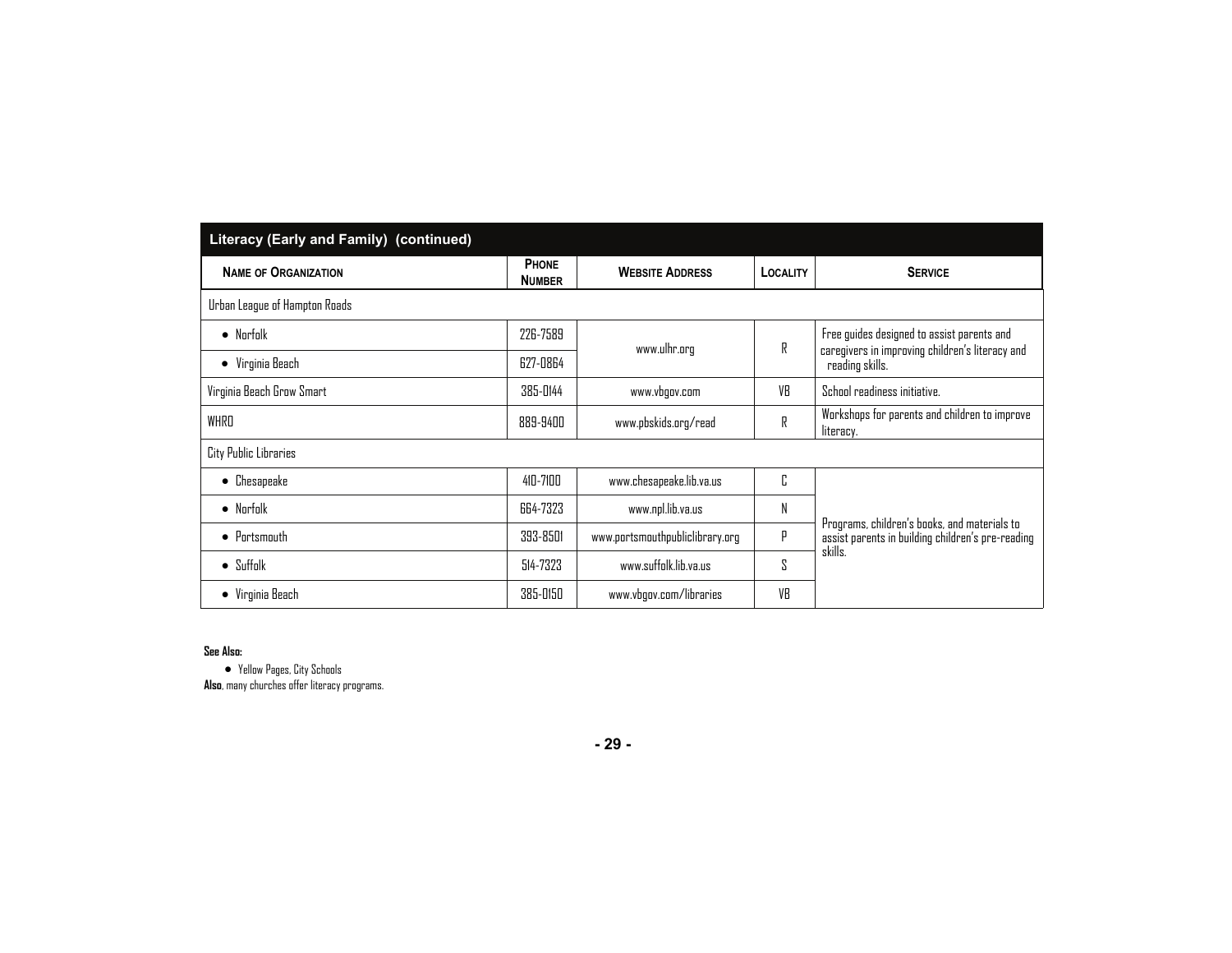| <b>Legal Assistance</b>                  |                               |                                     |                   |                                                                                                                                                                               |
|------------------------------------------|-------------------------------|-------------------------------------|-------------------|-------------------------------------------------------------------------------------------------------------------------------------------------------------------------------|
| <b>NAME OF ORGANIZATION</b>              | <b>PHONE</b><br><b>NUMBER</b> | <b>WEBSITE ADDRESS</b>              | <b>LOCALITY</b>   | <b>SERVICE</b>                                                                                                                                                                |
| Court Appointed Special Advocates (CASA) | 800-628-32331                 | www.casaforchildren.org             | NATL              | Support and promote court-appointed volunteer<br>advocacy so that every abused or neglected child<br>can be safe, establish permanence and have the<br>opportunity to thrive. |
| Legal Aid Society of Eastern Virginia    | 627-5423                      | www.lawhelp.org/Program/1647/       | R                 | Provides free legal information, advice and<br>representation in civil cases to low-income families<br>and individuals.                                                       |
| Norfolk and Portsmouth Bar Association   | 622-3152                      | www.norfolkandportsmouthbar.org     | N<br>$\mathsf{p}$ | Lawyer referral services. One-time consultation<br>fee of $\$35$ for $%$ hour.                                                                                                |
| Social Security Rights Center, Inc.      | 437-7756                      | www.socialsecurityrightscenter.com/ | N<br>VB           | Law firm providing legal services to those who have<br>been denied Social Security/Disability. No sliding<br>scale; client pays if case is won.                               |
| Virginia Beach Bar Association           | 385-2155                      | www.vbbarassoc.com                  | VR                | Lawyer referral service.                                                                                                                                                      |

**- 30 -**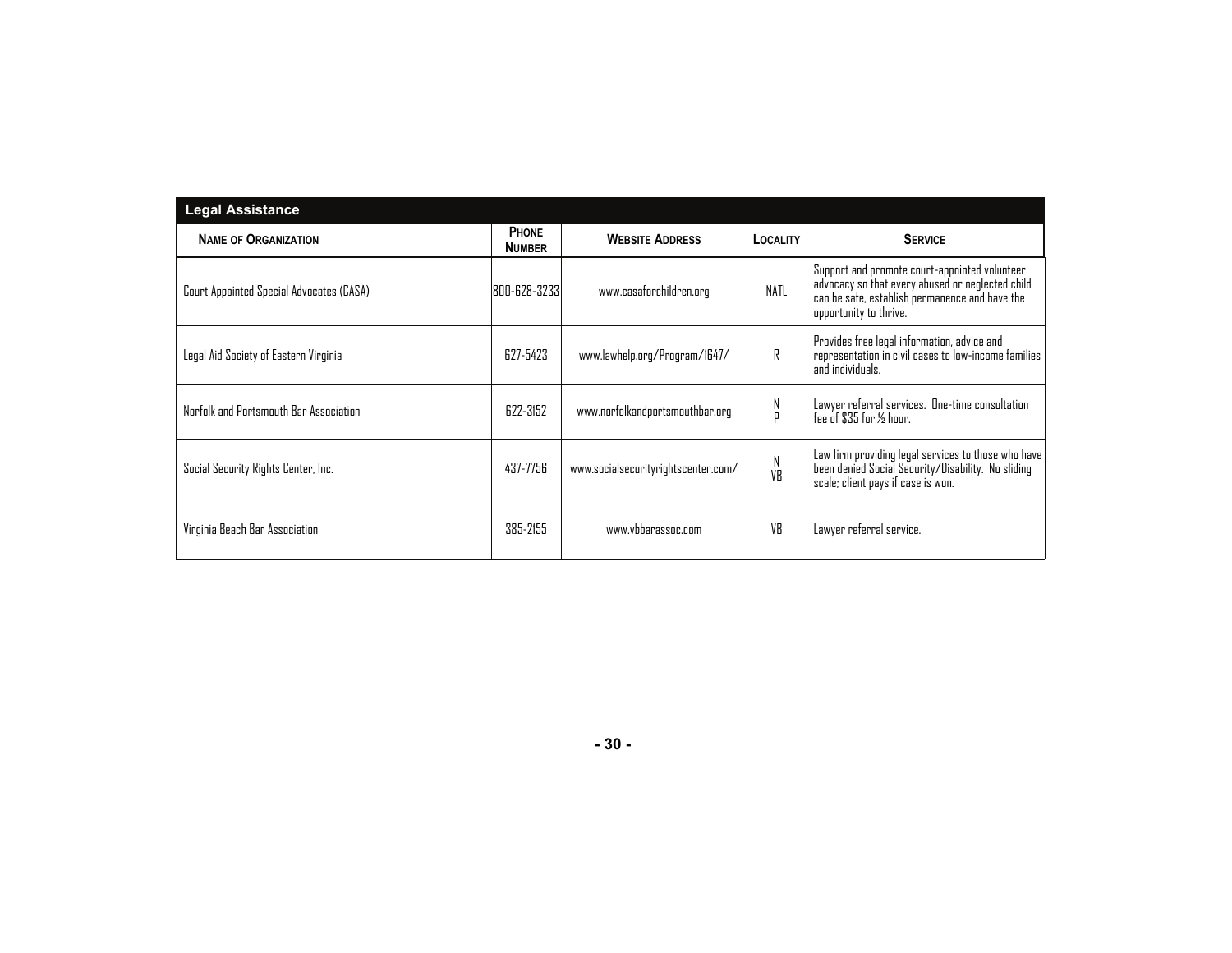| <b>Medical Insurance</b>                                                       |                               |                                     |                 |                                                                                                             |  |  |
|--------------------------------------------------------------------------------|-------------------------------|-------------------------------------|-----------------|-------------------------------------------------------------------------------------------------------------|--|--|
| <b>NAME OF ORGANIZATION</b>                                                    | <b>PHONE</b><br><b>NUMBER</b> | <b>WEBSITE ADDRESS</b>              | <b>LOCALITY</b> | <b>SERVICE</b>                                                                                              |  |  |
| Cover Virginia Call Center (FAMIS & Medicaid))                                 | 1-866-<br>873-2647            | www.famis.org                       | <b>ST</b>       | Information and assistance for low-cost health<br>insurance for children of low income working<br>families. |  |  |
| STOP Organization-Hampton Roads, The                                           | 858-1360                      | www.stopinc.org                     | R               | One-on-one application assistance and advocacy<br>support for enrollment problems.                          |  |  |
| City Department of Social Services (DSS) or Department of Human Services (DHS) |                               |                                     |                 |                                                                                                             |  |  |
| • Chesapeake DHS                                                               | 382-2000                      | www.cityofchesapeake.net            | n<br>٠.         |                                                                                                             |  |  |
| $\bullet$ Norfolk DHS                                                          | 664-6000                      | www.norfolk.gov/HumanServices       | N               | Information and assistance for low-cost health                                                              |  |  |
| • Portsmouth DSS                                                               | 405-1800                      | www.portsmouthva.gov/socialservices | р               | insurance for children of low income working<br>families.                                                   |  |  |
| $\bullet$ Suffolk DSS                                                          | $514 - 7450$                  | www.suffolk.va.us                   | S               |                                                                                                             |  |  |
| $\bullet$ Virginia Beach DHS                                                   | 385-3200                      | www.vbgov.com                       | VR              |                                                                                                             |  |  |

**- 31 -**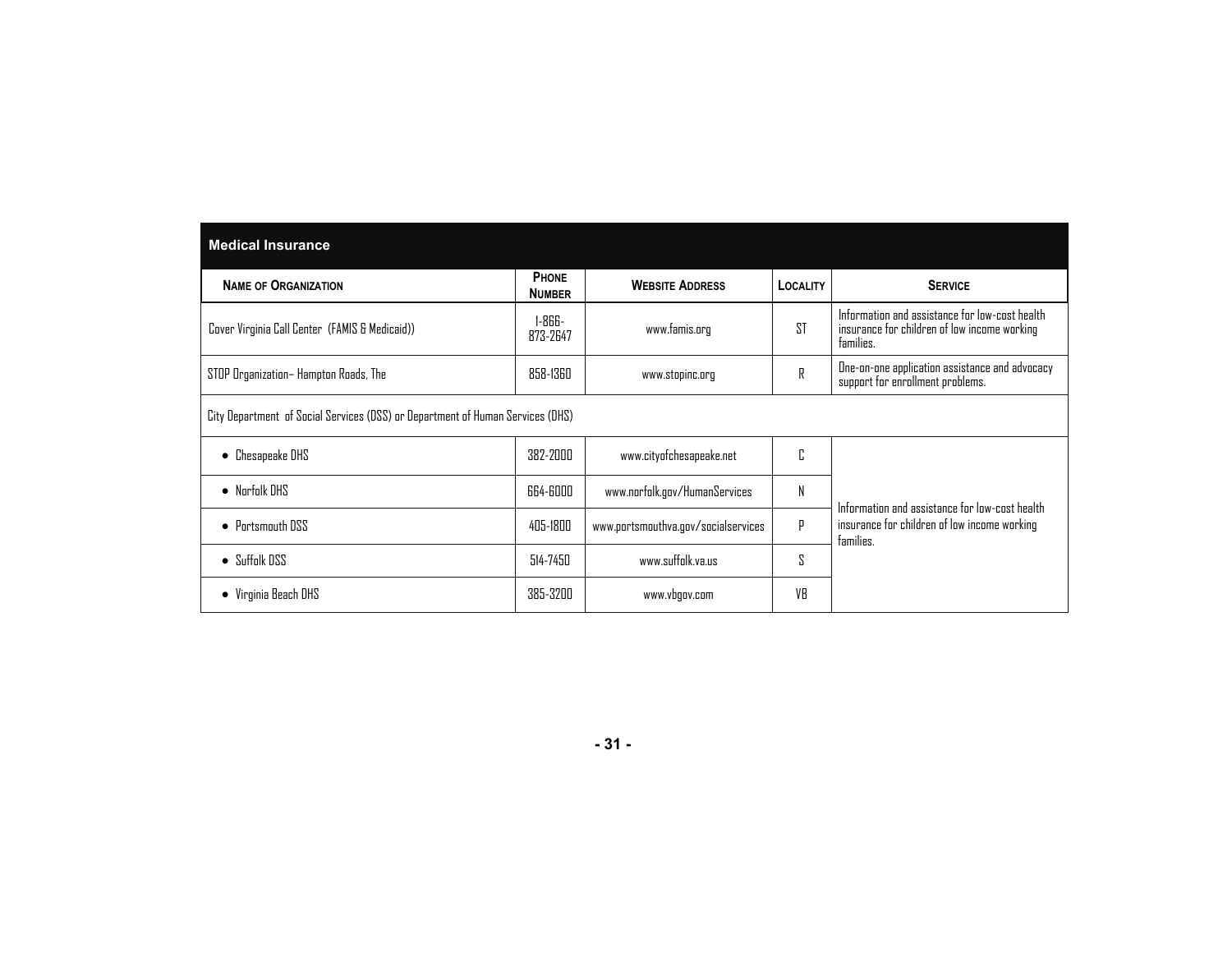| <b>Military Services</b>                                                                                  |                               |                                                    |          |                                                                                                                             |  |
|-----------------------------------------------------------------------------------------------------------|-------------------------------|----------------------------------------------------|----------|-----------------------------------------------------------------------------------------------------------------------------|--|
| <b>NAME OF ORGANIZATION</b>                                                                               | <b>PHONE</b><br><b>NUMBER</b> | <b>WEBSITE ADDRESS</b>                             | LOCALITY | <b>SERVICE</b>                                                                                                              |  |
| Baby Boot Camp                                                                                            | 953-4300                      | www.med.navy.mil/sites/nmcp/<br>pages/default.aspx | M        | Provides information on infant nutrition.<br>breastfeeding, child development and infant CPR.                               |  |
| Child Care Information and Referral Resources<br>(Mid-Atlantic Child Care & Development Resource Hotline) | 1-866-628-<br>9232            | www.mwr.navy.mil                                   | M        | Information on availability of child development<br>homes, child development centers, and emergency<br>(back-up) placement. |  |
| 444-2230 or 1-800-FSC-LINE ((1-800-372-5463) (toll free)<br>Family Advocacy Program                       |                               |                                                    |          |                                                                                                                             |  |
| • After hours, weekends and holidays                                                                      | 444-6289                      |                                                    |          |                                                                                                                             |  |
| $\bullet$ Dam Neck                                                                                        | 492-6342                      |                                                    |          |                                                                                                                             |  |
| $\bullet$ Little Creek                                                                                    | 462-7563                      |                                                    |          |                                                                                                                             |  |
| • Fleet Family Support Center—Portsmouth                                                                  | 953-7801                      | N/A                                                | M        | Department which oversees and investigates<br>incidents of child and spouse abuse in the military.                          |  |
| $\bullet$ Norfolk                                                                                         | 444-2230                      |                                                    |          |                                                                                                                             |  |
| $\bullet$ Oceana                                                                                          | 433-2912                      |                                                    |          |                                                                                                                             |  |
| $\bullet$ Yarktawn                                                                                        | 887-4606                      |                                                    |          |                                                                                                                             |  |
| <b>Goodwill Portsmouth Employment Center</b>                                                              | 499-3824                      | www.goodwillvirginia.org                           | р        | Employment opportunities at the Portsmouth<br>Commissary.                                                                   |  |

**- 32 -**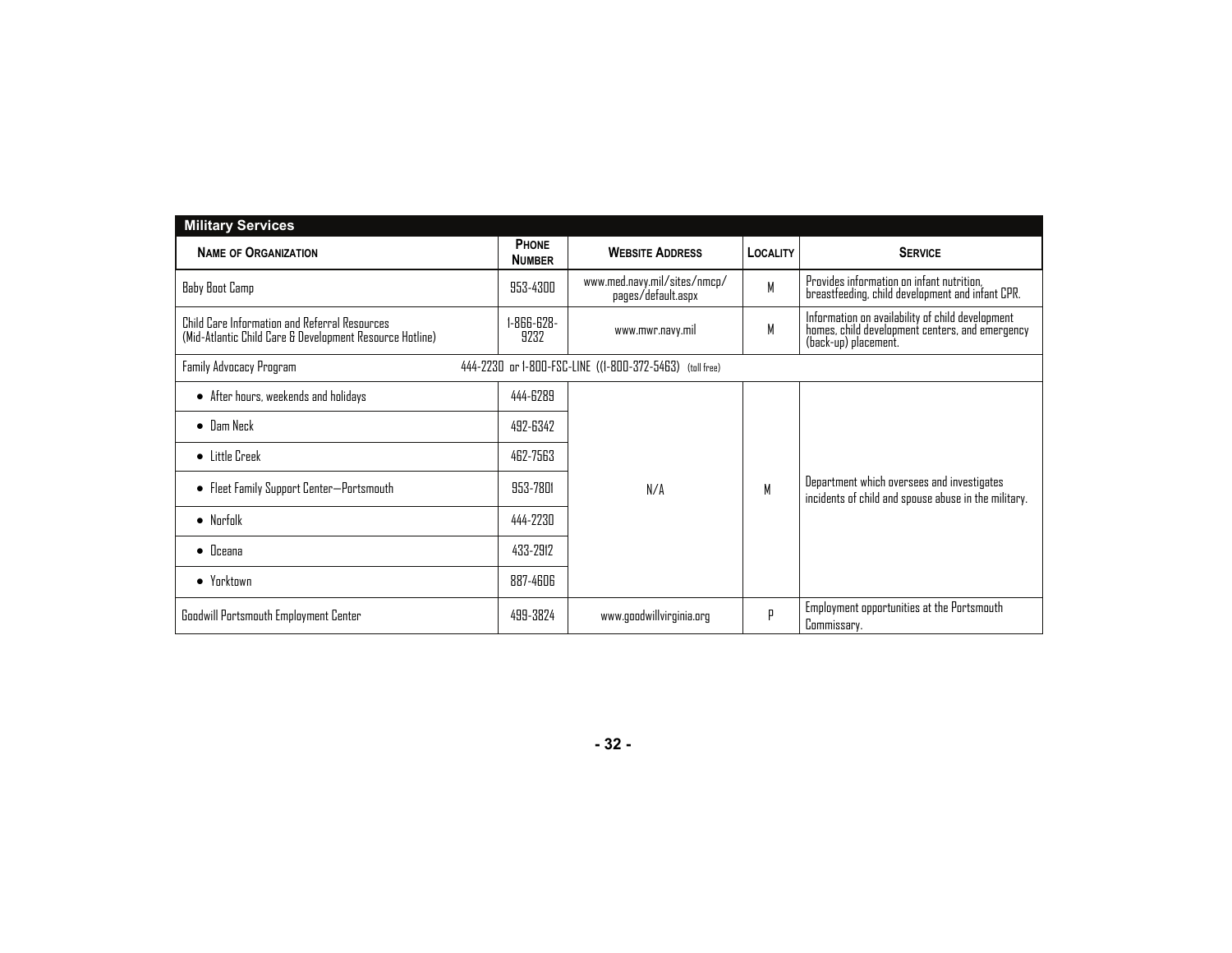| <b>Military Services (continued)</b>    |                                                               |                              |          |                                                                                                                                                                                                            |
|-----------------------------------------|---------------------------------------------------------------|------------------------------|----------|------------------------------------------------------------------------------------------------------------------------------------------------------------------------------------------------------------|
| <b>NAME OF ORGANIZATION</b>             | PHONE<br><b>NUMBER</b>                                        | <b>WEBSITE ADDRESS</b>       | LOCALITY | <b>SERVICE</b>                                                                                                                                                                                             |
| Fleet and Family Support Centers (FFSC) |                                                               |                              |          |                                                                                                                                                                                                            |
| • 74-Hour Information and Referral      | 757-444-NAVY<br>(6289) or<br>I-800-FSC-LINE<br>$(372 - 5463)$ | www.military.com/spouse      |          | 24-hour information and referral services. Parent<br>education. Stress and anger management.                                                                                                               |
| • FFSC Little Creek                     | 462-7563                                                      |                              |          | Counseling. Crisis support and intervention.                                                                                                                                                               |
| • FFSC Newport News                     | 688-6289                                                      |                              | M        | Transition assistance. Spouse employment<br>assistance, Relocation assistance, Personal<br>financial management. Deployment and mobilization<br>support. Exceptional family member program<br>information. |
| $\bullet$ FFSC Norfolk                  | 444-2102                                                      |                              |          |                                                                                                                                                                                                            |
| • FFSC Northwest                        | 421-8770                                                      |                              |          |                                                                                                                                                                                                            |
| $\bullet$ FFSC Oceana                   | 433-2912                                                      |                              |          |                                                                                                                                                                                                            |
| • FFSC Yorktown                         | 887-4606                                                      |                              |          |                                                                                                                                                                                                            |
| Navy Marine Corps Relief Society        | 1-800-654-8364                                                | www.nmcrs.org                |          |                                                                                                                                                                                                            |
| $\bullet$ Dam Neck                      | 492-6494                                                      |                              |          |                                                                                                                                                                                                            |
| • Little Creek                          | 462-1596                                                      |                              |          |                                                                                                                                                                                                            |
| $\bullet$ Portsmouth                    | 953-5956                                                      |                              |          | Short-term emergency aid in the form of zero                                                                                                                                                               |
| $\bullet$ Norfolk                       | 322-1172                                                      | www.nmcrs.org                | М        | interest loans and grants. Nurses available for<br>limited home visitation for parents of infants.                                                                                                         |
| • NSA Norfolk NW Annex                  | 421-8331                                                      |                              |          |                                                                                                                                                                                                            |
| $\bullet$ Oceana                        | 433-3383                                                      |                              |          |                                                                                                                                                                                                            |
| Navy Medical Center/Portsmouth          | 953-5000                                                      | www.med.navy.mil/sites/NMCP2 | М        | Comprehensive health care services.                                                                                                                                                                        |
| New Parent Support Program              | 462-7563                                                      | N/A                          | M        | Provide home-based supportive and educational<br>intervention for parents with children 0-3 years.                                                                                                         |
| USO of Norfolk International Airport    | 233-0567                                                      | www.usohr.com                | М        | Emergency assistance. Recreation. Entertainment.<br>Other quality of life programs.                                                                                                                        |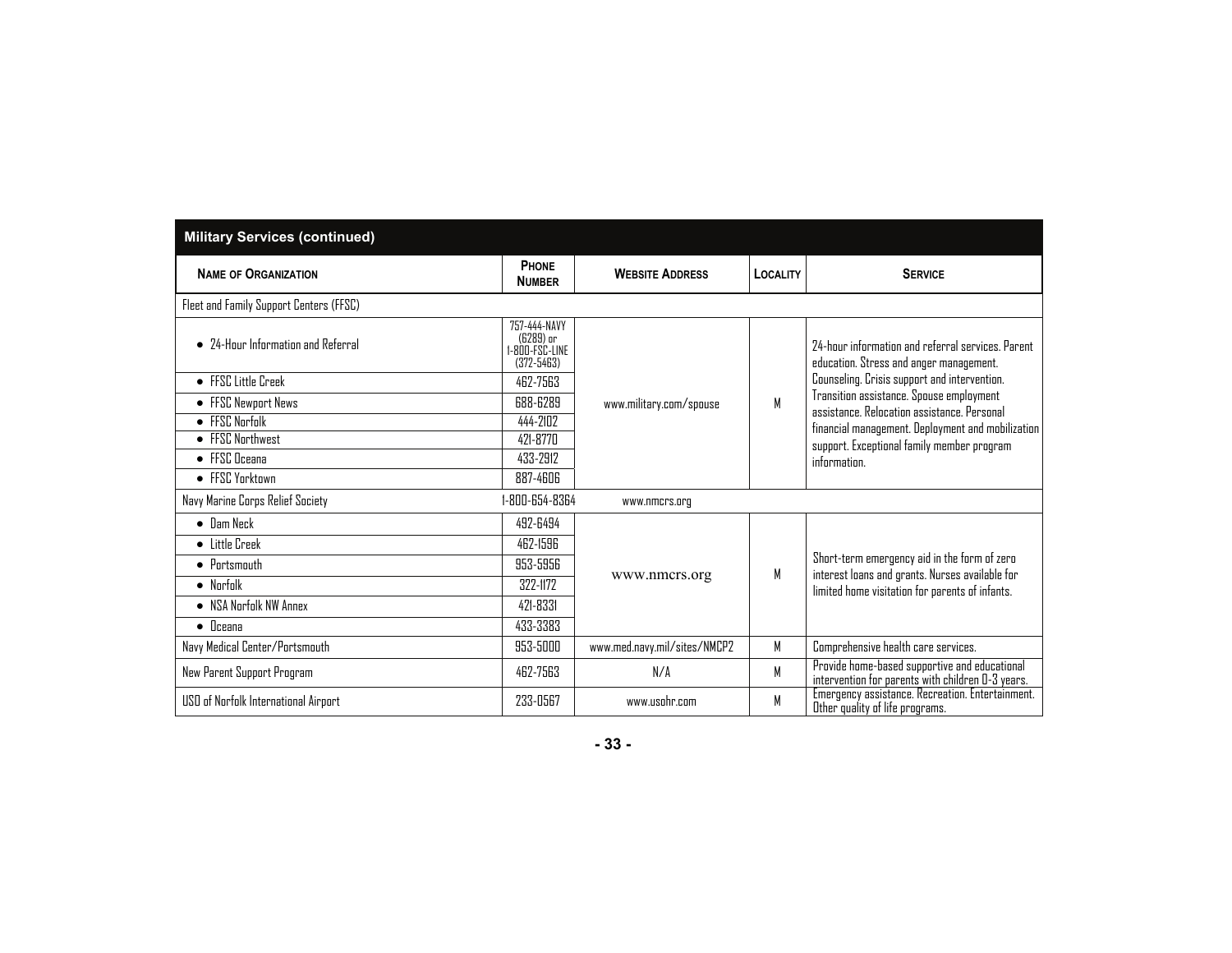| <b>Parent/Caregiver Resources and Support</b>                  |                               |                                   |                 |                                                                                                                                                                                                                                         |
|----------------------------------------------------------------|-------------------------------|-----------------------------------|-----------------|-----------------------------------------------------------------------------------------------------------------------------------------------------------------------------------------------------------------------------------------|
| <b>NAME OF ORGANIZATION</b>                                    | <b>PHONE</b><br><b>NUMBER</b> | <b>WEBSITE ADDRESS</b>            | <b>LOCALITY</b> | <b>SERVICE</b>                                                                                                                                                                                                                          |
| Boys and Girls Clubs of South Eastern Virginia                 | 853-5632                      | www.bgcseva.org                   | R               | Resource for parents who have children between the<br>ages of 6 and 18. Provides after school and summer<br>programs for children beginning at age 6 all the way<br>through high school.                                                |
| Brighton Rock AME Zion Church                                  | 393-0570                      | N/A                               | R               | Support programs for grandparents and other<br>relatives raising children.                                                                                                                                                              |
| Catholic Charities of Eastern Virginia                         | 456-2366                      | www.cceva.org                     | R               | Grandparents as Parents Program. Cooperative<br>Parenting Class for parents going through divorce.                                                                                                                                      |
| Chesapeake Regional Medical Center                             | $312 - 8121$                  | www.chesapeakeregional.com        | C               | Mom's Mobile provides educational and referral<br>services. Boot Camp for New Dads.                                                                                                                                                     |
| <b>Child Support Services</b>                                  | 1-800-468-<br>8894            | www.dss.virginia.gov/family/dcse/ | R               | Assistance with obtaining child support.                                                                                                                                                                                                |
| Children and Adults with Attention Deficit Disorder<br>(CHADD) | 1-800-233-<br>4050            | www.chadd.org                     | N               | Support group for parents of children with attention<br>deficit/hyperactivity disorder.                                                                                                                                                 |
| Children's Center. The                                         | 538-2523                      | www.thechildrenscenter.cc         | S               | Family centered services to low-income pregnant<br>women and families with children under the age of<br>three. Early intervention services Birth-age $37$ are<br>offered. Pediatric therapy and Early Head Start are<br>also available. |
| Early Childhood Development Commission, The                    | 514-7457                      | www.suffolkecdc.com               | ς               | Resources and referral services for families and<br>children.                                                                                                                                                                           |
| <b>EDMARC</b> Hospice for Children                             | 967-9251                      | www.edmarc.org.                   | R               | Hospice for children diagnosed with life threatening<br>illnesses. Family-centered care.                                                                                                                                                |
|                                                                |                               |                                   |                 |                                                                                                                                                                                                                                         |

**- 34 -**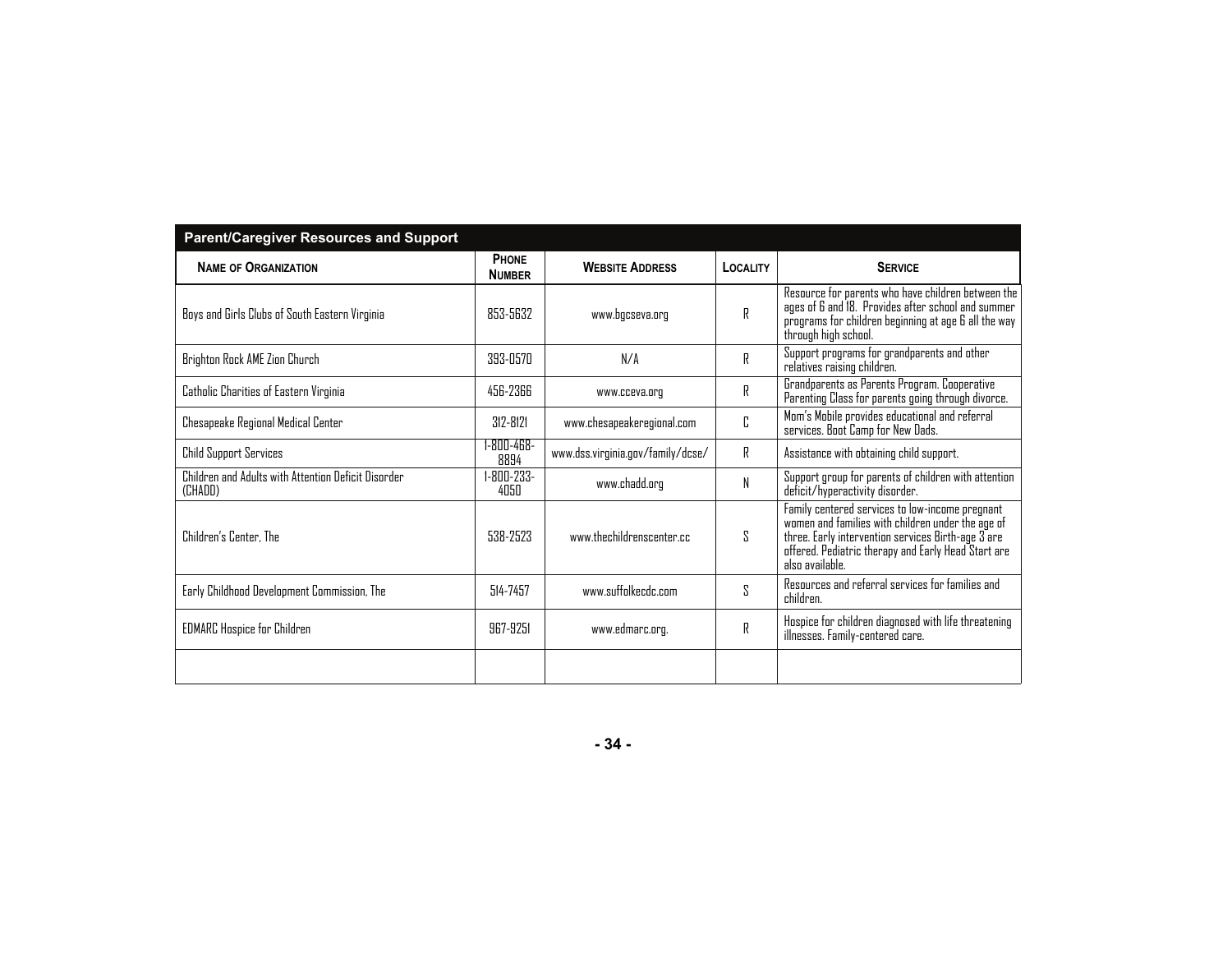| Parent/Caregiver Resources and Support (continued)                         |                               |                                          |          |                                                                                                                                                                                                         |  |
|----------------------------------------------------------------------------|-------------------------------|------------------------------------------|----------|---------------------------------------------------------------------------------------------------------------------------------------------------------------------------------------------------------|--|
| <b>NAME OF ORGANIZATION</b>                                                | <b>PHONE</b><br><b>NUMBER</b> | <b>WEBSITE ADDRESS</b>                   | LOCALITY | <b>SERVICE</b>                                                                                                                                                                                          |  |
| Mothers of Preschoolers (MOPS)                                             | 1-888-910-MOPS (6677)         |                                          |          |                                                                                                                                                                                                         |  |
| $\bullet$ Portsmouth                                                       | 397-0332                      |                                          |          |                                                                                                                                                                                                         |  |
| $\bullet$ Suffolk                                                          | 484-3423                      | www.mops.org                             | R        | Support group for moms of children D-6                                                                                                                                                                  |  |
| $\bullet\;$ Virginia Beach                                                 | 227-6930                      |                                          |          |                                                                                                                                                                                                         |  |
| Old Dominion University Child Study Center                                 | 683-3320                      | www.dl.odu.edu/101s                      | R        | The IDIs: A Guide to Positive Discipline. Parent/<br>Teacher onsite training. Resource Center.                                                                                                          |  |
| Parent Support Group/Children's Hospital of The King's Daughters<br>(CHKD) | 668-7000                      | www.chkd.org/services/<br>supportgroups/ | R        | Support group for parents.                                                                                                                                                                              |  |
| Smart Beginnings (The Virginia Early Childhood Foundation)                 | 804-358-8353                  | www.smartbeginnings.org                  | S        | Informational website.                                                                                                                                                                                  |  |
| Smart Beginnings South Hampton Roads                                       | 226-8826                      | www.smartbeginningsshr.org               | R        | Informational website.                                                                                                                                                                                  |  |
| Square One                                                                 | 552-0293                      | www.sqone.org                            | R        | Parenting training information and referral.                                                                                                                                                            |  |
| St. Mary's Home for Disabled Children                                      | 622-2208                      | www.saintmaryshome.org                   | R        | Specialized care for special children with severe<br>disabilities.                                                                                                                                      |  |
| Suffolk Early Childhood Development Commission                             | 514-7457                      | www.suffolkecdc.com/history              | S.       | Library, resources, and referral services for parent<br>and early childhood education.                                                                                                                  |  |
| Tidewater Mothers of Multiples Club                                        | N/A                           | www.tmomc.org                            | VB       | Support group for mothers of twins, triplets, and<br>more. Contact is Dana Bates                                                                                                                        |  |
| <b>IIP Center</b> , The                                                    | 397-7171                      | www.theupcenter.org                      | R        | Counseling. Parent education. Home visiting. Low<br>interest car loans for working parents. Classes for<br>parents who are divorcing or separating. Supervised<br>visitation for non-custodial parents. |  |
| Virginia Fatherhood Campaign                                               | 1-877-432-3411                | www.fatherhood.org                       | ST       | Literature and pamphlets for a general<br>consciousness about the importance of fathers in the<br>lives of their children.                                                                              |  |
| Western Tidewater Community Services Board                                 | 255-7133                      | www.wtcsb.org                            | S        | Assistance in helping parents understand their child's<br>social and emotional competency.                                                                                                              |  |

**- 35 -**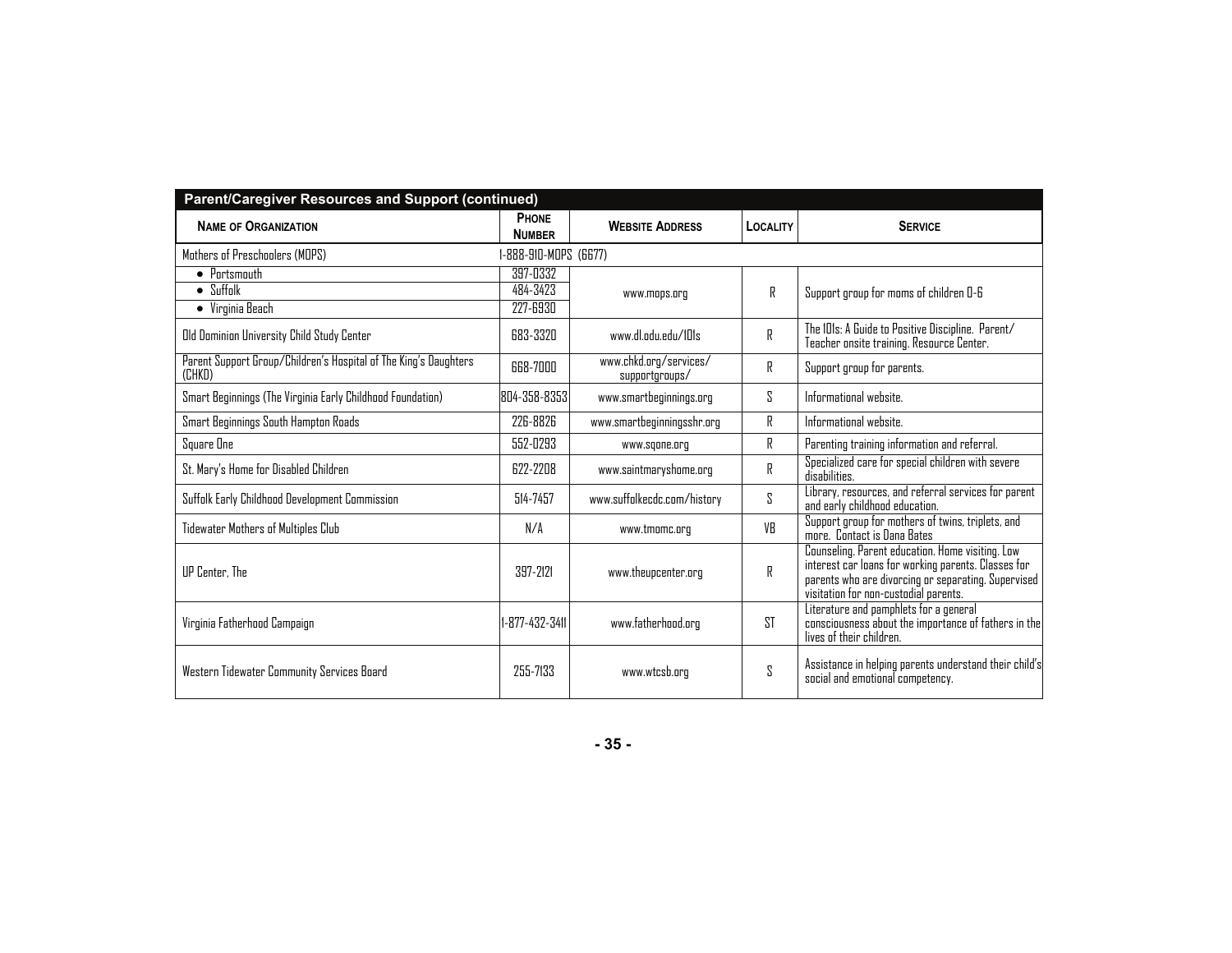| Parent/Caregiver Resources and Support (continued)       |                               |                                  |          |                                                                                           |
|----------------------------------------------------------|-------------------------------|----------------------------------|----------|-------------------------------------------------------------------------------------------|
| <b>NAME OF ORGANIZATION</b>                              | <b>PHONE</b><br><b>NUMBER</b> | <b>WEBSITE ADDRESS</b>           | LOCALITY | <b>SERVICE</b>                                                                            |
| Family Resource Center                                   |                               |                                  |          |                                                                                           |
| $\bullet$ Chesapeake                                     | 382-6925                      | N/A                              | C        | Information & referral.                                                                   |
| $\bullet$ Portsmouth                                     | 393-0137                      | www.portsmouthfamilies.com/early | р        | Training. One-on-one consultation.                                                        |
| First Steps Programs                                     |                               |                                  |          |                                                                                           |
| • Chesapeake CHIP                                        | 398-4863                      | www.bonsecourshamptonroads.com   | P        | Parent support, education, and referrals during<br>child's first 3 months.                |
| • Sentara Obici Hospital                                 | 934-4405                      | www.sentara.com/hospitals        | S        | Parent support, education, and referrals during<br>child's first 3 months.                |
| • Virginia Beach (Virginia Beach Dept. of Public Health) | 518-2620                      | www.sentara.com/hospitals        | VB       | Parent support, education, and referrals during<br>child's first 3 months.                |
| Healthy Families (CHIP)                                  |                               |                                  |          |                                                                                           |
| $\bullet$ Chesapeake                                     | 543-9100                      |                                  | C        |                                                                                           |
| $\bullet$ Norfolk                                        | 543-9100                      | www.chipshr.org                  | N        | Health and disease information. Parent groups. First<br>Time Moms and First Step Program. |
| $\bullet$ Portsmouth                                     | 543-9100                      |                                  | р        |                                                                                           |
| Jewish Family Services of Tidewater                      | 459-4640                      | www.jfshamptonroads.org          | R        | Cancer, Grief and Divorce support groups for children<br>and families.                    |
| Kids Priority One                                        | 244-5373                      | www.kidspriorityone.org          | R        | Information and referral                                                                  |
| Childcare Aware of Virginia                              | $1 - 866 -$<br>543-7852       | www.va.childcareaware.org        | ST       | Information and referrals for child care and health<br>issues. New Parent Tool Kits.      |
| Moms of Hampton Roads Meet-Up                            | N/A                           | sahm.meetup.com/123/about/       | R        | Activities group for moms and their children                                              |
| Virginia Infant & Toddler Specialist Network             | 399-1337                      | www.va-itsnetwork.org            | R        | Strengthens practices in early care and education<br>programs for infants and toddlers.   |

**- 36 -**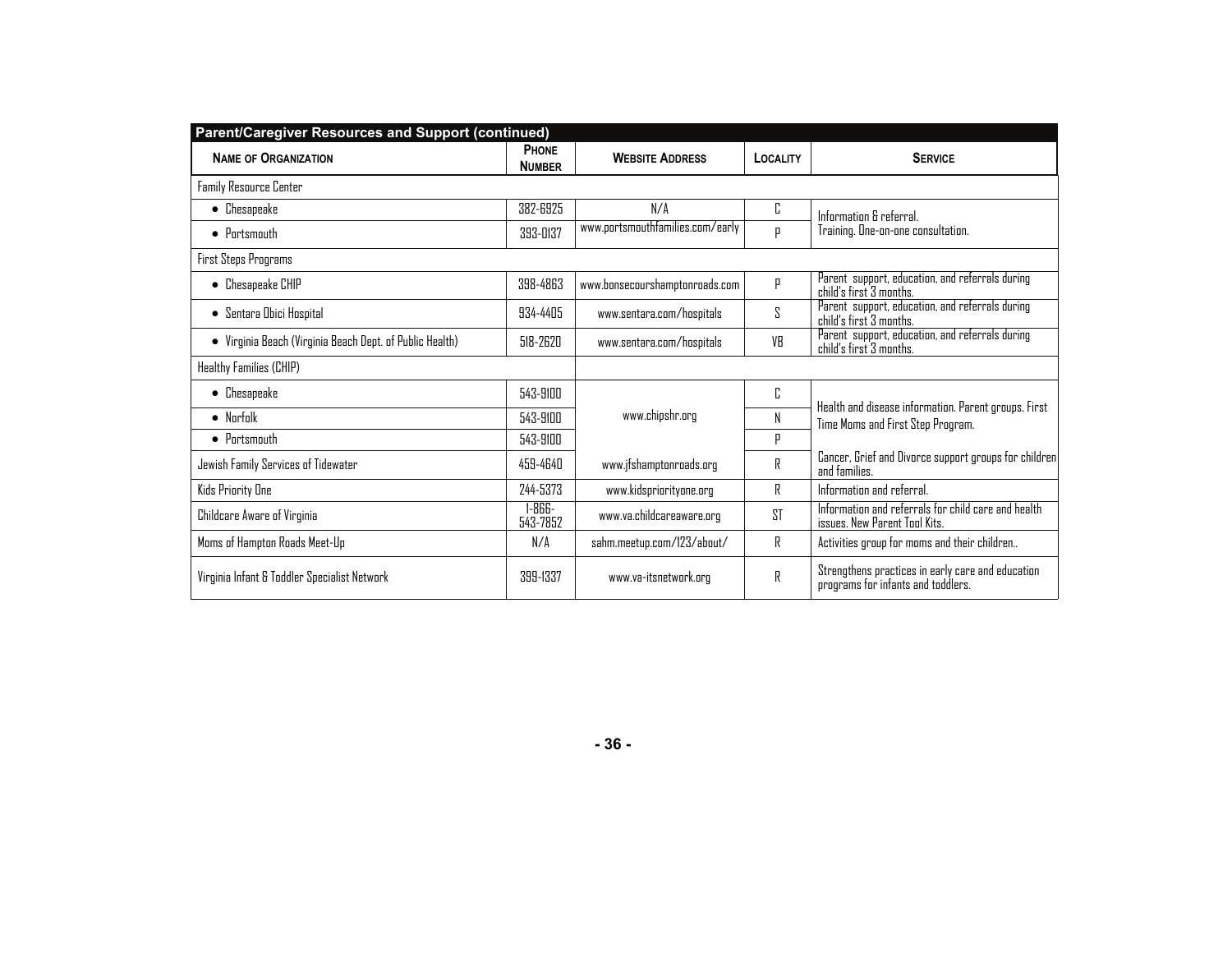| <b>Parent/Caregiver Resources and Support (continued)</b>                  |                               |                                                              |                 |                                                                          |  |
|----------------------------------------------------------------------------|-------------------------------|--------------------------------------------------------------|-----------------|--------------------------------------------------------------------------|--|
| <b>NAME OF ORGANIZATION</b>                                                | <b>PHONE</b><br><b>NUMBER</b> | <b>WEBSITE ADDRESS</b>                                       | <b>LOCALITY</b> | <b>SERVICE</b>                                                           |  |
| WHRD                                                                       | 889-9400                      | www.whro.org/home/education/<br>families/                    | R               | Television programs on WHRO TV-15. Workshops on<br>reading and literacy. |  |
| <b>City Libraries</b>                                                      |                               |                                                              |                 |                                                                          |  |
| $\bullet$ Chesapeake                                                       | 410-7100                      | www.chesapeake.lib.va.us                                     | Ь               |                                                                          |  |
| $\bullet$ Norfolk                                                          | 664-7323                      | www.npl.lib.va.us                                            | N               |                                                                          |  |
| $\bullet$ Portsmouth                                                       | 393-8501                      | www.portsmouthpubliclibrary.org                              | р               | Parent and caregiver resource materials.                                 |  |
| $\bullet$ Suffolk                                                          | 514-7323                      | www.suffolk.lib.va.us                                        | Ŝ               |                                                                          |  |
| Virginia Beach                                                             | 385-0150                      | www.vbgov.com/libraries                                      | V <sub>B</sub>  |                                                                          |  |
| City Schools/Parent Resource Centers                                       |                               |                                                              |                 |                                                                          |  |
| $\bullet$ Chesapeake                                                       | 482-5923                      | www.cpschools.com                                            | C               |                                                                          |  |
| • Norfolk                                                                  | 333-4250                      | www.nps.k12.va.us                                            | N               |                                                                          |  |
| $\bullet$ Portsmouth                                                       | 393-8611                      | www.portsmouthfamilies.com/<br>early.html                    | р               | Information and referral. Training. One-on-one<br>consultations.         |  |
| $\bullet$ Suffolk                                                          | 934-6202                      | www.spskl2.net/                                              | S               |                                                                          |  |
| • Virginia Beach                                                           | 263-2066                      | www.vbschools.com/curriculum/<br>special ed/index.asp#parent | VB              |                                                                          |  |
| City WIC Programs (Women, Infants and Children) / Depart. of Public Health |                               |                                                              |                 |                                                                          |  |
| Chesapeake<br>$\bullet$                                                    | 382-8608                      | www.vdh.state.va.us/lhd/chesapeake                           | C               |                                                                          |  |
| $\bullet$ Norfolk                                                          | 531-2150                      | www.norfolk.gov/pub_health                                   | N               |                                                                          |  |
| $\bullet$ Portsmouth                                                       | 393-5340                      | www.vdh.state.va.us/LHD/portsmouth/                          | р               | Nutrition programs.                                                      |  |
| $\bullet$ Suffolk                                                          | 514-4724                      | www.suffolk.va.us/health-dept                                | S               |                                                                          |  |
| • Virginia Beach                                                           | 518-2789                      | www.vdh.state.va.us/lhd/vabeach                              | VB              |                                                                          |  |

**See Also:**  Home Visiting / Case Management, p. 24-25 Parent Education Programs, p. 38-40

**- 37 -**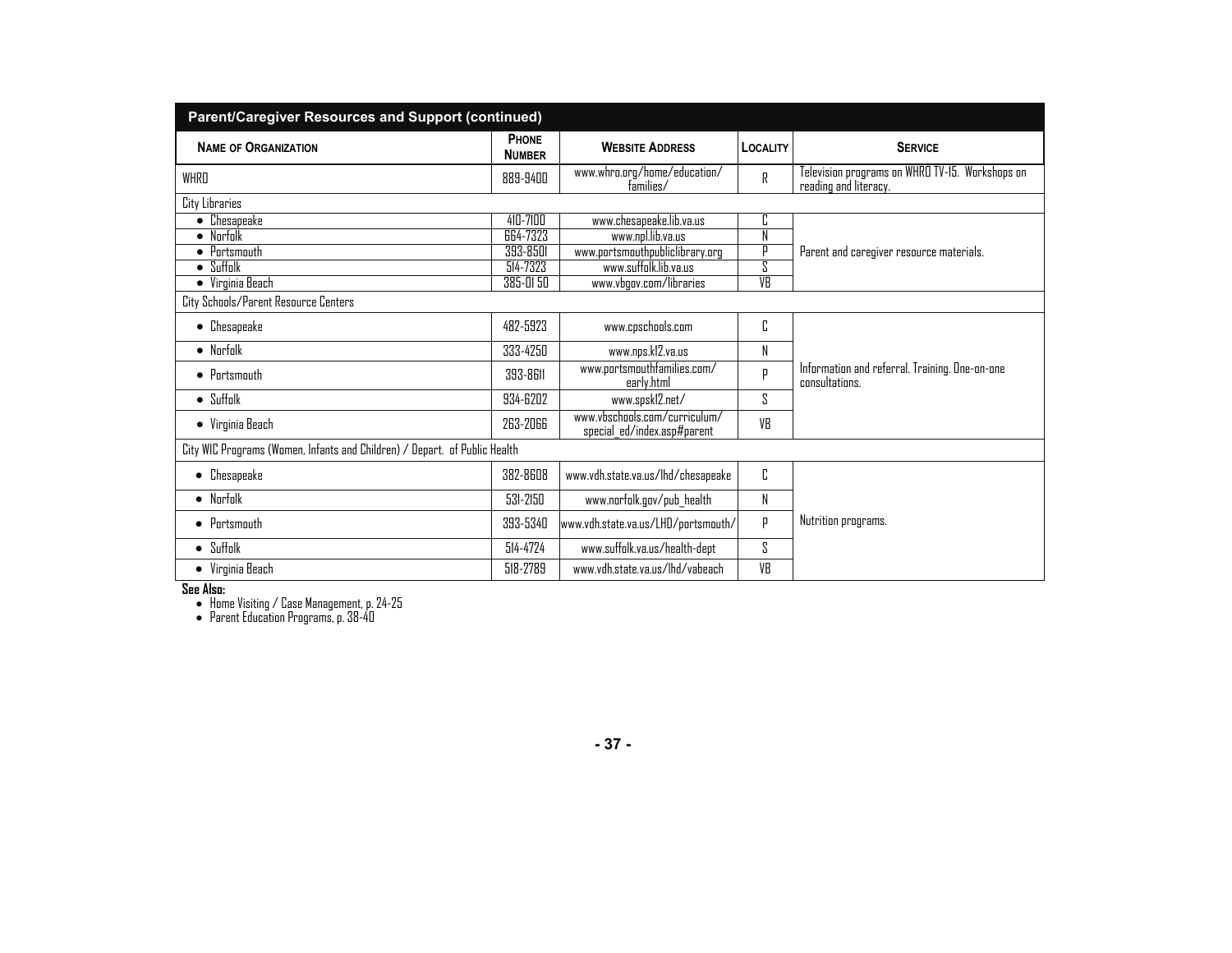| <b>Parent Education Programs</b>                   |                               |                             |                 |                                                                                                                                              |  |  |
|----------------------------------------------------|-------------------------------|-----------------------------|-----------------|----------------------------------------------------------------------------------------------------------------------------------------------|--|--|
| <b>NAME OF ORGANIZATION</b>                        | <b>PHONE</b><br><b>NUMBER</b> | <b>WEBSITE ADDRESS</b>      | <b>LOCALITY</b> | <b>SERVICE</b>                                                                                                                               |  |  |
| Boot Camp for Dads/Chesapeake General Hospital     | 312-6508                      | www.chesapeakeregional.com  | n               | Educational programs for first-time fathers.                                                                                                 |  |  |
| Children's Hospital of The King's Daughters (CHKD) | 668-7000                      | www.chkd.org/classes        | R               | Parent education and referrals.                                                                                                              |  |  |
| Even Start                                         |                               |                             |                 |                                                                                                                                              |  |  |
| Norfolk– Compensatory Education Programs<br>٠      | 628-3922                      | www.doe.virginia.gov        | N               | A learning program for parents and children through<br>age 4 that assists with GED preparation, literacy, and<br>child development services. |  |  |
| Fathers In-Training Program                        | 385-3490                      | www.fathers-in-training.com | VR              | Parenting classes for fathers. 18 week closed ended<br>group.                                                                                |  |  |
| Hampton Roads Parenting Education Network (HRPEN)  | 668-9304                      | www.chkd.org/hrpen          | R               | Parent education, information, and referral.                                                                                                 |  |  |
| Keim Center, The                                   | 499-4444                      | www.keimcenters.com         | R               | Parenting classes.                                                                                                                           |  |  |

#### **- 38 -**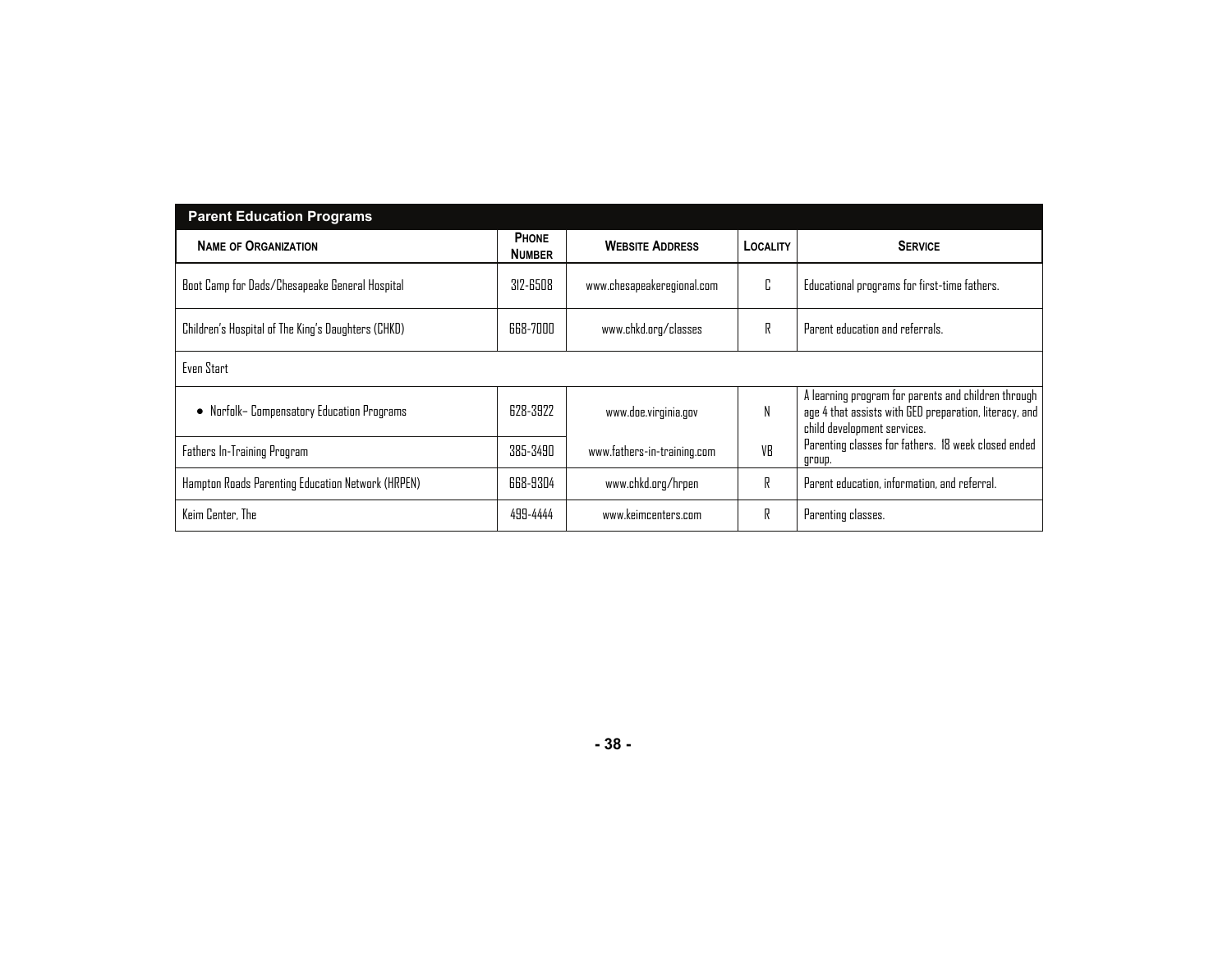| <b>Parent Education Programs (continued)</b>                                   |                               |                                           |                 |                                                                                                                                                      |  |
|--------------------------------------------------------------------------------|-------------------------------|-------------------------------------------|-----------------|------------------------------------------------------------------------------------------------------------------------------------------------------|--|
| <b>NAME OF ORGANIZATION</b>                                                    | <b>PHONE</b><br><b>NUMBER</b> | <b>WEBSITE ADDRESS</b>                    | <b>LOCALITY</b> | <b>SERVICE</b>                                                                                                                                       |  |
| Old Dominion University Child Study Center                                     | 683-4987                      | http://www.odu.edu/<br>~kkersey/101s/     | R               | The 101s: A Guide to Positive Discipline. Parent/Teacher<br>on-site training.<br>Resource Center. Parent chats.                                      |  |
| Square One                                                                     | 552-0293                      | www.sqone.org                             | R               | Training, information and referral.                                                                                                                  |  |
| UP Center. The                                                                 | 397-7171                      | www.theupcenter.org                       | R               | Variety of parent education programs for parents of<br>young children. Cooperative Parenting Program for<br>parents who are divorcing or separating. |  |
| WHRD                                                                           | 889-9400                      | www.whro.org/home/education/<br>families/ | R               | Television programs on WHRO TV-15. Workshops on<br>reading and literacy.                                                                             |  |
| City Department of Social Services (DSS) or Department of Human Services (DHS) |                               |                                           |                 |                                                                                                                                                      |  |
| Chesapeake DHS                                                                 | 382-2000                      | www.cityofchesapeake.net                  | C               |                                                                                                                                                      |  |
| $\bullet$ Norfolk DHS                                                          | 664-6020                      | www.norfolk.gov/HumanServices             | N               |                                                                                                                                                      |  |
| • Portsmouth DSS                                                               | 405-1800                      | www.portsmouthva.gov/<br>socialservices   | р               | Parenting classes and resources for new parents.                                                                                                     |  |
| $\bullet$ Suffolk DSS                                                          | 514-7450                      | www.suffolk.va.us/ss                      | S               |                                                                                                                                                      |  |
| • Virginia Beach DHS                                                           | 437-3200                      | www.vbgov.com/                            | VR              |                                                                                                                                                      |  |

**- 39 -**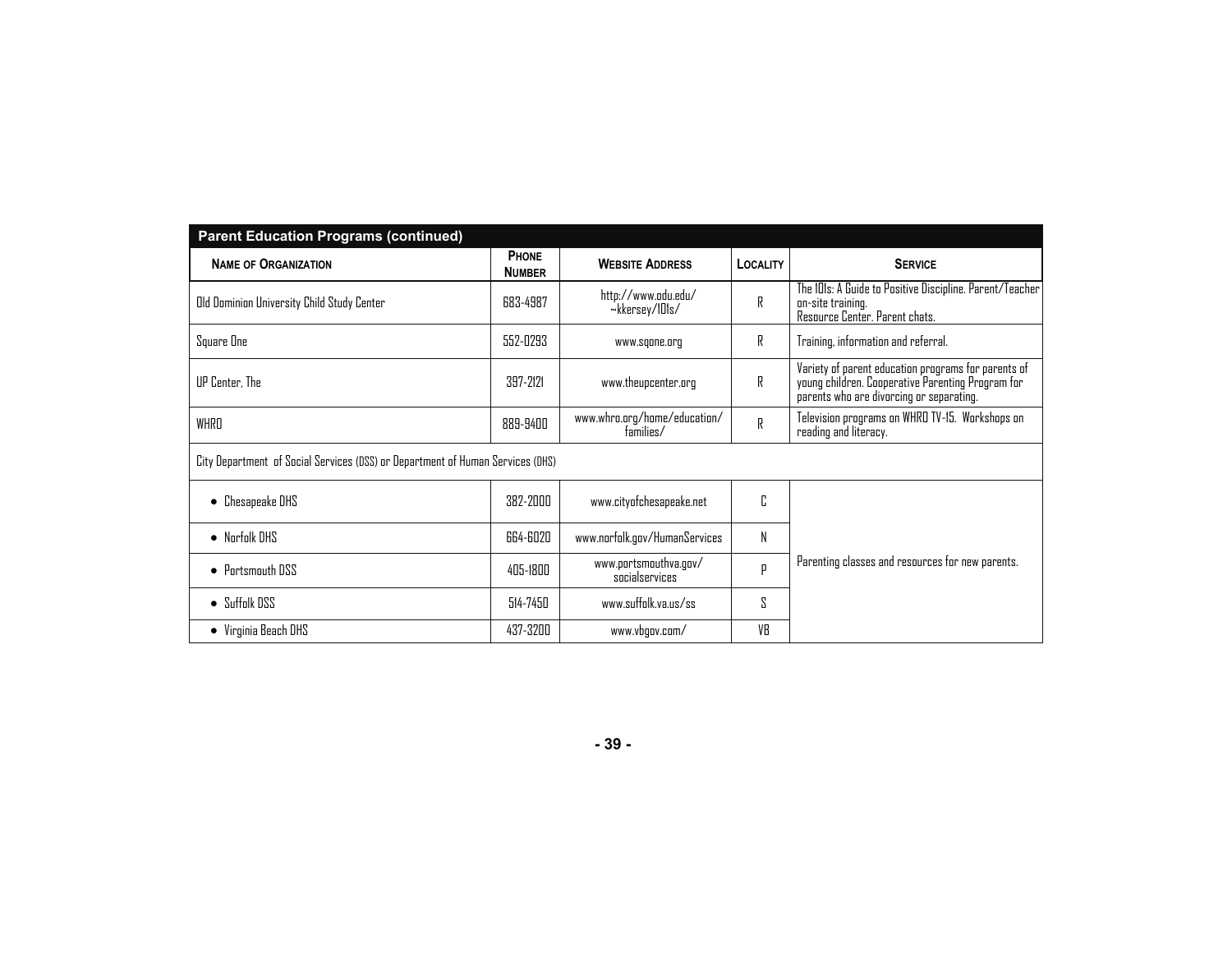| <b>Parent Education Programs (continued)</b> |                        |                                                                  |                 |                                                |
|----------------------------------------------|------------------------|------------------------------------------------------------------|-----------------|------------------------------------------------|
| <b>NAME OF ORGANIZATION</b>                  | PHONE<br><b>NUMBER</b> | <b>WEBSITE ADDRESS</b>                                           | <b>LOCALITY</b> | <b>SERVICE</b>                                 |
| City Department of Public Health             |                        |                                                                  |                 |                                                |
| • Chesapeake- Great Bridge                   | 382-8600               | www.vdh.state.va.us/lhd/                                         | C               |                                                |
| • Chesapeake-South Norfolk                   | 382-2651               | chesapeake                                                       |                 |                                                |
| $\bullet$ Norfolk                            | 683-2800               | www.norfolk.gov/pub_health                                       | N               | Staff are available to speak/develop/refer to  |
| $\bullet$ Portsmouth                         | 393-8585               | www.vdh.state.va.us/LHD/<br>portsmouth                           | p               | classes to groups regarding parenting skills.  |
| $\bullet$ Suffolk                            | 514-4727               | www.suffolk.va.us/health-dept                                    | S               |                                                |
| City Schools/Parent Resource Center          |                        |                                                                  |                 |                                                |
| • Chesapeake                                 | 482-5923               | www.cpschools.com/<br>departments/<br>special education/         | C               |                                                |
| • Norfolk Title 1 Parent Center              | 628-2497               | www.nps.kl2.va.us                                                | N               |                                                |
| $\bullet$ Portsmouth                         | 393-8392               | www.portsmouthfamilies.com/<br>early.html                        | P               |                                                |
| $\bullet$ Suffolk                            | 934-6202               | www.spsk12.net                                                   | ζ               | Parenting workshops and educational materials. |
| • Virginia Beach                             | 263-2066               | www.vhschnnls.cnm/<br>curriculum/special ed/<br>index.asp#parent | VB              |                                                |

#### Prenatal Services

**See:** 

Department of Public Health p.4

Hospitals p.26

**- 40 -**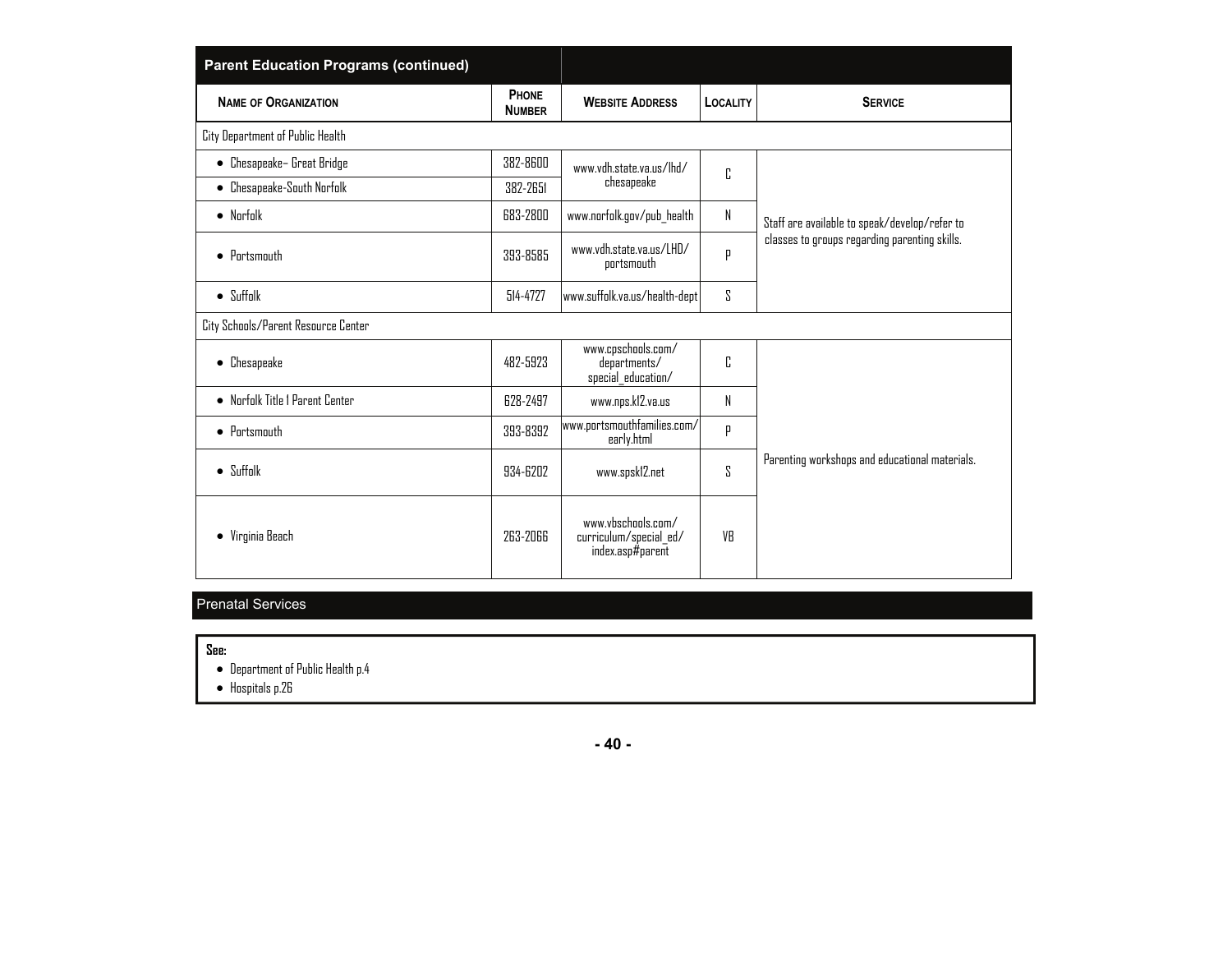| <b>Safety</b>                            |                                                               |                                        |                 |                                                       |
|------------------------------------------|---------------------------------------------------------------|----------------------------------------|-----------------|-------------------------------------------------------|
| <b>NAME OF ORGANIZATION</b>              | PHONE<br><b>NUMBER</b>                                        | <b>WEBSITE ADDRESS</b>                 | <b>LOCALITY</b> | <b>SERVICE</b>                                        |
| American Red Cross                       |                                                               |                                        |                 |                                                       |
| Southeastern Virginia Chapter            | 446-7747                                                      | www.seva-redcross.org                  | R               |                                                       |
| Suffolk Chapter<br>$\bullet$             | 539-6645                                                      | www.redcross.org.va.norfolk            | S               | Training in First Aid, CPR and communicable diseases. |
| <b>Operation Smoke Detectors</b>         | 471-5826                                                      | www.vbgov.com/                         | VB              | Free smoke detectors and installation.                |
| Young Men's Christian Association (YMCA) | Call individual<br>locations. listed<br>in the phone<br>book. | www.ymcashr.org                        | R               | Variety of safety programs, including water safety.   |
| City Department of Public Health         |                                                               |                                        |                 |                                                       |
| • Chesapeake-Great Bridge                | 382-8600                                                      | www.vdh.state.va.us/lhd/chesapeake     | C               |                                                       |
| Chesapeake-South Norfolk                 | 382-2651                                                      | www.vdh.state.va.us/lhd/chesapeake     | C               |                                                       |
| $\bullet$ Norfolk                        | 683-2800                                                      | www.norfolk.gov/pub_health             | N               | Certified Health Educator available to teach group    |
| $\bullet$ Portsmouth                     | 393-8585                                                      | www.vdh.state.va.us/LHD/portsmouth/    | p               | classes on a wide variety of child safety topics.     |
| $\bullet$ Suffolk                        | 514-4700                                                      | www.suffolk.va.us/health-dept          | S               |                                                       |
| • Virginia Beach                         | 518-2700                                                      | www.vdh.state.va.us/lhd/virginia beach | VB              |                                                       |

**See Also:**  Car Seat Safety, p. 9 Hospitals, p. 26

**- 41 -**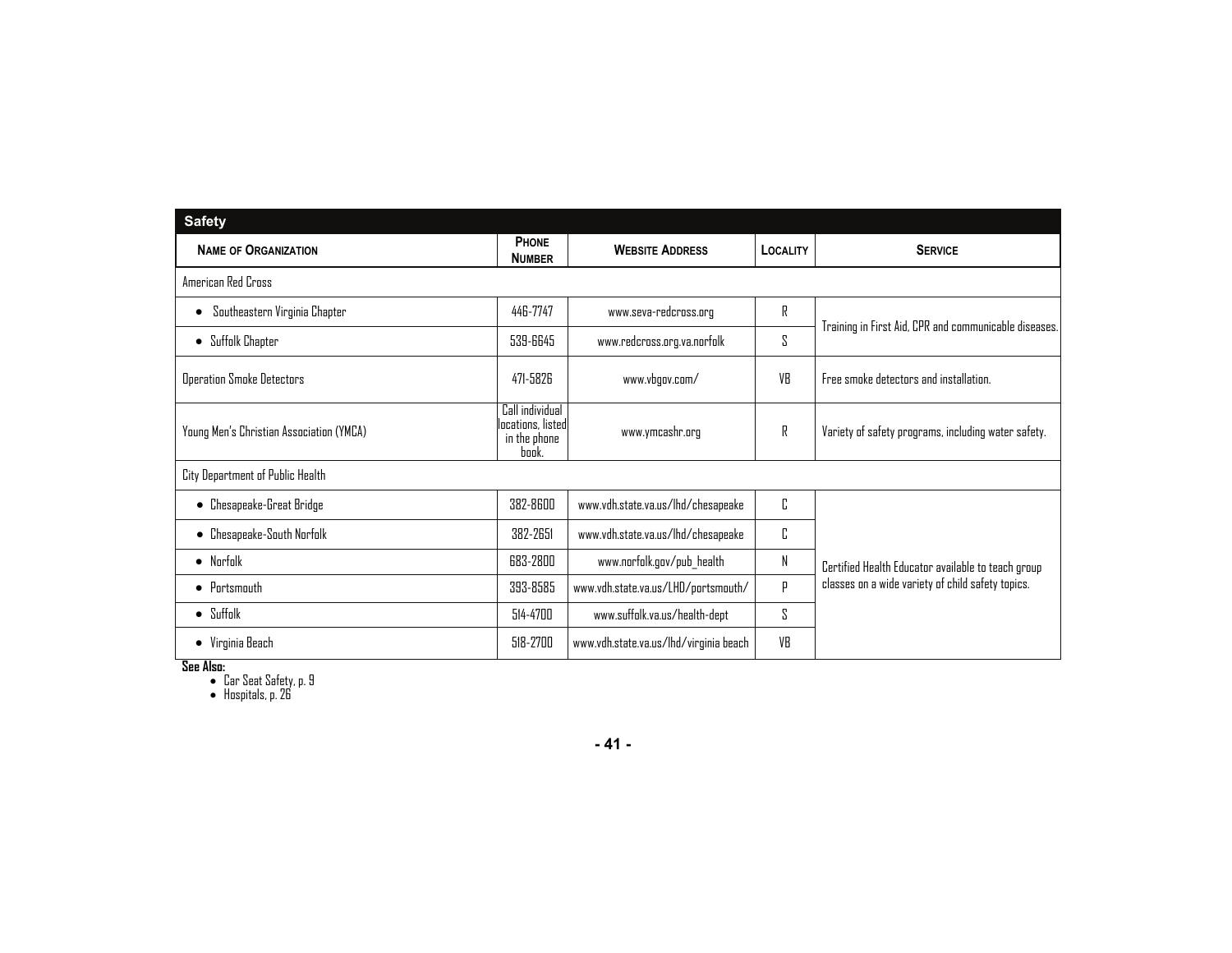| <b>Shelters</b>                    |                                                         |                             |          |                                                                                                                                                              |
|------------------------------------|---------------------------------------------------------|-----------------------------|----------|--------------------------------------------------------------------------------------------------------------------------------------------------------------|
| <b>NAME OF ORGANIZATION</b>        | <b>PHONE</b><br><b>NUMBER</b>                           | <b>WEBSITE ADDRESS</b>      | LOCALITY | <b>SERVICE</b>                                                                                                                                               |
| American Red Cross                 |                                                         |                             |          |                                                                                                                                                              |
| Southeastern Virginia Chapter<br>٠ | 446-7747                                                | www.seva-redcross.org       | R        |                                                                                                                                                              |
| Suffolk Chapter<br>$\bullet$       | 539-6645                                                | www.redcross.org/va/norfolk | S        | Disaster Relief Program. Disaster Relief Program.                                                                                                            |
| Housing Crisis Hotline             | 622-5920                                                |                             | N        | Housing and support services for homeless families.                                                                                                          |
| ForKids                            | 622-6400                                                | www.homesforkids.org        | R        | Progressive system of shelters, housing, counseling,<br>education and other comprehensive services to help<br>families transition from homelessness to home. |
| <b>Genieve Shelter</b>             | 925-4365<br>24 hour crisis<br>hotline:<br> 800-969-4673 | www.thegenieveshelter.org   | ζ        | Shelter and Support for women and children coping<br>with domestic violence issues.                                                                          |
| Housing Crisis Hotline             | 587-4202                                                | www.homesforkids.org        | R        | Homeless shelter.                                                                                                                                            |

**- 42 -**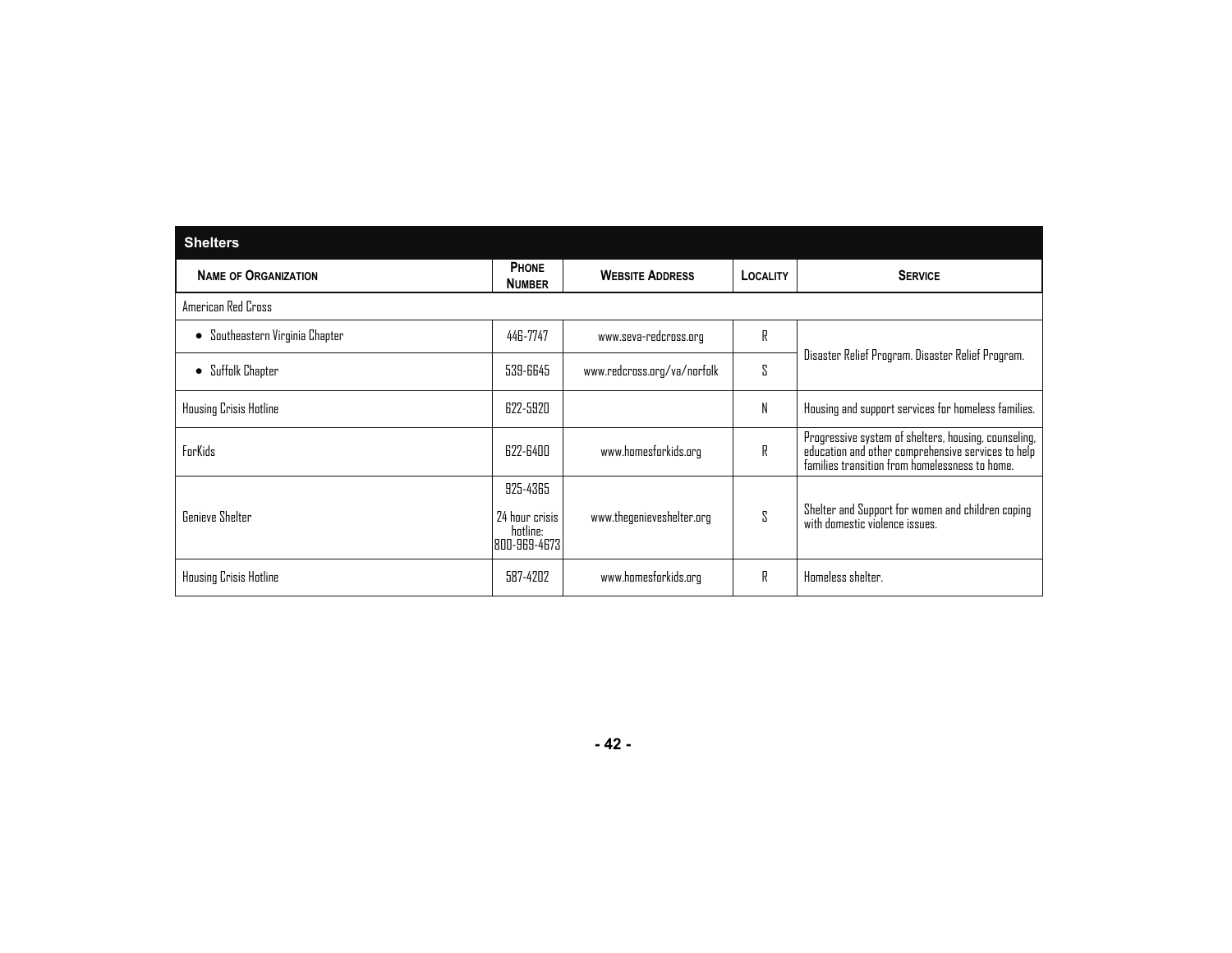| <b>Shelters (continued)</b>                          |                        |                                |          |                                                                                                                     |
|------------------------------------------------------|------------------------|--------------------------------|----------|---------------------------------------------------------------------------------------------------------------------|
| <b>NAME OF ORGANIZATION</b>                          | PHONE<br><b>NUMBER</b> | <b>WEBSITE ADDRESS</b>         | LOCALITY | <b>SERVICE</b>                                                                                                      |
| Help and Emergency Response Shelter (H.E.R.)         | 485-3384               | www.hershelter.com             | R        | Temporary shelter.                                                                                                  |
| Judeo Christian Outreach Center and Preschool (JCOC) | 491-2846               | www.jcoc.org                   | VB       | Homeless assistance through temporary shelter,<br>meals, job training, counseling and help with substance<br>abuse. |
| Planning Council, The                                | 622-9268               | www.theplanningcouncil.org     | R        | Information and referral.                                                                                           |
| Portsmouth Area Resource Coalition (PARC)            | 397-5208               | www.parcinc.org                | р        | Stabilization programs, including shelter, counseling,<br>tutoring and case management.                             |
| Salvation Army                                       |                        |                                |          |                                                                                                                     |
| • Portsmouth Corps                                   | 393-2519               |                                | p        |                                                                                                                     |
| • Suffolk Corps                                      | 539-5201               | www.virginiasalvationarmy.org  | S        | Emergency clothing, food, shelter, and fuel needs.                                                                  |
| • Tidewater Area Command                             | 543-8100               |                                | C, N, VB |                                                                                                                     |
| Samaritan House                                      | 631-0710               | www.samaritanhouseva.org       | R        | Shelter for domestic violence victims or the homeless.<br>24 hour Crisis Hotline 430-2120.                          |
| <b>ForKids</b>                                       | 934-1353               | www.forkidsva.org              | S        | Temporary or emergency shelter for homeless<br>families or single women.                                            |
| <b>Union Mission</b>                                 | 623-0642               | www.unionmissionministries.org | R        | Emergency shelter.                                                                                                  |
| YWCA                                                 | 625-5570               | www.ywca-shr.org               | R        | Shelter for battered women. Information and referral<br>services.                                                   |

**- 43 -**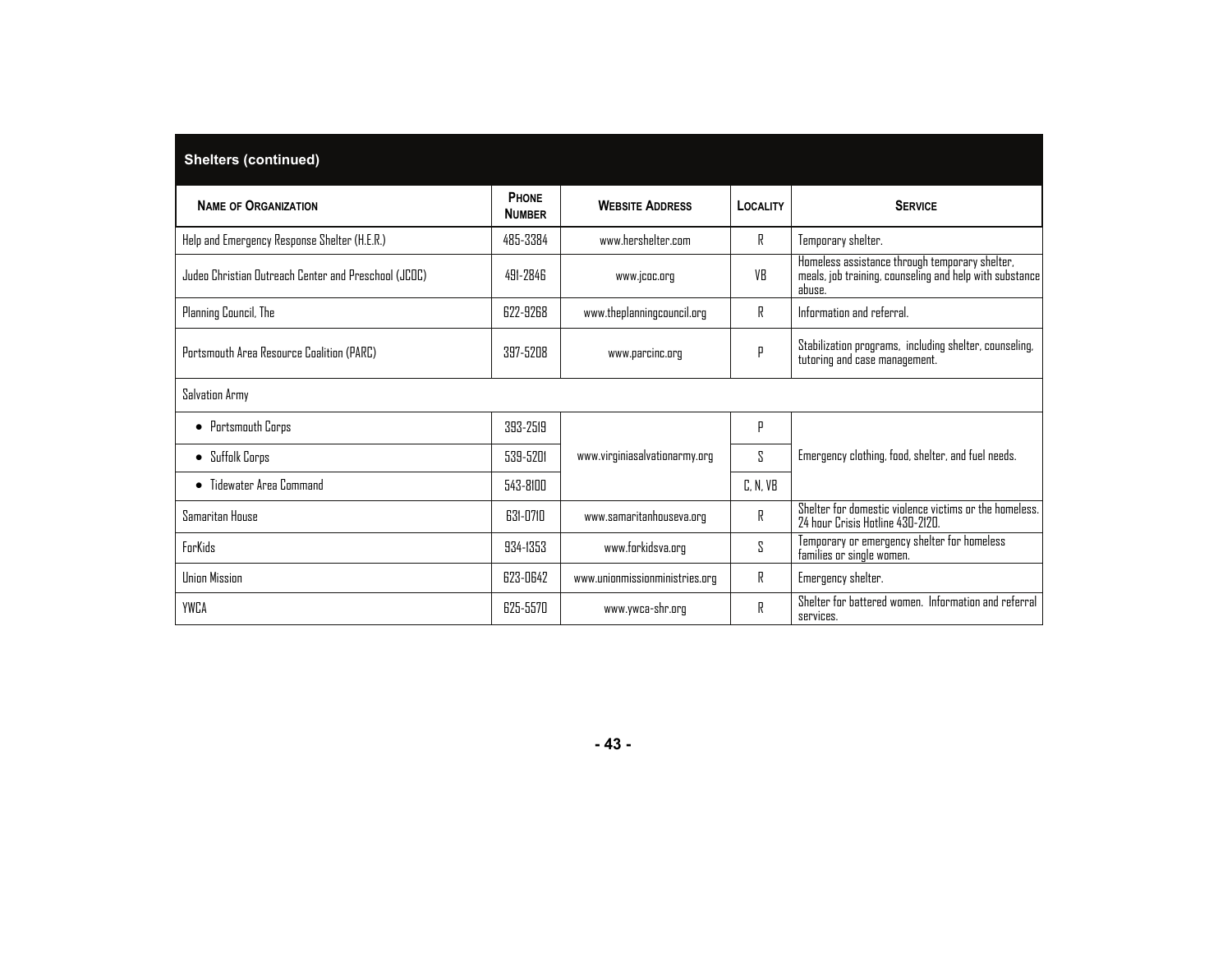| <b>Special Needs</b>                                          |                                 |                                 |          |                                                                                                                                                                                                     |
|---------------------------------------------------------------|---------------------------------|---------------------------------|----------|-----------------------------------------------------------------------------------------------------------------------------------------------------------------------------------------------------|
| <b>NAME OF ORGANIZATION</b>                                   | <b>PHONE</b><br><b>NUMBER</b>   | <b>WEBSITE ADDRESS</b>          | LOCALITY | <b>SERVICE</b>                                                                                                                                                                                      |
| ACCESS (Aids Care Center for Education & Supportive Services) | 640-0929                        | www.accessaids.org              | R        | Comprehensive services for children and families<br>living with HIV/AIDS.                                                                                                                           |
| Advocating 4 Kids                                             | 306-1942                        | www.advocate4kids.org           | R        | Special Education Support Group                                                                                                                                                                     |
| Camp Horizon/ The UP Center                                   | 677-7017 ext.<br>477            | www.theupcenter.org             | R        | Summer recreation program for children (ages 5 and<br>up) with developmental disabilities including<br>intellectual disabilities, autism, down syndrome and<br>cerebral palsy.                      |
| Cerebral Palsy of VA                                          | 497-7474                        | www.cerebralpalsyofvirginia.org | R        | Information and referral.                                                                                                                                                                           |
| Children and Adults with Attention Deficit Disorder (CHADD)   | $1 - R \Pi \Pi - 233 -$<br>4050 | www.chadd.org                   | R        | Support group for parents of children with attention<br>deficit/hyperactivity disorder.                                                                                                             |
| Children's Center. The                                        | 538-2523                        | www.thechildrenscenter.cc       | S        | Speech therapy, physical therapy, occupational<br>therapy, early intervention, Early Head Start, child<br>care through 6 years.                                                                     |
| Children's Hospital of The King's Daughters (CHKD)            | <b>GG8-7000</b>                 | www.chkd.org                    | R        | Evaluation for children with special needs, including<br>mental retardation, ADHD, autism, learning disabilities,<br>speech/language problems, cerebral palsy and Downs<br>Syndrome.                |
| <b>EDMARC Hospice for Children</b>                            | 967-9251                        | www.edmarc.org                  | R        | Hospice for children diagnosed with life threatening<br>illnesses. Family-centered care.                                                                                                            |
| <b>EQUI-Kids Therapeutic Riding Program</b>                   | 771-7350                        | www.equikids.org                | R        | Equine assisted activities for children with special<br>needs ages 5 and up.                                                                                                                        |
| Down Syndrome Association of Hampton Roads                    | 466-3696                        | www.dsahr.org                   | C, N, VB | Events provided to raise awareness. Resources and<br>information on enhancing lives of children with Down<br>Syndrome through family support, education and<br>special events/social opportunities. |

**- 44 -**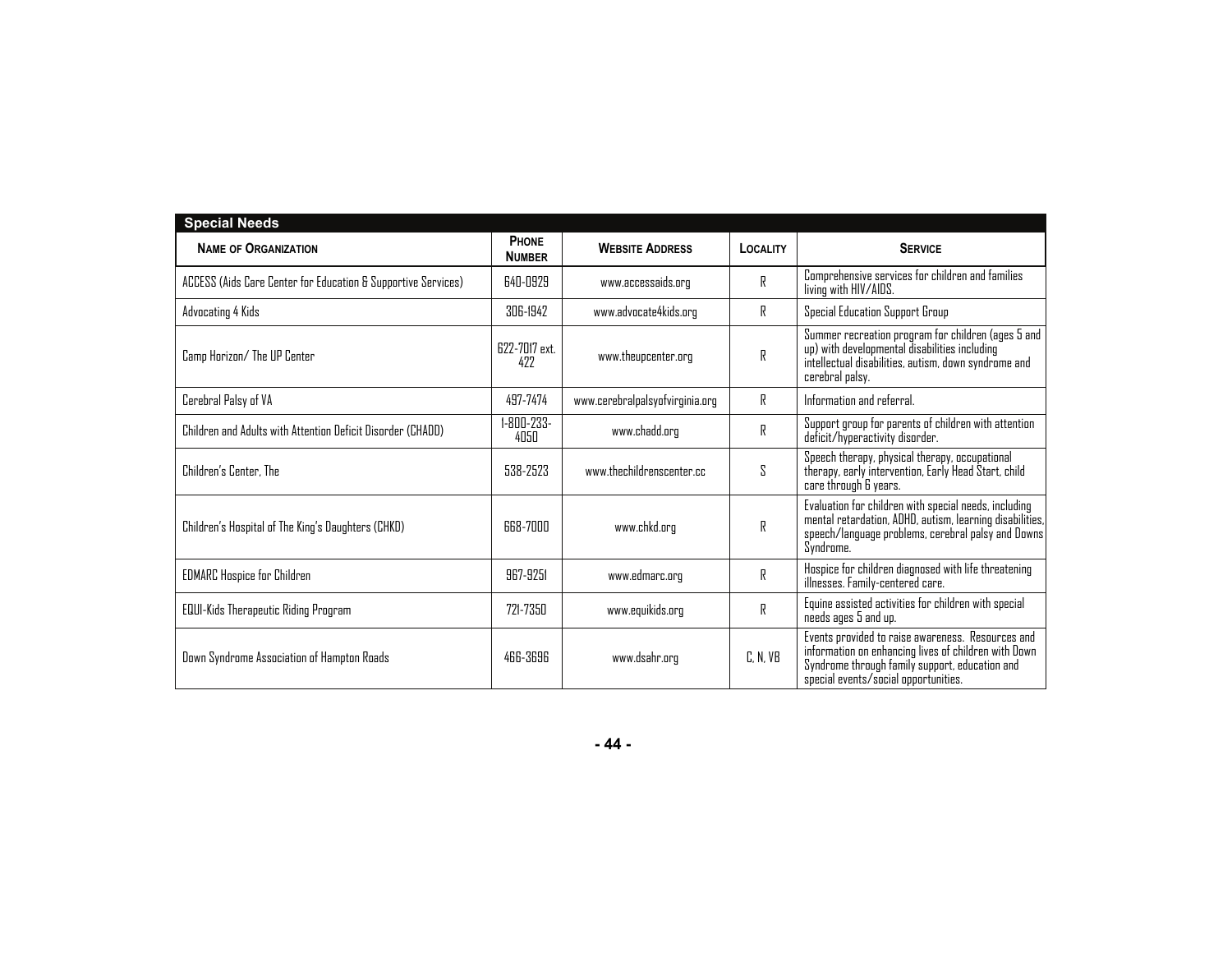| <b>Special Needs (continued)</b>          |                                   |                                    |                 |                                                                                                                                                         |  |  |  |  |
|-------------------------------------------|-----------------------------------|------------------------------------|-----------------|---------------------------------------------------------------------------------------------------------------------------------------------------------|--|--|--|--|
| <b>NAME OF ORGANIZATION</b>               | PHONE<br><b>NUMBER</b>            | <b>WEBSITE ADDRESS</b>             | <b>LOCALITY</b> | <b>SERVICE</b>                                                                                                                                          |  |  |  |  |
| Infant and Toddler Connection of Virginia | 1-800-234-1448                    |                                    |                 |                                                                                                                                                         |  |  |  |  |
| $\bullet$ Chesapeake                      | 547-8929                          |                                    | Г.              | Information and referral for local screening or<br>evaluation and assessment for infants and toddlers<br>who may have a delay or disability (ages 0-3). |  |  |  |  |
| $\bullet$ Norfolk                         | 441-1186                          | www.211uwgrp.org                   |                 |                                                                                                                                                         |  |  |  |  |
| $\bullet$ Pnrtsmnuth                      | 393-8321                          |                                    |                 |                                                                                                                                                         |  |  |  |  |
| $\bullet$ Suffolk                         | 562-6806                          |                                    |                 |                                                                                                                                                         |  |  |  |  |
| • Virginia Beach                          | 385-4400                          |                                    |                 |                                                                                                                                                         |  |  |  |  |
| Jewish Family Services of Tidewater       | 459-4640                          | www.jfshamptonroads.org            | R               | Counseling. Assistance with IEP's for children with<br>special needs.                                                                                   |  |  |  |  |
| Kirk/Cone Rehabilitation, Inc.            | 393-5205                          | N/A                                | R               | Supports education and therapeutic needs of<br>mentally, physically, and multi-challenged children<br>and adults, ages 2-22.                            |  |  |  |  |
| Lee's Friends                             | 440-7501                          | www.leesfriends.org                | R               | Resources for cancer patients and their families.                                                                                                       |  |  |  |  |
| March of Dimes of Virginia                | 804-968-4120                      | www.marchofdimes.com/<br>virginia  | <b>ST</b>       | Information on prevention of birth defects,<br>premature birth and infant mortality.                                                                    |  |  |  |  |
| Sickle Cell Association                   | 466-0332                          | www.sicklecellhrva.org             | R               | Information and referral.                                                                                                                               |  |  |  |  |
| Spina Bifida Support Group                | $1 - 800 - 621 -$<br>3141. Ext 35 | www.spinabifidaa<br>ssociation.org | R               | Information for families living with Spina Bifida.                                                                                                      |  |  |  |  |
| St Mary's Home for Disabled Children      | 622-2208                          | www.saintmaryshome.org             | R               | Specialized care for special children with severe<br>disabilities.                                                                                      |  |  |  |  |
| Supplemental Security Income (SSI)        | $1 - 800 -$<br>772-1213           | www.ssa.gov                        | R               | Benefits for children with disabilities.                                                                                                                |  |  |  |  |
| CHKD Dept. of Developmental Pediatrics    | <b>668-7473</b>                   | www.norfolk.gov/                   | R               | Comprehensive evaluation of children with<br>developmental, academic, emotional, or behavior<br>problems.                                               |  |  |  |  |

**- 45 -**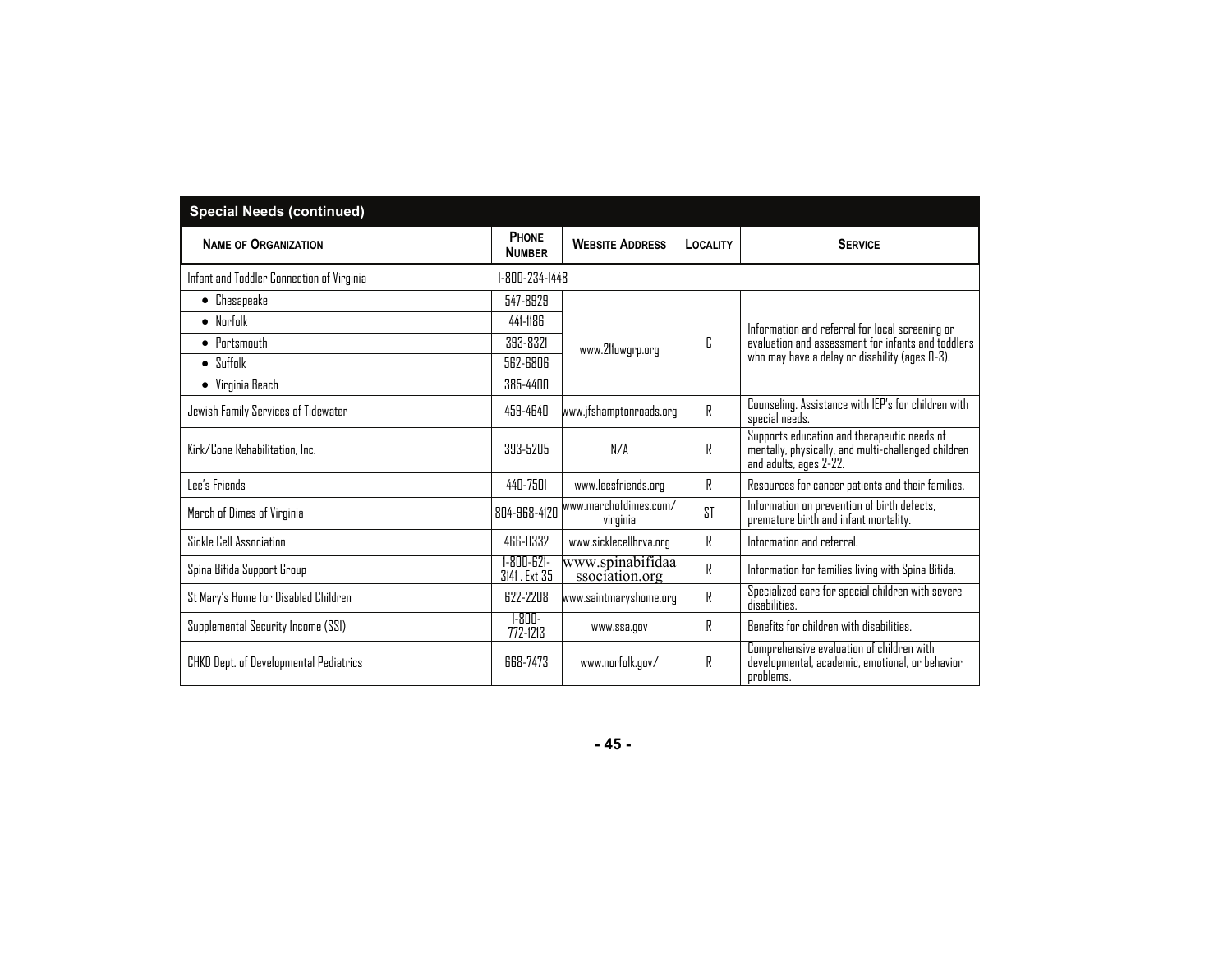| <b>Special Needs (continued)</b>                                                               |                        |                                                       |                 |                                                                                                                              |  |
|------------------------------------------------------------------------------------------------|------------------------|-------------------------------------------------------|-----------------|------------------------------------------------------------------------------------------------------------------------------|--|
| <b>NAME OF ORGANIZATION</b>                                                                    | PHONE<br><b>NUMBER</b> | <b>WEBSITE ADDRESS</b>                                | <b>LOCALITY</b> | <b>SERVICE</b>                                                                                                               |  |
| City Mental Health, Mental Retardation and Substance Abuse Services                            |                        |                                                       |                 |                                                                                                                              |  |
| • Chesapeake Integrated Behavioral Healthcare (formerly<br>Chesapeake Community Service Board) | 547-9334               | www.cityofchesapeake.net                              | C               |                                                                                                                              |  |
| • Norfolk Community Services Board                                                             | 823-1600               |                                                       |                 | Mental Retardation/Developmental Disability Case<br>Management Program for eligible children.                                |  |
| $\diamond$ Developmental Services                                                              | 823-1616               | www.norfolkcsb.org                                    |                 |                                                                                                                              |  |
| $\diamond$ Mental Health Services                                                              | 664-7699               |                                                       | Ν               |                                                                                                                              |  |
| Youth and Prevention Services                                                                  | 823-1632               |                                                       |                 |                                                                                                                              |  |
| Substance Abuse Services<br>♦                                                                  | 664-6670               |                                                       |                 |                                                                                                                              |  |
| • Portsmouth Department of Behavioral Healthcare Services                                      | 393-5357               | www.portsmouthva.gov/<br>hehaviorhealthcareservices   | р               |                                                                                                                              |  |
| Western Tidewater Community Services Board (Suffolk)<br>٠                                      | 255-7133               | www.wtcsb.org/                                        | S.              |                                                                                                                              |  |
| • Virginia Beach Department of Human Services                                                  | 437-3200               | www.vbgov.com                                         | VR              |                                                                                                                              |  |
| $\Diamond$ 24-Hour Emergency Services                                                          | 385-0888               |                                                       |                 |                                                                                                                              |  |
| $\diamond$ Adult Mental Health and Substance Abuse Services                                    | 385-0511               |                                                       |                 |                                                                                                                              |  |
| $\Diamond$ Developmental Services                                                              | 385-0600               |                                                       |                 |                                                                                                                              |  |
| <b>City Public Schools</b>                                                                     |                        |                                                       |                 |                                                                                                                              |  |
| $\bullet$ Chesapeake                                                                           | 494-7600               | www.cpschools.com/departments/<br>special education/  | C               | Part B Services: early childhood special education<br>programs and services for children with developmental<br>disabilities. |  |
| $\bullet$ Norfolk                                                                              | 628-3950               | www.nps.kl2.va.us                                     | Ν               |                                                                                                                              |  |
| $\bullet$ Portsmouth                                                                           | 393-8792               | http://pps.kl2.va.us                                  | P               |                                                                                                                              |  |
| $\bullet$ Suffolk                                                                              | 925-6750               | www.spsk12.net                                        | S               |                                                                                                                              |  |
| • Virginia Beach                                                                               | 263-2800               | www.vbschools.com/curriculum/<br>special ed/index.asp | VR              |                                                                                                                              |  |

**See Also:** 

Hospitals, p. 26

**- 46 -**